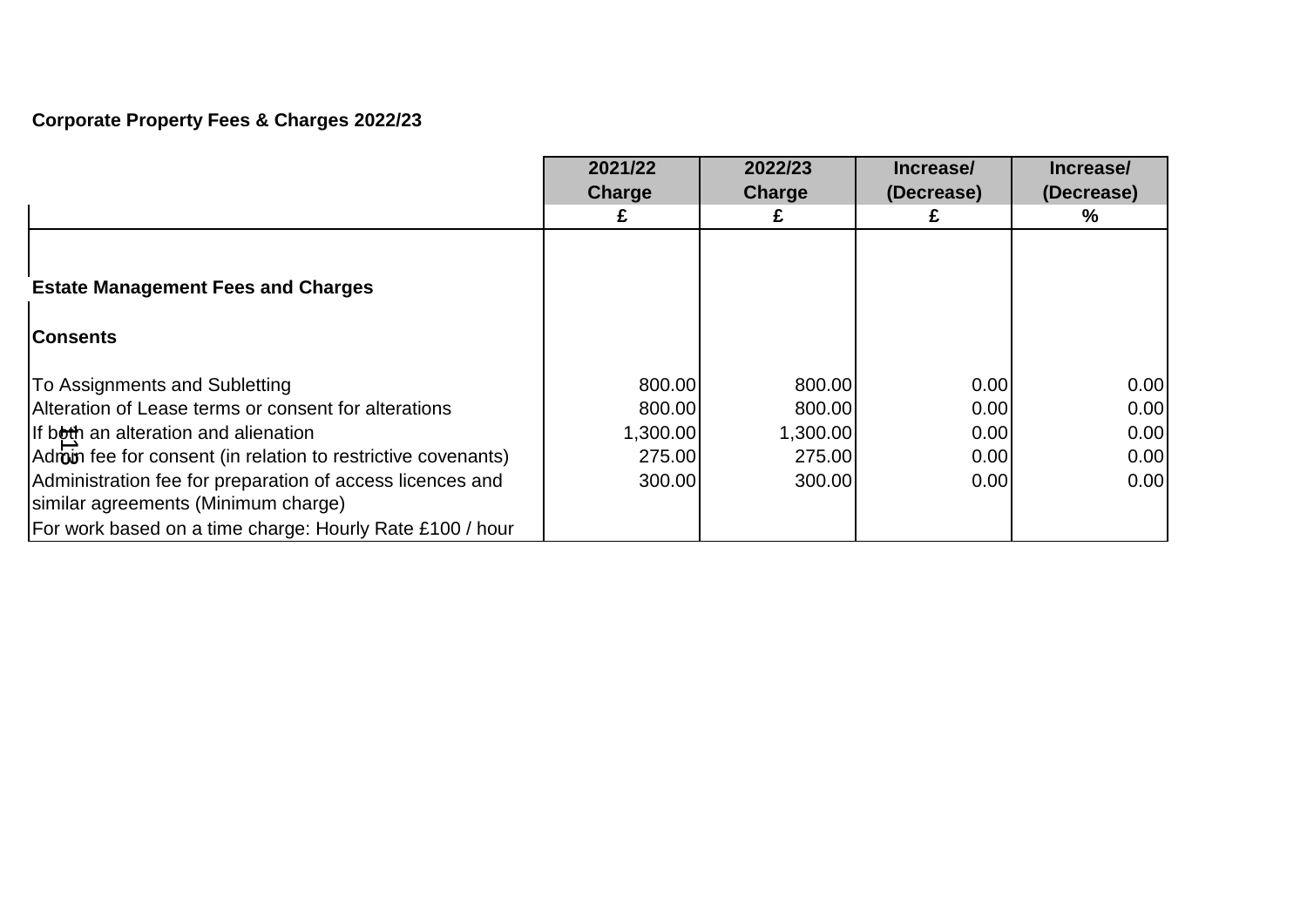### **Housing Services Fees & Charges 2022/23**

|                                                                                                                                              | 2021/22                                            | 2022/23                                            | Increase/                                    | Increase/                                    |
|----------------------------------------------------------------------------------------------------------------------------------------------|----------------------------------------------------|----------------------------------------------------|----------------------------------------------|----------------------------------------------|
|                                                                                                                                              | Charge<br>£                                        | Charge<br>£                                        | (Decrease)<br>£                              | (Decrease)<br>%                              |
| Rent                                                                                                                                         |                                                    |                                                    |                                              |                                              |
| <b>Exempt from VAT</b>                                                                                                                       |                                                    |                                                    |                                              |                                              |
| <b>Weekly Charges</b>                                                                                                                        |                                                    |                                                    |                                              |                                              |
| Temporary Accommodation [Heat,Light,Cook] - 1 bed                                                                                            | 17.85                                              | 17.85                                              | 0.00                                         | 0.00                                         |
| Temporary Accommodation [Heat,Light,Cook] - 2 bed                                                                                            | 19.20                                              | 19.20                                              | 0.00                                         | 0.00                                         |
| Temporary Accommodation [Heat,Light,Cook] - 3 bed                                                                                            | 19.50                                              | 23.00                                              | 3.50                                         | 17.95                                        |
| Temporary Accommodation [Heat, Light, Cook] - 4 bed                                                                                          | 26.00                                              | 30.00                                              | 4.00                                         | 15.38                                        |
| Temporary Accommodation Rent - 1 bed                                                                                                         | 144.34                                             | 144.34                                             | 0.00                                         | 0.00                                         |
| Temporary Accommodation Rent - 2 bed<br><b>Bicester 2 Beds</b>                                                                               | 176.54<br>135.00                                   | 176.54<br>135.00                                   | 0.00<br>0.00                                 | 0.00<br>0.00                                 |
| Temporary Accommodation Rent - 3 bed<br><b>Bicester 3 Beds</b>                                                                               | 206.66<br>165.11                                   | 206.66<br>165.11                                   | 0.00<br>0.00                                 | 0.00<br>0.00                                 |
| Temporary Accommodation Rent - 4 bed                                                                                                         | 275.19                                             | 275.19                                             | 0.00                                         | 0.00                                         |
| Temporary Accommodation [Water & Sewerage] - 1 bed                                                                                           | 5.30                                               | 5.30                                               | 0.00                                         | 0.00                                         |
| Temporary Accommodation [Water & Sewerage] - 2 bed                                                                                           | 6.00                                               | 6.00                                               | 0.00                                         | 0.00                                         |
| Temporary Accommodation [Water & Sewerage] - 3 bed                                                                                           | 8.50                                               | 8.50                                               | 0.00                                         | 0.00                                         |
| Temporary Accommodation [Water & Sewerage] - 4 bed                                                                                           | 11.00                                              | 11.00                                              | 0.00                                         | 0.00                                         |
| Nightly Charge Rent - Any unit size with no kitchen                                                                                          | 160.38                                             | 160.38                                             | 0.00                                         | 0.00                                         |
| Garages<br><b>Exempt from VAT (before discounts)</b>                                                                                         |                                                    |                                                    |                                              |                                              |
| Council tenant<br>Council tenant Premium<br>Blue badge council<br>Blue badge council Premium<br>Mobility council<br>Mobility council Premium | 16.27<br>18.47<br>16.27<br>18.47<br>16.27<br>18.47 | 17.00<br>19.20<br>17.00<br>19.20<br>17.00<br>19.20 | 0.73<br>0.73<br>0.73<br>0.73<br>0.73<br>0.73 | 4.49<br>3.95<br>4.49<br>3.95<br>4.49<br>3.95 |
| <b>VATable (before discounts)</b>                                                                                                            |                                                    |                                                    |                                              |                                              |
| Private tenant<br>Private tenant Premium<br>Blue badge private<br>Blue badge private Premium<br>Mobility private<br>Mobility private Premium | 16.27<br>18.47<br>16.27<br>18.47<br>16.27<br>18.47 | 17.00<br>19.20<br>17.00<br>19.20<br>17.00<br>19.20 | 0.73<br>0.73<br>0.73<br>0.73<br>0.73<br>0.73 | 4.49<br>3.95<br>4.49<br>3.95<br>4.49<br>3.95 |
| <b>Exempt from VAT (before discounts)</b>                                                                                                    |                                                    |                                                    |                                              |                                              |
| Parking spaces<br>Parking spaces (Blue Badge)                                                                                                | 15.74<br>15.74                                     | 16.00<br>16.00                                     | 0.26<br>0.26                                 | 1.65<br>1.65                                 |
| <b>VATable (before discounts)</b>                                                                                                            |                                                    |                                                    |                                              |                                              |
| Parking spaces Private                                                                                                                       | 15.74                                              | 16.00                                              | 0.26                                         | 1.65                                         |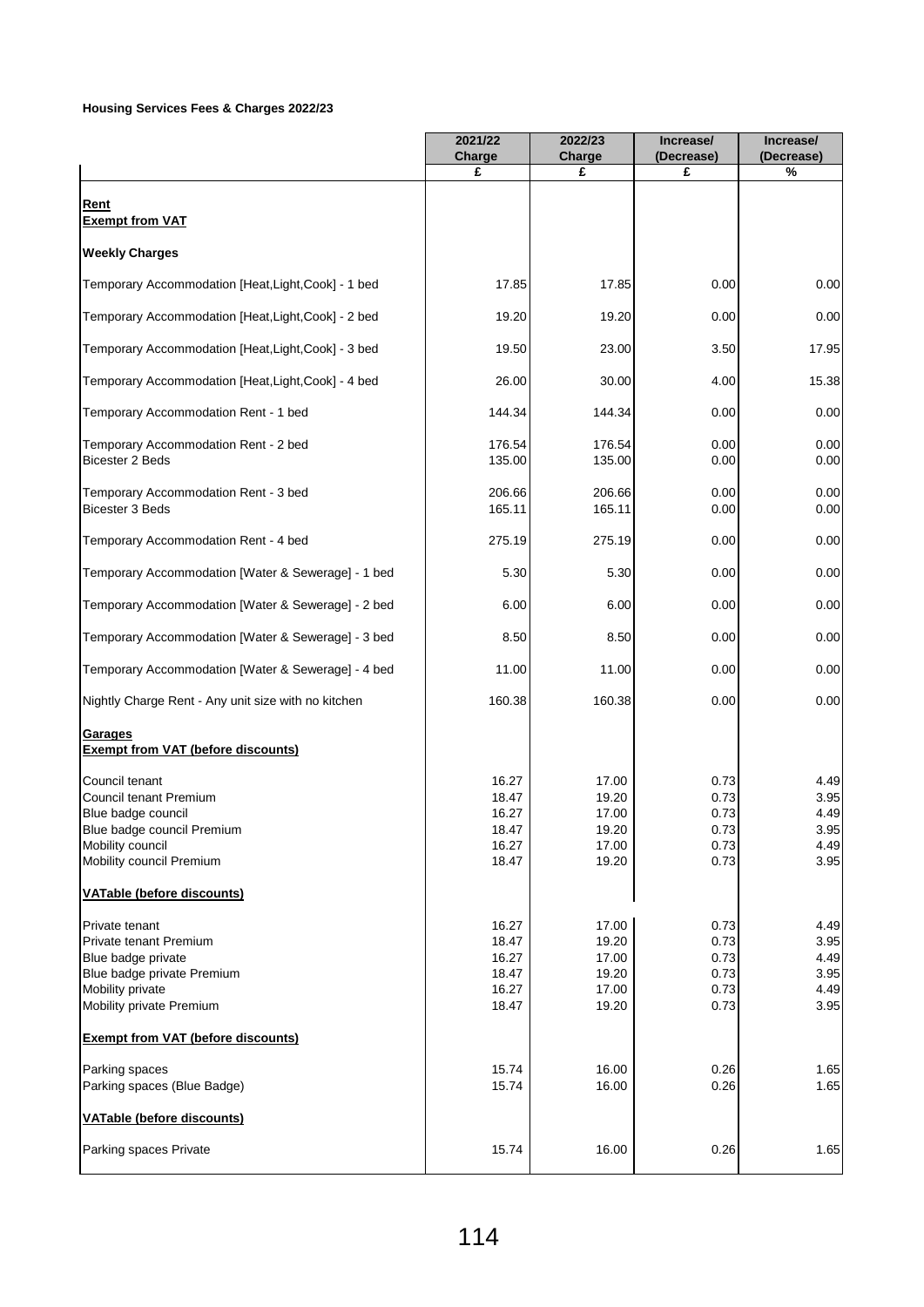|                                                                                                                                                                                                                                                                                | 2021/22<br>Charge                         | 2022/23<br>Charge                         | Increase/<br>(Decrease) | Increase/<br>(Decrease) |
|--------------------------------------------------------------------------------------------------------------------------------------------------------------------------------------------------------------------------------------------------------------------------------|-------------------------------------------|-------------------------------------------|-------------------------|-------------------------|
|                                                                                                                                                                                                                                                                                | £                                         | £                                         | £                       | %                       |
| <b>Building Control</b>                                                                                                                                                                                                                                                        |                                           |                                           |                         |                         |
|                                                                                                                                                                                                                                                                                |                                           |                                           |                         |                         |
| Schedule 1<br>Charges for the creation of or conversion to new dwellings - inclusive of VAT                                                                                                                                                                                    |                                           |                                           |                         |                         |
| Number of Dwellings                                                                                                                                                                                                                                                            |                                           |                                           |                         |                         |
| 1<br>2                                                                                                                                                                                                                                                                         | 900.00<br>1,195.00                        | 945.00<br>1,255.00                        | 45.00<br>60.00          | 5.00<br>5.02            |
| 3 and above                                                                                                                                                                                                                                                                    | Please contact for<br>quotation           | Please contact for                        |                         |                         |
| Regularisation applications made in respect of unauthorised Schedule 1 work<br>(i.e. where an application was not made at the time that the work was done)<br>that has been undertaken since 1985, will be charged at an additional 50% of<br>the standard fee, excluding VAT. |                                           | quotation                                 |                         |                         |
| Schedule 2<br>Extension including controllable conservatories, not including basements (for<br>more than one extension, use the total sum of internal floor area) - inclusive of<br>VAT                                                                                        |                                           |                                           |                         |                         |
| Extension up to 10m2                                                                                                                                                                                                                                                           | 530.00                                    | 556.50                                    | 26.50                   | 5.00                    |
| $10m2 - 40m2$<br>$40m2 - 60m2$                                                                                                                                                                                                                                                 | 680.00<br>825.00                          | 714.00<br>866.50                          | 34.00<br>41.50          | 5.00<br>5.03            |
| $60m2 - 100m2$                                                                                                                                                                                                                                                                 | 900.00                                    | 945.00                                    | 45.00                   | 5.00                    |
| Over 100m2                                                                                                                                                                                                                                                                     | Please contact for<br>quotation           | Please contact for<br>quotation           |                         |                         |
| Basement or part basement                                                                                                                                                                                                                                                      | Please contact for<br>quotation           | Please contact for<br>quotation           |                         |                         |
| Small domestic garages and carports and stores (Detached garages less than                                                                                                                                                                                                     |                                           |                                           |                         |                         |
| 30m2 may be exempt) - inclusive of VAT<br>Up to 60m2                                                                                                                                                                                                                           | 425.00                                    | 446.50                                    | 21.50                   | 5.06                    |
| Over 100m2                                                                                                                                                                                                                                                                     | Please contact for<br>quotation           | Please contact for<br>quotation           |                         |                         |
| Erection or non-habitable extension of detached building not used solely as a                                                                                                                                                                                                  |                                           |                                           |                         |                         |
| garage/carport/store - inclusive of VAT<br>$30m2 - 60m2$                                                                                                                                                                                                                       | 825.00                                    | 866.50                                    | 41.50                   | 5.03                    |
| $60m2 - 100m2$                                                                                                                                                                                                                                                                 | 900.00                                    | 945.00                                    | 45.00                   | 5.00                    |
| Over 100m2                                                                                                                                                                                                                                                                     | Please contact for<br>quotation           | Please contact for<br>quotation           |                         |                         |
| Loft conversion - inclusive of VAT<br>Up to 100m2<br>Over 100m2                                                                                                                                                                                                                | 620.00<br>Please contact for<br>quotation | 651.00<br>Please contact for<br>quotation | 31.00                   | 5.00                    |
| Conversion of garage to habitable space - inclusive of VAT<br>Up to 10m2                                                                                                                                                                                                       | 530.00                                    | 556.50                                    | 26.50                   | 5.00                    |
| Up to 40m2                                                                                                                                                                                                                                                                     | 680.00                                    | 714.00                                    | 34.00                   | 5.00                    |
| $40m2 - 60m2$<br>Over 60m2                                                                                                                                                                                                                                                     | 825.00<br>Please contact for              | 866.50<br>Please contact for              | 41.50                   | 5.03                    |
|                                                                                                                                                                                                                                                                                | quotation                                 | quotation                                 |                         |                         |
| Controllable work (Not Competent Person Schemes) - inclusive of VAT<br>Rewire/partial rewire of a single dwelling                                                                                                                                                              | Please contact for<br>quotation           | Please contact for<br>quotation           |                         |                         |
| Any other controllable electrical work                                                                                                                                                                                                                                         | Please contact for<br>quotation           | Please contact for<br>quotation           |                         |                         |
| Multiple work (eq extension & basement/loft conversion/works) - inclusive of                                                                                                                                                                                                   |                                           |                                           |                         |                         |
| VAT<br>Up to and over £100,000                                                                                                                                                                                                                                                 | Please contact for                        | Please contact for                        |                         |                         |
| Underpinning                                                                                                                                                                                                                                                                   | quotation<br>Please contact for           | quotation<br>Please contact for           |                         |                         |
| Energy efficiency improvements (Not Competent Person Scheme) - inclusive of                                                                                                                                                                                                    | quotation                                 | quotation                                 |                         |                         |
| <b>VAT</b>                                                                                                                                                                                                                                                                     |                                           |                                           |                         |                         |
| New and replacement windows and doors (Up to 7 windows and 2 doors to be<br>installed at the same time).                                                                                                                                                                       | 210.00                                    | 220.50                                    | 10.50                   | 5.00                    |
| Removal/renovation of a thermal element                                                                                                                                                                                                                                        | 260.00                                    | 273.00                                    | 13.00                   | 5.00                    |
| Installation of a woodburner<br>Installation of solar panel/s                                                                                                                                                                                                                  | 395.00<br>265.00                          | 415.00<br>278.50                          | 20.00<br>13.50          | 5.06<br>5.09            |
| Regularisation applications made in respect of unauthorised Schedule 2 work<br>(i.e. where an application was not made at the time that the work was done)<br>that has been undertaken since 1985, will be charged at an additional 50% of<br>the standard fee, excluding VAT. |                                           |                                           |                         |                         |
| Schedule 3<br>Works not listed in schedules 1 or 2 e.g. Structural alterations, refurbishments,<br>internal alterations - inclusive of VAT<br>Estimated cost of works                                                                                                          |                                           |                                           |                         |                         |
| £0 - £5000                                                                                                                                                                                                                                                                     | 320.00                                    | 336.00                                    | 16.00                   | 5.00                    |
| £5001 - £10,000<br>£10,001 - £20,000                                                                                                                                                                                                                                           | 395.00<br>575.00                          | 415.00<br>604.00                          | 20.00<br>29.00          | 5.06<br>5.04            |
| £20,001 - £50,000                                                                                                                                                                                                                                                              | 755.00                                    | 793.00                                    | 38.00                   | 5.03                    |
| £50,001 - £75,000<br>£75,001 - £100,000                                                                                                                                                                                                                                        | 1080.00<br>1435.00                        | 1134.00<br>1507.00                        | 54.00<br>72.00          | 5.00<br>5.02            |
| >E100,000                                                                                                                                                                                                                                                                      | Please contact for<br>quotation           | Please contact for<br>quotation           |                         |                         |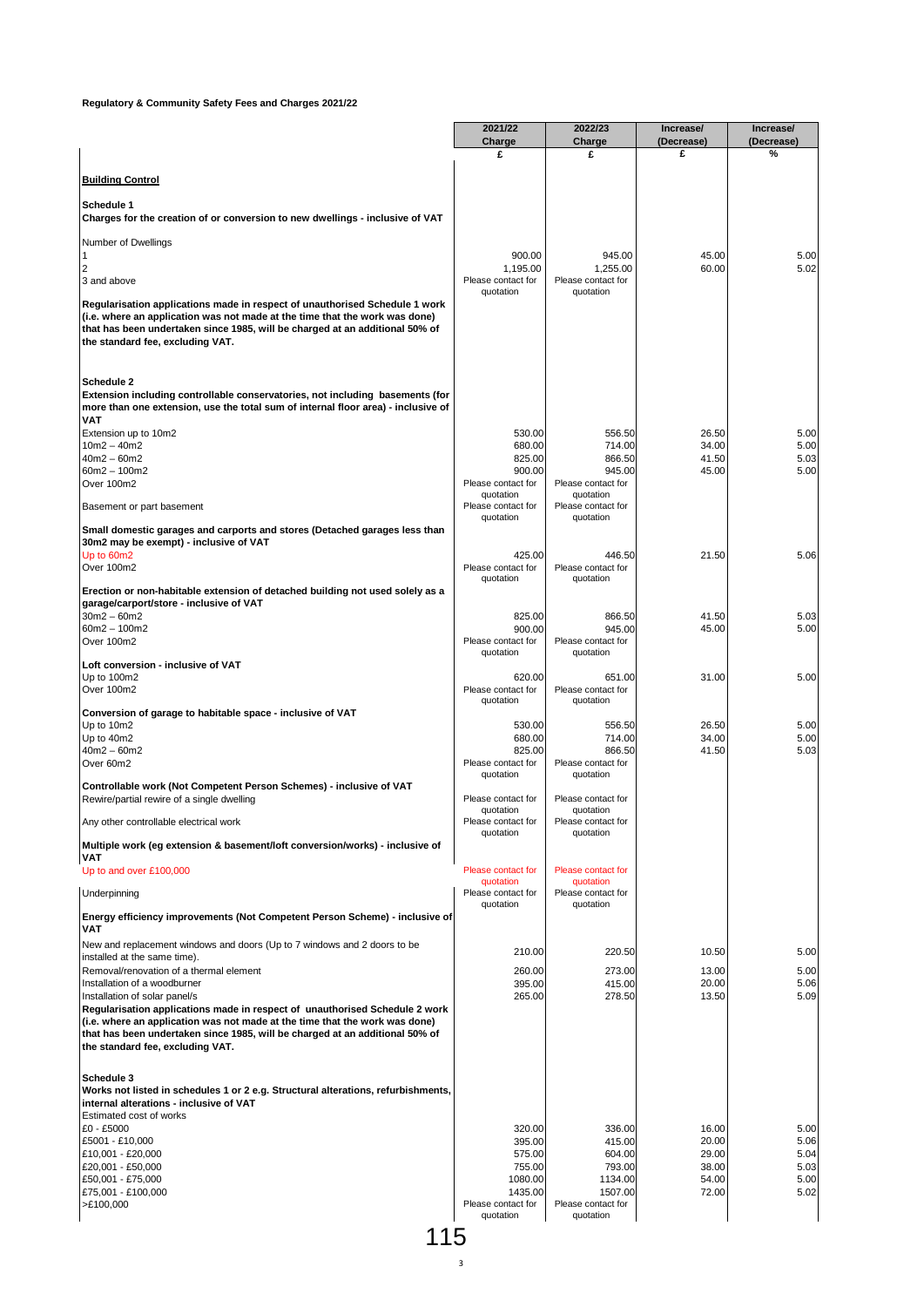|                                                                                                                                                                                                                                                                                | 2021/22                                   | 2022/23                                                                                | Increase/       | Increase/    |
|--------------------------------------------------------------------------------------------------------------------------------------------------------------------------------------------------------------------------------------------------------------------------------|-------------------------------------------|----------------------------------------------------------------------------------------|-----------------|--------------|
|                                                                                                                                                                                                                                                                                | Charge                                    | Charge                                                                                 | (Decrease)<br>£ | (Decrease)   |
| Regularisation applications made in respect of unauthorised Schedule 3 work<br>(i.e. where an application was not made at the time that the work was done)<br>that has been undertaken since 1985, will be charged at an additional 50% of<br>the standard fee, excluding VAT. | £                                         | £                                                                                      |                 | %            |
| Schedule 4                                                                                                                                                                                                                                                                     |                                           |                                                                                        |                 |              |
| All general costs such as chargeable advice, requests for viewing documentation,<br>dealing with previously deposited applications etc will be based on the hourly rate                                                                                                        | 78.00                                     | 82.00                                                                                  | 4.00            | 5.13         |
| Inspection and Provision of a Fire Risk Assessment Report                                                                                                                                                                                                                      | 320.00                                    | 330.00                                                                                 | 10.00           | 3.13         |
| <b>Miscellaneous Fees</b>                                                                                                                                                                                                                                                      |                                           |                                                                                        |                 |              |
| Electronic copy of the Approval Notice                                                                                                                                                                                                                                         | 38.40                                     | 40.40                                                                                  | 2.00            | 5.21         |
| Electronic copy of the Completion Certificate<br>Hourly charge for responding to enquiries regarding house sales                                                                                                                                                               | 38.40<br>78.00                            | 40.40<br>82.00                                                                         | 2.00<br>4.00    | 5.21<br>5.13 |
| <b>Food Hygiene Training</b>                                                                                                                                                                                                                                                   |                                           |                                                                                        |                 |              |
| <b>Exempt from VAT</b>                                                                                                                                                                                                                                                         |                                           |                                                                                        |                 |              |
| Programmed Certificated Courses (charges are per person)                                                                                                                                                                                                                       |                                           |                                                                                        |                 |              |
| Level 2 Award in Food Safety in Catering                                                                                                                                                                                                                                       | 75.00                                     | 75.00                                                                                  | 0.00            | 0.00         |
| Level 3 Award in Supervising Food Safety in Catering                                                                                                                                                                                                                           | 280.00<br><b>POA</b>                      | 280.00<br><b>POA</b>                                                                   | 0.00            | 0.00         |
| Exam resit charge- Level 2 award in Food Safety in Catering<br>Exam resit charge- Level 3 award in Supervising Food Safety in Catering                                                                                                                                         | <b>POA</b>                                | <b>POA</b>                                                                             |                 |              |
| Group Certificated Courses (for businesses requesting own on-site training)                                                                                                                                                                                                    |                                           |                                                                                        |                 |              |
| Level 2 Awards in Food Safety or Health & Safety - charge per candidate (minimum<br>10 delegates)                                                                                                                                                                              | <b>POA</b>                                | <b>POA</b>                                                                             |                 |              |
| Level 3 Award in Supervising Food Safety (3 day course, plus 1/2 day revision) -<br>charge per candidate (minimum 10 delegates)                                                                                                                                                | <b>POA</b>                                | <b>POA</b>                                                                             |                 |              |
|                                                                                                                                                                                                                                                                                |                                           |                                                                                        |                 |              |
| Other non certificated part day and day courses<br>Other non specified training courses (minimum 10 delegates)                                                                                                                                                                 | <b>POA</b>                                | <b>POA</b>                                                                             |                 |              |
| <b>Other Bespoke courses across Regulatory Services &amp; Community Safety</b><br>Charges for bespoke training courses will be calculated to take into account market<br>rates                                                                                                 | <b>POA</b>                                | <b>POA</b>                                                                             |                 |              |
| <b>Sustainable Food Advice</b>                                                                                                                                                                                                                                                 |                                           |                                                                                        |                 |              |
| Charging for business advice (e.g noise, pre planning application advice, odour etc) -<br>per hour                                                                                                                                                                             | 65.00                                     | 75.00                                                                                  | 10.00           | 15.38        |
| Food Business set up and advice consultation- per hour                                                                                                                                                                                                                         | 65.00                                     | 75.00                                                                                  | 10.00           | 15.38        |
| Food hygiene rating rescore visit<br>Primary Authority Hourly Fee                                                                                                                                                                                                              | 185.00<br><b>POA</b>                      | 200.00<br><b>POA</b>                                                                   | 15.00           | 8.11         |
| <b>Miscellaneous</b>                                                                                                                                                                                                                                                           |                                           |                                                                                        |                 |              |
| Accommodation assessments for UK entry clearance - charge per report                                                                                                                                                                                                           | 380.00                                    | 390.00                                                                                 | 10.00           | 2.63         |
| Request for confirmation of registration in support of work permit application                                                                                                                                                                                                 | 56.00                                     | 58.00                                                                                  | 2.00            | 3.57         |
| Food Condemnation Certificate (e.g. insurance claim for freezer breakdown<br>damaged food)- minimum 1 hour                                                                                                                                                                     | 95.00                                     | 100.00                                                                                 | 5.00            | 5.26         |
| Works in default across Regulatory Services and Community Safety                                                                                                                                                                                                               | Value of time spent                       | Value of time spent                                                                    |                 |              |
|                                                                                                                                                                                                                                                                                | based on hourly rates<br>+ costs incurred | based on hourly rates<br>+ costs incurred                                              |                 |              |
| Provision of factual statements etc across Planning and Regulatory Services                                                                                                                                                                                                    | Value of time spent<br>+ costs incurred   | Value of time spent<br>based on hourly rates based on hourly rates<br>+ costs incurred |                 |              |
| Copy of Legal Notice                                                                                                                                                                                                                                                           | 26.00                                     | 27.00                                                                                  | 1.00            | 3.85         |
| Copy of Premises/Person Entry in Licensing Register                                                                                                                                                                                                                            | 24.50                                     | 25.00                                                                                  | 0.50            | 2.04         |
| Confirmation of Food Business Registration                                                                                                                                                                                                                                     | 29.00                                     | 30.00                                                                                  | 1.00            | 3.45         |
| Plans under copyright                                                                                                                                                                                                                                                          | 9.50                                      | 10.00                                                                                  | 0.50            | 5.26         |
| Plans: A0, A1 & A2 size                                                                                                                                                                                                                                                        | 5.30                                      | 5.50                                                                                   | 0.20            | 3.77         |
| Plans: A3 & A4 size                                                                                                                                                                                                                                                            | 1.10                                      | 1.15                                                                                   | 0.05            | 4.55         |
| Photocopying per A4 sheet                                                                                                                                                                                                                                                      | 0.55                                      | 0.60                                                                                   | 0.05            | 9.09         |
|                                                                                                                                                                                                                                                                                |                                           |                                                                                        |                 |              |
| Invoice request<br>Recovery Fee - Dishonoured Cheque                                                                                                                                                                                                                           | 26.00<br>34.00                            | 27.00<br>35.00                                                                         | 1.00<br>1.00    | 3.85<br>2.94 |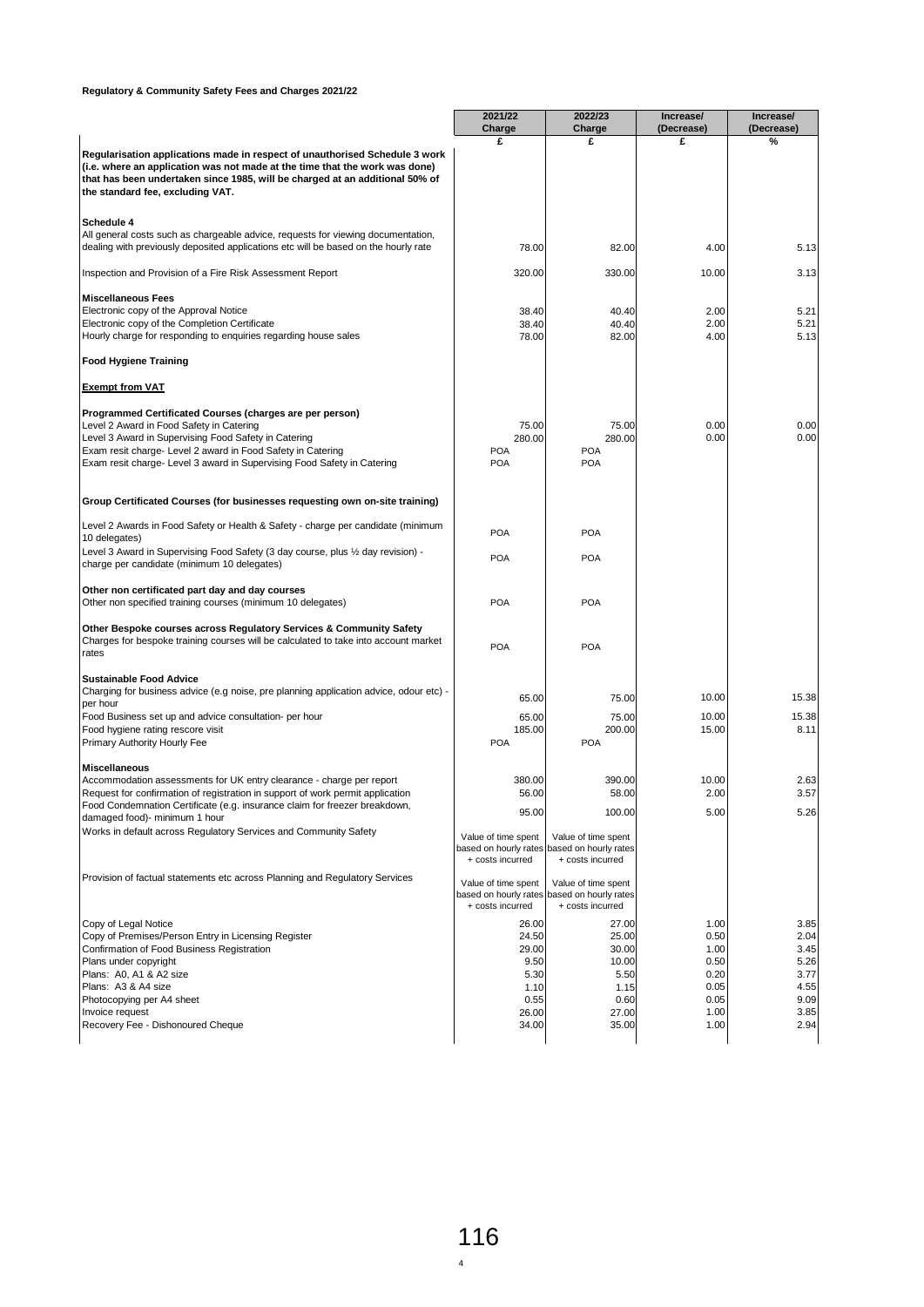|                                                                                                                                   | 2021/22                                     | 2022/23                                     | Increase/  | Increase/  |
|-----------------------------------------------------------------------------------------------------------------------------------|---------------------------------------------|---------------------------------------------|------------|------------|
|                                                                                                                                   | Charge                                      | Charge                                      | (Decrease) | (Decrease) |
|                                                                                                                                   | £                                           | £                                           | £          | %          |
| <b>Home Improvement Agency</b>                                                                                                    |                                             |                                             |            |            |
| HIA fee rate for professional services as an agent for a client in receipt of a disabled                                          | 15% of the value of<br>works plus ancillary | 15% of the value of<br>works plus ancillary | 0.00       | 0.00       |
| facilities grant or other building work                                                                                           | costs                                       | costs                                       |            |            |
| Acting as an agent for a client who is privately funding building works:                                                          | Fee of 15% of the                           | Fee of 15% of the                           |            |            |
|                                                                                                                                   | builders quotation                          | builders quotation                          | 0.00       | 0.00       |
|                                                                                                                                   | plus ancillary costs                        | plus ancillary costs                        |            |            |
| HIA fee rate for administrative services in support of a private sector housing grant                                             | £260 plus VAT per                           | £265 plus VAT per                           | 5.00       | 1.96       |
| application or privately funding building works                                                                                   | application                                 | application                                 |            |            |
|                                                                                                                                   | 15% flat fee per                            | 15% flat fee per                            | 0.00       | 0.00       |
| HIA fee rate for the management of HRA funded adaptions schemes                                                                   | scheme                                      | scheme                                      |            |            |
|                                                                                                                                   | £20 per hour,<br>including VAT, plus        | £20 per hour,<br>including VAT, plus        |            |            |
|                                                                                                                                   | the cost of materials                       | the cost of materials                       | 0.00       | 0.00       |
| <b>Small Repairs Service</b>                                                                                                      | used                                        | used                                        |            |            |
| Any works carried out by the Handyperson that is not part of the Small Repairs                                                    |                                             |                                             |            |            |
| Service                                                                                                                           | 45.00                                       | 45.00                                       | 0.00       | 0.00       |
| Supply and Fit Alert Keysafe (Within 1 working day)                                                                               | 65.00                                       | 70.00                                       | 5.00       | 7.69       |
|                                                                                                                                   |                                             |                                             |            |            |
| Street Trading Consents - subject to approval by General Purposes Licensing                                                       |                                             |                                             |            |            |
| Committee                                                                                                                         |                                             |                                             |            |            |
|                                                                                                                                   |                                             |                                             |            |            |
| <b>City Centre &amp; Late Night Traders</b>                                                                                       |                                             |                                             |            |            |
| <b>Application Fee</b>                                                                                                            | 345.00                                      | 355.00                                      | 10.00      | 2.90       |
| Annual consent (Pro Rata for period of Consent)                                                                                   | 8,180.00                                    | 8,180.00                                    | 0.00       | 0.00       |
| Weekly Consent (Weekly Rota)                                                                                                      | 183.00                                      | 183.00                                      | 0.00       | 0.00       |
|                                                                                                                                   |                                             |                                             |            |            |
| All other traders                                                                                                                 |                                             |                                             |            |            |
| Application Fee                                                                                                                   | 345.00                                      | 355.00                                      | 10.00      | 2.90       |
| Annual consent (Pro Rata for period of Consent)                                                                                   | 2,780.00                                    | 2.780.00                                    | 0.00       | 0.00       |
|                                                                                                                                   |                                             |                                             |            |            |
| Peripatetic traders (mobile traders- e.g. icecream vans, sandwich vans)                                                           |                                             |                                             |            |            |
| Application fee                                                                                                                   | 115.00                                      | 120.00                                      | 5.00       | 4.35       |
| Annual consent (Pro Rata for period of Consent)                                                                                   | 1,445.00                                    | 1,445.00                                    | 0.00       | 0.00       |
|                                                                                                                                   |                                             |                                             |            |            |
| <b>General Charges</b>                                                                                                            |                                             |                                             |            |            |
| <b>Replacement Consent</b>                                                                                                        | 34.50                                       | 35.00                                       | 0.50       | 1.45       |
| Identification badge (per badge)                                                                                                  | 34.50                                       | 35.00                                       | 0.50       | 1.45       |
|                                                                                                                                   |                                             |                                             |            |            |
| Events<br>Street Trading at event for commercial benefit (up to 5 days) - per stall                                               | 29.50                                       | 32.00                                       | 2.50       | 8.47       |
|                                                                                                                                   | 47.50                                       | 50.00                                       | 2.50       | 5.26       |
| Street Trading at event for commercial benefit (6-14 days) - per stall<br>Street Trading at event for community / charity benefit | No Fee                                      | No Fee                                      |            |            |
|                                                                                                                                   |                                             |                                             |            |            |
| Street Café Licences - subject to approval by General Purposes Licensing                                                          |                                             |                                             |            |            |
| Committee                                                                                                                         |                                             |                                             |            |            |
| Annual Fee as set by the Business and Planning Act 2020                                                                           | 100.00                                      | 100.00                                      | 0.00       | 0.00       |
| Proposed annual fees if the Business and Planning Act 2020 is not extended:                                                       |                                             |                                             |            |            |
| 1-4 tables                                                                                                                        | N/A                                         | 150.00                                      | 150.00     |            |
| 5-10 tables                                                                                                                       | N/A                                         | 200.00                                      | 200.00     |            |
| 10 or more tables                                                                                                                 | N/A                                         | 250.00                                      | 250.00     |            |
|                                                                                                                                   |                                             |                                             |            |            |
| Miscellaneous Licensing - subject to approval by General Purposes Licensing                                                       |                                             |                                             |            |            |
| Committee                                                                                                                         |                                             |                                             |            |            |
| Acupuncture, ear piercing, electrolysis & tattooing (only payable on first registration -                                         |                                             |                                             |            |            |
| person)                                                                                                                           | 126.00                                      | 130.00                                      | 4.00       | 3.17       |
| Acupuncture, ear piercing, electrolysis & tattooing (only payable on first registration -                                         |                                             |                                             |            |            |
| premises)                                                                                                                         | 253.00                                      | 260.00                                      | 7.00       | 2.77       |
| Boarding for cats and/or dogs                                                                                                     | $306 + v$ et fee                            | $315 + \text{vet fee}$                      | 9.00       | 3.00       |
| Hiring out horses                                                                                                                 | $306 + vet fee$                             | $315 + \text{vet fee}$                      | 9.00       | 3.00       |
| Breeding dogs                                                                                                                     | $306 + vet fee$                             | $315 + vet fee$                             | 9.00       | 3.00       |
| Selling animals as pets                                                                                                           | $306 + vet fee$                             | $315 + vet fee$                             | 9.00       | 3.00       |
| Keeping or training animals for exhibition                                                                                        | $285 + v$ et fee                            | $285 + vet fee$                             | 9.00       | 3.00       |
| Request for variation                                                                                                             | 132.00                                      | 135.00                                      | 3.00       | 2.27       |
| Request for re-inspection                                                                                                         | $132 + vet fee$                             | $132 + vet fee$                             | 3.00       | 2.27       |
| Dangerous Wild Animals                                                                                                            | $455 + vet fee$                             | $465 + vet fee$                             | 10.00      | 2.20       |
| Zoo                                                                                                                               | $455 + v$ et fee                            | $465 + vet fee$                             | 10.00      | 2.20       |
|                                                                                                                                   |                                             |                                             |            |            |
|                                                                                                                                   |                                             |                                             |            |            |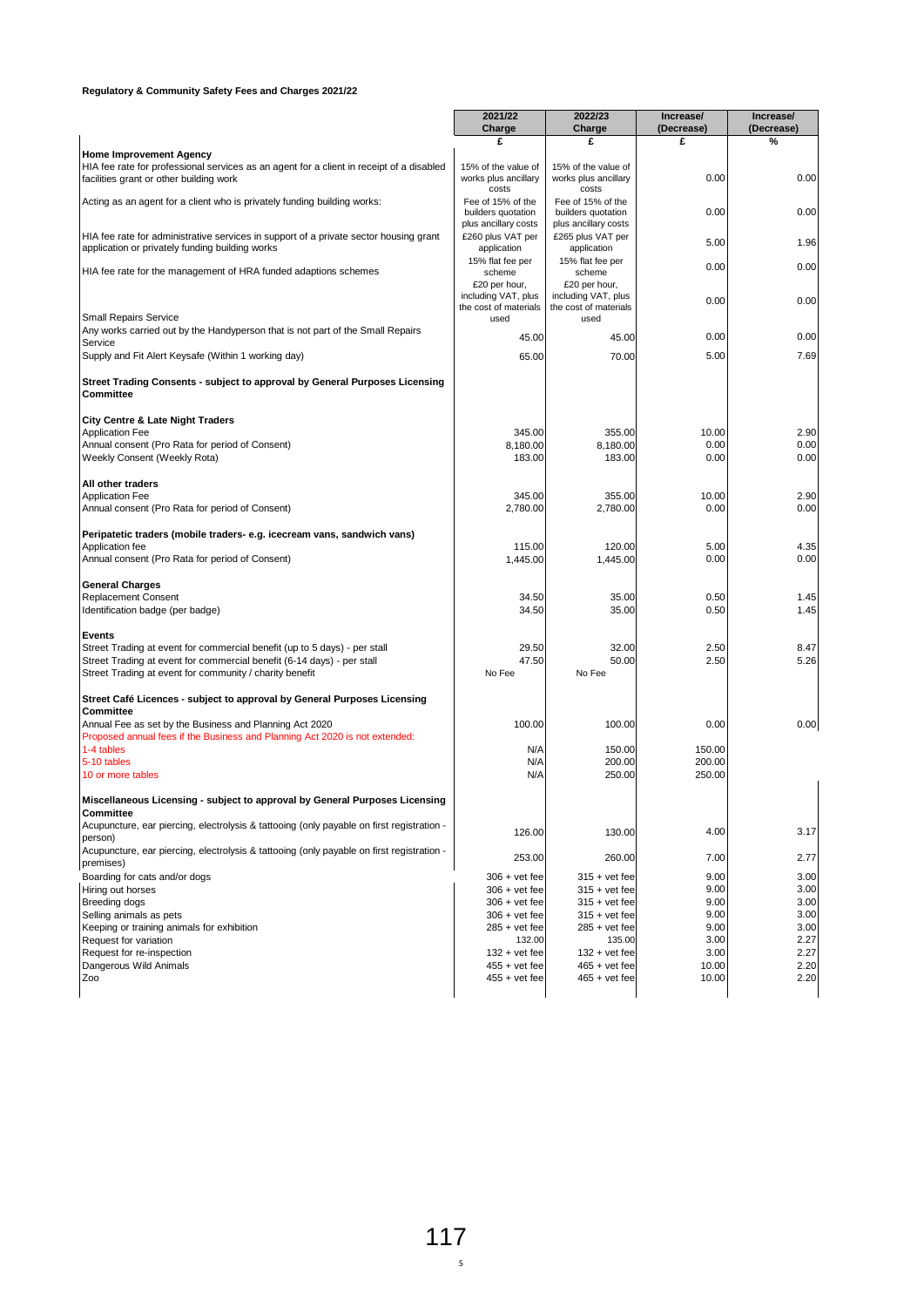|                                                                                                                                                                           | 2021/22<br>Charge                            | 2022/23<br>Charge                            | Increase/<br>(Decrease)   | Increase/<br>(Decrease)             |
|---------------------------------------------------------------------------------------------------------------------------------------------------------------------------|----------------------------------------------|----------------------------------------------|---------------------------|-------------------------------------|
|                                                                                                                                                                           | £                                            | £                                            | £                         | %                                   |
| <b>HMO Licensing</b>                                                                                                                                                      |                                              |                                              |                           |                                     |
| <b>Applications</b><br>A1 Higher Rate New Application - New application for a one-year licence where the                                                                  | Stage 1 £277                                 | Stage 1 £286                                 | Stage 1 £9                | 3% as agreed by                     |
| HMO has been operating unlicensed for more than 12 weeks                                                                                                                  | Stage 2 £1781<br><b>Total: £2.058</b>        | Stage 2 £1834<br>Total: £2,120               | Stage 2 £53<br>Total: £62 | Council in March<br>2021            |
| <b>B</b> Standard New Application - New application for a one-year* licence where:                                                                                        |                                              |                                              |                           |                                     |
| i) The HMO was acquired and/or began operating as an HMO within the previous 12<br>weeks; or                                                                              | Stage 1 £277<br>Stage 2 £280                 | Stage 1 £286<br>Stage 2 £288                 | Stage 1 £9<br>Stage 2 £8  | 3% as agreed by<br>Council in March |
| ii) The licence expired before a valid renewal application was completed; or<br>iii) Change of existing licence holder.                                                   | Total £557                                   | Total £574                                   | Total £17                 | 2021                                |
| *May be eligible for longer licence in cases of i) or iii) if Licence Holder holds other<br>HMO licences with us and all relevant criteria are met at time of application |                                              |                                              |                           |                                     |
|                                                                                                                                                                           |                                              |                                              |                           |                                     |
| C Standard Renewal - Annual renewal where there are no management concerns or<br>outstanding conditions and the licence holder is not an Accredited Landlord              | Stage 1 £89<br>Stage 2 £177                  | Stage 1 £92<br>Stage 2 £182                  | Stage 1 £3<br>Stage 2 £5  | 3% as agreed by<br>Council in March |
|                                                                                                                                                                           | Total £266<br>Stage 1 £89                    | Total £274<br>Stage 1 £92                    | Total £8                  | 2021                                |
| D Higher Rate Renewal - Annual renewal where there are management concerns,<br>non-compliance issues or other reasons that re-inspection or audit is required             | Stage 2 £416                                 | Stage 2 £428                                 | Stage 1 £3<br>Stage 2 £12 | 3% as agreed by<br>Council in March |
| E Two-year Renewal -Licence renewal for 2 years where all two-year licence criteria                                                                                       | Total £505<br>Stage 1 £89                    | Total £520<br>Stage 1 £92                    | Total £15<br>Stage 1 £3   | 2021<br>3% as agreed by             |
| are met                                                                                                                                                                   | Stage 2 £204<br>Total £293                   | Stage 2 £210<br>Total £302                   | Stage 2 £6<br>Total £9    | Council in March<br>2021            |
| F Five year licence accredited landlord and all criteria met                                                                                                              | Stage 1 £89                                  | Stage 1 £92                                  | Stage 1 £3                | 3% as agreed by                     |
|                                                                                                                                                                           | Stage 2 £324<br>Total £413                   | Stage 2 £334<br>Total £426                   | Stage 2 £10<br>Total £13  | Council in March<br>2021            |
| Inspection to advise on requirements before property is licensed.                                                                                                         |                                              |                                              |                           | 3% as agreed by                     |
|                                                                                                                                                                           | 195.00                                       | 201.00                                       | 6.00                      | Council in March<br>2021            |
| <b>Housing Act charges</b>                                                                                                                                                |                                              |                                              |                           |                                     |
| Charging for the service of Improvement Notices, Prohibition Orders or Hazard                                                                                             | Value of time spent                          | Value of time spent                          |                           |                                     |
| Awareness Notices under the Housing Act 2004.                                                                                                                             | based on hourly rates<br>+ costs incurred    | based on hourly rates<br>+ costs incurred    |                           |                                     |
| Charging for taking Emergency Remedial Action or serving an Emergency Prohibition                                                                                         | Value of time spent                          | Value of time spent                          |                           |                                     |
| Order under the Housing Act 2004.                                                                                                                                         | based on hourly rates<br>+ costs incurred    | based on hourly rates<br>+ costs incurred    |                           |                                     |
| Charging for review of Suspended Improvement Notices or Suspended Prohibition                                                                                             | Value of time spent<br>based on hourly rates | Value of time spent<br>based on hourly rates |                           |                                     |
| Orders served under the Housing Act 2004.                                                                                                                                 | + costs incurred                             | + costs incurred                             |                           |                                     |
| Other charges incurred in the determining of whether to serve a notice/make an order based on hourly rates                                                                | Value of time spent                          | Value of time spent<br>based on hourly rates |                           |                                     |
|                                                                                                                                                                           | + costs incurred                             | + costs incurred                             |                           |                                     |
| Rent repayment order service for tenants                                                                                                                                  | <b>POA</b>                                   | <b>POA</b>                                   |                           |                                     |
| Integrated Pollution Prevention & Control Permits                                                                                                                         | The fee for each                             | The fee for each                             |                           |                                     |
| LAPPC Charges - Industrial processes covered by Environmental Permitting                                                                                                  | application and<br>renewal will be           | application and<br>renewal will be           |                           |                                     |
| Regulations                                                                                                                                                               | calculated in<br>accordance with             | calculated in<br>accordance with             |                           |                                     |
|                                                                                                                                                                           | DEFRA guidance                               | DEFRA guidance                               |                           |                                     |
| Mobile Homes Act 2013                                                                                                                                                     |                                              |                                              |                           |                                     |
| New application<br>Licence alterations application                                                                                                                        | 365.00<br>335.00                             | 375.00<br>345.00                             | 10.00<br>10.00            | 2.74<br>2.99                        |
| Depositing of site rules fee                                                                                                                                              | 123.00                                       | 125.00                                       | 2.00                      | 1.63<br>2.74                        |
| Transfer of licence application<br>Copy of licence                                                                                                                        | 365.00<br>28.50                              | 375.00<br>30.00                              | 10.00<br>1.50             | 5.26                                |
| <b>Existing operator annual licence</b>                                                                                                                                   |                                              |                                              |                           |                                     |
| Large $(51+)$<br>Site inspections every 12 months (Cat A risk rating)                                                                                                     | 427.00                                       | 440.00                                       | 13.00                     | 3.04                                |
| Site inspections every 18 months (Cat B risk rating)                                                                                                                      | 285.00                                       | 295.00                                       | 10.00                     | 3.51                                |
| Site inspections every 24 months (Cat C risk rating)<br>Site inspections every 36 months (Cat D risk rating)                                                              | 214.00<br>142.00                             | 220.00<br>145.00                             | 6.00<br>3.00              | 2.80<br>2.11                        |
| Medium (11-50)                                                                                                                                                            |                                              |                                              |                           |                                     |
| Site inspections every 12 months (Cat A risk rating)<br>Site inspections every 18 months (Cat B risk rating)                                                              | 334.00<br>223.00                             | 345.00<br>230.00                             | 11.00<br>7.00             | 3.29<br>3.14                        |
| Site inspections every 24 months (Cat C risk rating)<br>Site inspections every 36 months (Cat D risk rating)                                                              | 167.00<br>112.00                             | 175.00<br>115.00                             | 8.00<br>3.00              | 4.79<br>2.68                        |
| Small (10 or less)                                                                                                                                                        |                                              |                                              |                           |                                     |
| Site inspections every 12 months (Cat A risk rating)<br>Site inspections every 18 months (Cat B risk rating)                                                              | 243.00<br>162.00                             | 250.00<br>170.00                             | 7.00<br>8.00              | 2.88<br>4.94                        |
| Site inspections every 24 months (Cat C risk rating)                                                                                                                      | 122.00                                       | 125.00                                       | 3.00                      | 2.46                                |
| Site inspections every 36 months (Cat D risk rating)                                                                                                                      | 81.00                                        | 85.00                                        | 4.00                      | 4.94                                |
| <b>Transferring/Replacing Licences &amp; Certificates</b><br>Other replacement licence                                                                                    | 30.50                                        | 32.00                                        | 1.50                      | 4.92                                |
|                                                                                                                                                                           |                                              |                                              |                           |                                     |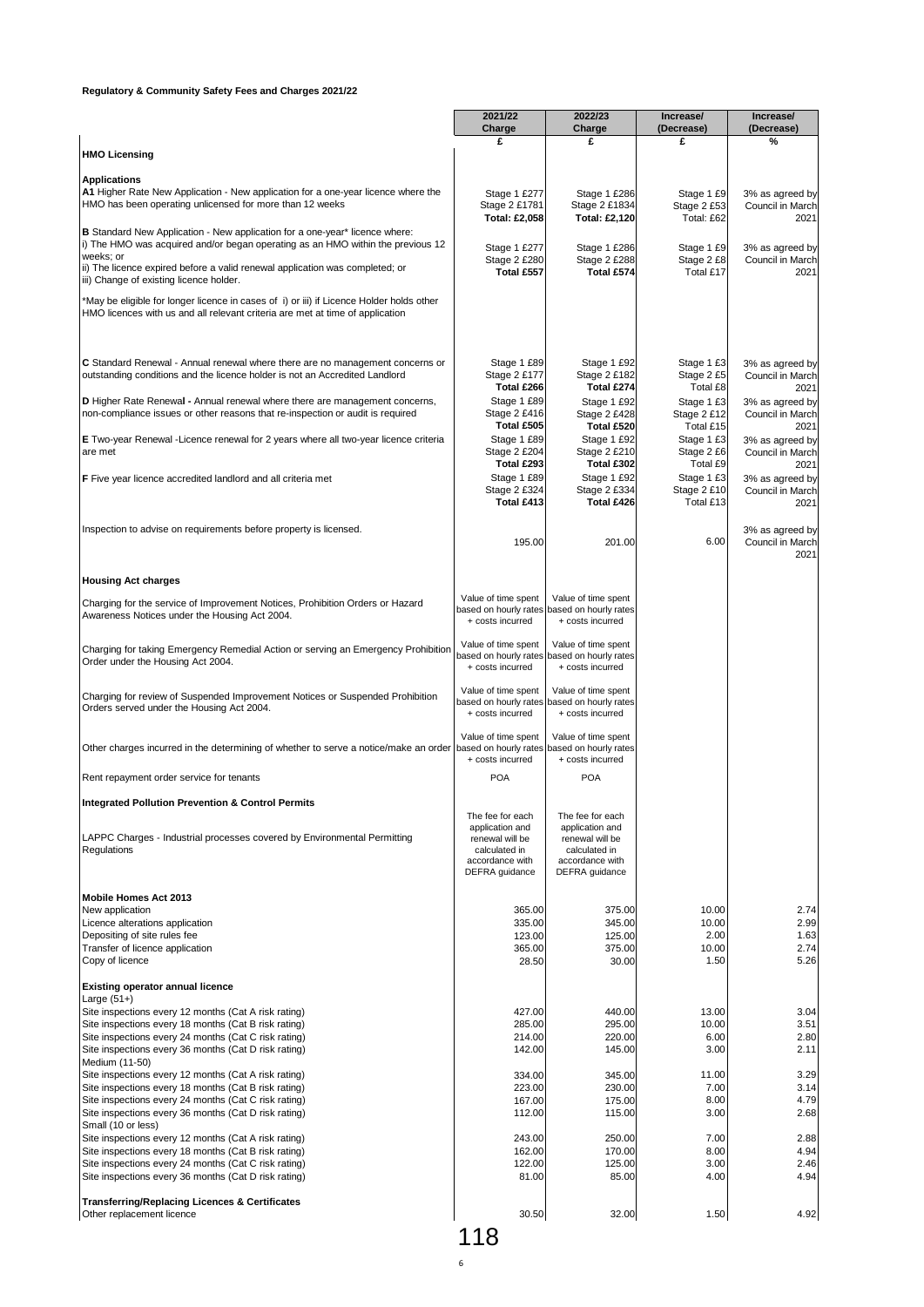|                                                                                                                           | Charge               | 2022/23<br>Charge    | Increase/<br>(Decrease) | Increase/<br>(Decrease) |
|---------------------------------------------------------------------------------------------------------------------------|----------------------|----------------------|-------------------------|-------------------------|
|                                                                                                                           | £                    | £                    | £                       | %                       |
|                                                                                                                           |                      |                      |                         |                         |
| <b>Taxi Licensing</b>                                                                                                     |                      |                      |                         |                         |
| <b>Vehicles</b>                                                                                                           |                      |                      |                         |                         |
| Hackney Carriage                                                                                                          | 400.00               | 400.00               | 0.00                    | 0.00                    |
| Hackney Carriage (Low Emission Vehicle)<br>Hackney Carriage (ULEV Early Adopter Discount)                                 | 300.00<br>0.00       | 300.00<br>0.00       | 0.00<br>0.00            | 0.00<br>0.00            |
| Hackney Transfer of Ownership                                                                                             | 100.00               | 100.00               | 0.00                    | 0.00                    |
| Hackney Change of Vehicle                                                                                                 | 100.00               | 100.00               | 0.00                    | 0.00                    |
| Hackney Plate Deposit                                                                                                     | 50.00                | 50.00                | 0.00                    | 0.00                    |
| Hackney Temporary Vehicle                                                                                                 | 75.00                | 75.00                | 0.00                    | 0.00                    |
| Private Hire                                                                                                              | 262.00               | 262.00               | 0.00                    | 0.00                    |
| Private Hire (Low Emission Vehicle)                                                                                       | 162.00               | 162.00               | 0.00                    | 0.00                    |
| Private Hire (ULEV Early Adopter Discount)<br><b>Private Hire Transfer</b>                                                | 0.00<br>100.00       | 0.00<br>100.00       | 0.00<br>0.00            | 0.00<br>0.00            |
| Private Hire Change of Vehicle                                                                                            | 100.00               | 100.00               | 0.00                    | 0.00                    |
| Private Hire Temporary Vehicle                                                                                            | 75.00                | 75.00                | 0.00                    | 0.00                    |
| <b>Drivers</b>                                                                                                            |                      |                      |                         |                         |
| Hackney Combined (1 yr licence)                                                                                           | 115.00               | 115.00               | 0.00                    | 0.00                    |
| Hackney Combined (3 yr licence)                                                                                           | 345.00               | 345.00               | 0.00                    | 0.00                    |
| Hackney Combined for Oxfordshire Licensed drivers with 1 full year on current<br>licence (3 yr licence only)              | 230.00               | 230.00               | 0.00                    | 0.00                    |
| Hackney Combined for Oxfordshire Licensed drivers with 2 full years on current                                            |                      |                      | 0.00                    | 0.00                    |
| licence (3 yr licence only)                                                                                               | 115.00               | 115.00               |                         |                         |
| Private Hire (1 yr licence)                                                                                               | 101.00<br>303.00     | 101.00<br>303.00     | 0.00                    | 0.00                    |
| Private Hire (3 yr licence)<br>Private Hire for Oxfordshire Licensed drivers with 1 full year on their current licence (3 |                      |                      | 0.00                    | 0.00                    |
| yr OCC licence only)                                                                                                      | 202.00               | 202.00               | 0.00                    | 0.00                    |
| Private Hire for Oxfordshire Licensed drivers with 2 full years on their current<br>licence(3 yr OCC licence only)        | 101.00               | 101.00               | 0.00                    | 0.00                    |
|                                                                                                                           |                      |                      |                         |                         |
| <b>Additional Charges</b><br>Mandatory Safeguarding and Disability Awareness Training - provided by Oxfordshire           |                      |                      |                         |                         |
| <b>County Council</b>                                                                                                     | 50.00                | 50.00                | 0.00                    | 0.00                    |
| Local Knowledge & Safeguarding Test                                                                                       | 75.00                | 75.00                | 0.00                    | 0.00                    |
| Local Knowledge & Safeguarding Re-Test                                                                                    | 75.00                | 75.00                | 0.00                    | 0.00                    |
| DBS check - all driver only, at cost                                                                                      | 50.00                | 50.00                | 0.00                    | 0.00                    |
| DVLA check - for new applicants only, at cost                                                                             | 7.00                 | 7.00                 | 0.00                    | 0.00                    |
| Licence badge/replacement badge<br>Internal PHV Licence Plate                                                             | 10.00<br>15.00       | 10.00<br>15.00       | 0.00<br>0.00            | 0.00<br>0.00            |
| Internal HC Licence Plate                                                                                                 | 15.00                | 15.00                | 0.00                    | 0.00                    |
| Replacement external plate                                                                                                | 25.00                | 25.00                | 0.00                    | 0.00                    |
| Private Hire Vehicle Door Stickers (pair)                                                                                 | 35.00                | 35.00                | 0.00                    | 0.00                    |
| Exempt badge/replacement badge                                                                                            | 25.00                | 25.00                | 0.00                    | 0.00                    |
| Replacement approved fare chart                                                                                           | 2.00                 | 2.00                 | 0.00                    | 0.00                    |
| Replacement approved no smoking signs (includes VAT)                                                                      | 1.00                 | 1.00                 | 0.00                    | 0.00                    |
| Duplicate paper licence (replacement)                                                                                     | 5.00<br>30.00        | 5.00<br>30.00        | 0.00                    | 0.00                    |
| Unpaid Cheque Charge<br>Amendments to Private Hire Operator Licence                                                       | 100.00               | 100.00               | 0.00<br>0.00            | 0.00<br>0.00            |
| Charge for Exemption Notice                                                                                               | 50.00                | 50.00                | 0.00                    | 0.00                    |
| <b>Operator's Licence</b>                                                                                                 |                      |                      |                         |                         |
| Vehicle 3 & under (1 YEAR LICENCE)                                                                                        | 490.00               | 490.00               | 0.00                    | 0.00                    |
| Vehicle 4 & over (1 YEAR LICENCE)                                                                                         | 980.00               | 980.00               | 0.00                    | 0.00                    |
| Vehicle 3 & under (5 YEAR LICENCE)                                                                                        | 2,450.00             | 2,450.00             | 0.00                    | 0.00                    |
| Vehicle 4 & over (5 YEAR LICENCE)                                                                                         | 4,900.00             | 4,900.00             | 0.00                    | 0.00                    |
| <b>Motor Salvage Operators</b>                                                                                            |                      |                      |                         |                         |
| Scrap Metal Dealers (replaces Motor Salvage Operators)                                                                    |                      |                      |                         |                         |
| New Site Licence                                                                                                          | 1,220.00<br>1,220.00 | 1,220.00<br>1,220.00 | 0.00                    | 0.00                    |
| Renewal Site Licence<br>Variation Site Licence                                                                            | 300.00               | 300.00               | 0.00<br>0.00            | 0.00<br>0.00            |
| New Mobile Collector Licence                                                                                              | 605.00               | 605.00               | 0.00                    | 0.00                    |
| Renewal Mobile Collector Licence                                                                                          | 605.00               | 605.00               | 0.00                    | 0.00                    |
| Variation Mobile Collector Licence                                                                                        | 300.00               | 300.00               | 0.00                    | 0.00                    |
| <b>Sex Establishments</b>                                                                                                 |                      |                      |                         |                         |
|                                                                                                                           | 2,508.00             | 2,508.00             | 0.00                    | 0.00                    |
| Sex establishment (Sex Shop or Sex Cinema)- New                                                                           | 2,508.00             | 2,508.00             | 0.00                    | 0.00                    |
| Sex establishment (Sex Shop or Sex Cinema)- Renewal                                                                       | 1,175.00             | 1,175.00             | 0.00                    | 0.00<br>0.00            |
| Sex establishment (Sex Shop or Sex Cinema) - Variation/ transfer                                                          |                      |                      |                         |                         |
| Sexual entertainment venues new                                                                                           | 5,880.00             | 5,880.00             | 0.00                    |                         |
| Sexual entertainment venues renewal<br>Sexual entertainment variation/transfer                                            | 5,880.00<br>1,175.00 | 5,880.00<br>1,175.00 | 0.00<br>0.00            | 0.00<br>0.00            |
|                                                                                                                           |                      |                      |                         |                         |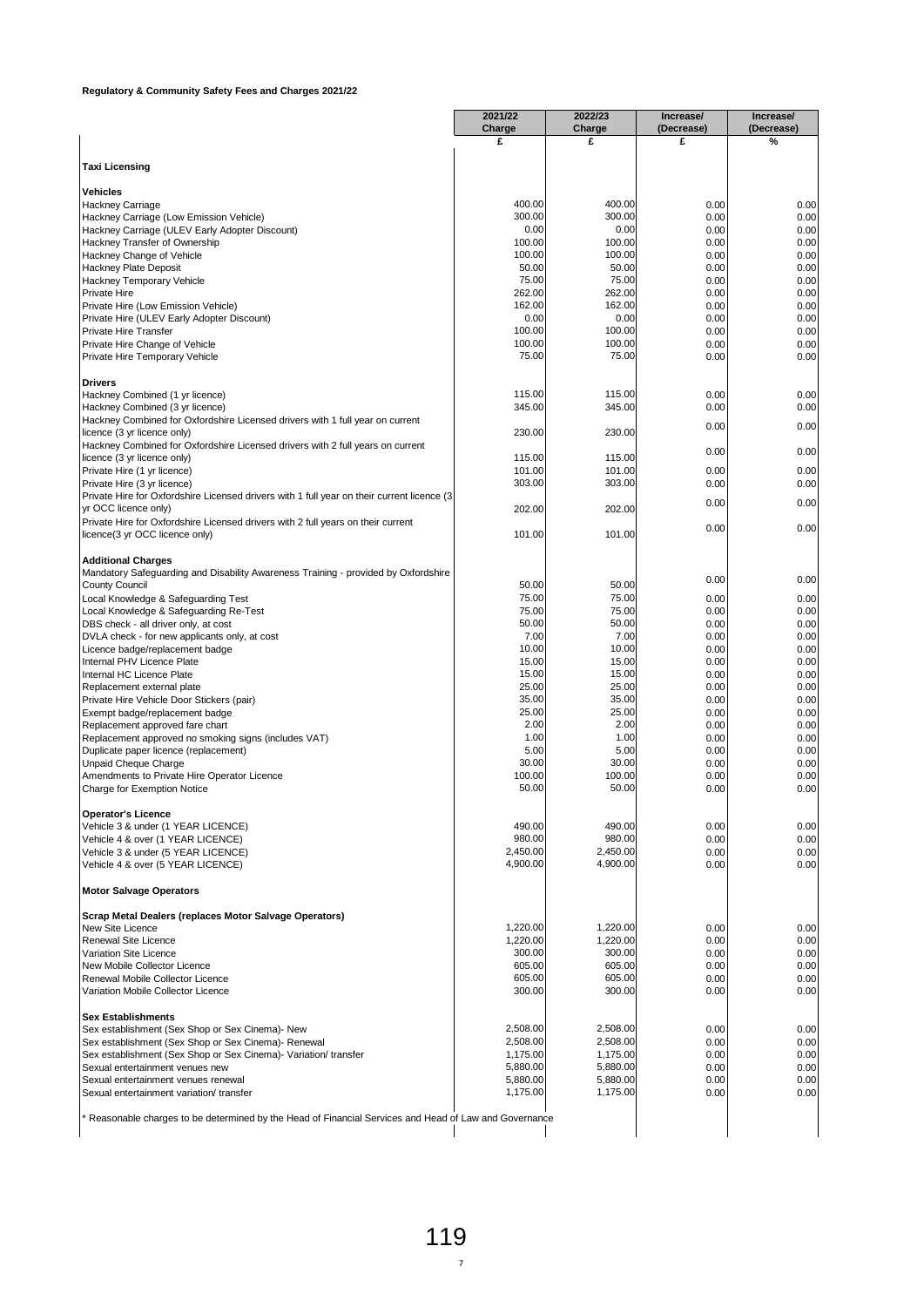|                                                                                                                                    | 2021/22               | 2022/23               | Increase/       | Increase/          |
|------------------------------------------------------------------------------------------------------------------------------------|-----------------------|-----------------------|-----------------|--------------------|
|                                                                                                                                    | Charge<br>£           | Charge<br>£           | (Decrease)<br>£ | (Decrease)<br>$\%$ |
| <b>Licensing Act 2003</b>                                                                                                          |                       |                       |                 |                    |
|                                                                                                                                    |                       |                       |                 |                    |
| <b>Application fee</b><br>Application and Variation Fees - Premises Licenses and Club Premises Certificates -                      |                       |                       |                 |                    |
| Minimum                                                                                                                            | 100.00                | 100.00                | 0.00            | 0.00               |
| Application and Variation Fees - Premises Licenses and Club Premises Certificates -                                                |                       |                       |                 |                    |
| Maximum                                                                                                                            | 635.00                | 635.00                | 0.00            | 0.00               |
| Enhanced fee for some premises with rateable value above £87,001 - Minimum                                                         | 900.00                | 900.00                | 0.00            | 0.00               |
| Enhanced fee for some premises with rateable value above £87,001 - Maximum                                                         | 1,905.00              | 1,905.00              | 0.00            | 0.00               |
| Additional fee for capacity of more than 5,000 people - Minimum<br>Additional fee for capacity of more than 5,000 people - Maximum | 1,000.00<br>64,000.00 | 1,000.00<br>64,000.00 | 0.00<br>0.00    | 0.00<br>0.00       |
|                                                                                                                                    |                       |                       |                 |                    |
| Annual fee                                                                                                                         |                       |                       |                 |                    |
| Premises Licenses and Club Premises Certificates - Minimum                                                                         | 70.00                 | 70.00                 | 0.00            | 0.00               |
| Premises Licenses and Club Premises Certificates - Maximum                                                                         | 350.00                | 350.00                | 0.00            | 0.00               |
| Enhanced fee for some premises with rateable value above £87,001 - Minimum                                                         | 640.00                | 640.00                | 0.00            | 0.00               |
| Enhanced fee for some premises with rateable value above £87,001 - Maximum                                                         | 1,050.00<br>500.00    | 1,050.00<br>500.00    | 0.00<br>0.00    | 0.00               |
| Additional fee for capacity of more than 5,000 people - Minimum<br>Additional fee for capacity of more than 5,000 people - Maximum | 32,000.00             | 32,000.00             | 0.00            | 0.00<br>0.00       |
|                                                                                                                                    |                       |                       |                 |                    |
| <b>Other Application Fees</b>                                                                                                      |                       |                       |                 |                    |
| Personal License                                                                                                                   | 37.00                 | 37.00                 | 0.00            | 0.00               |
| <b>Transfer of Premises Licence</b>                                                                                                | 23.00                 | 23.00                 | 0.00            | 0.00               |
| Change of address                                                                                                                  | 10.50                 | 10.50                 | 0.00            | 0.00               |
| Copy of licence                                                                                                                    | 10.50<br>21.00        | 10.50<br>21.00        | 0.00            | 0.00               |
| <b>Temporary Event Notice</b><br><b>Provisional Statement</b>                                                                      | 315.00                | 315.00                | 0.00<br>0.00    | 0.00<br>0.00       |
|                                                                                                                                    |                       |                       |                 |                    |
| Gambling Act 2005 - Premises                                                                                                       |                       |                       |                 |                    |
| <b>Bingo Premises</b>                                                                                                              | 930.00                | 930.00                | 0.00            | 0.00               |
| Application (3500 max permitted)<br>Annual fee (1000 max permitted)                                                                | 610.00                | 610.00                | 0.00            | 0.00               |
| Variation application (1750 max permitted)                                                                                         | 1,330.00              | 1,330.00              | 0.00            | 0.00               |
| Transfer application (1200 max permitted)                                                                                          | 430.00                | 430.00                | 0.00            | 0.00               |
| Reinstatement application (1200 max permitted)                                                                                     | 555.00                | 555.00                | 0.00            | 0.00               |
| Provisional statement application (3500 max permitted)                                                                             | 805.00                | 805.00                | 0.00            | 0.00               |
| Copy of licence                                                                                                                    | 25.00                 | 25.00                 | 0.00            | 0.00               |
| Notification of a change                                                                                                           | 50.00                 | 50.00                 | 0.00            | 0.00               |
| <b>Family Entertainment Centre</b>                                                                                                 |                       |                       |                 |                    |
| Application (2000 max permitted)                                                                                                   | 750.00                | 750.00                | 0.00            | 0.00               |
| Annual fee (750 max permitted)                                                                                                     | 680.00                | 680.00                | 0.00            | 0.00               |
| Variation application (1000 max permitted)                                                                                         | 1,000.00              | 1,000.00              | 0.00            | 0.00               |
| Transfer application (950 max permitted)                                                                                           | 400.00                | 400.00                | 0.00            | 0.00               |
| Reinstatement application (950 max permitted)                                                                                      | 485.00                | 485.00                | 0.00            | 0.00               |
| Provisional statement application (2000 max permitted)                                                                             | 660.00                | 660.00<br>25.00       | 0.00            | 0.00               |
| Copy of licence<br>Notification of a change                                                                                        | 25.00<br>50.00        | 50.00                 | 0.00<br>0.00    | 0.00<br>0.00       |
| <b>Adult Gaming Centre</b>                                                                                                         |                       |                       |                 |                    |
| Application (2000 max permitted)                                                                                                   | 750.00                | 750.00                | 0.00            | 0.00               |
| Annual fee (1000 max permitted)                                                                                                    | 680.00                | 680.00                | 0.00            | 0.00               |
| Variation application (2000 max permitted)                                                                                         | 1,030.00              | 1,030.00              | 0.00            | 0.00               |
| Transfer application (1200 max permitted)                                                                                          | 400.00                | 400.00                | 0.00            | 0.00               |
| Reinstatement application (1200 max permitted)                                                                                     | 485.00                | 485.00                | 0.00            | 0.00               |
| Provisional statement application (2000 max permitted)<br>Copy of licence                                                          | 660.00<br>25.00       | 660.00<br>25.00       | 0.00<br>0.00    | 0.00<br>0.00       |
| Notification of a change                                                                                                           | 50.00                 | 50.00                 | 0.00            | 0.00               |
|                                                                                                                                    |                       |                       |                 |                    |
| <b>Betting Premises (Track)</b><br>Application (2500 max permitted)                                                                | 890.00                | 890.00                | 0.00            | 0.00               |
| Annual fee (1000 max permitted)                                                                                                    | 805.00                | 805.00                | 0.00            | 0.00               |
| Variation application (1250 max permitted)                                                                                         | 1,250.00              | 1,250.00              | 0.00            | 0.00               |
| Transfer application (950 max permitted)                                                                                           | 420.00                | 420.00                | 0.00            | 0.00               |
| Reinstatement application (950 max permitted)                                                                                      | 520.00                | 520.00                | 0.00            | 0.00               |
| Provisional statement application (2500 max permitted)                                                                             | 730.00                | 730.00                | 0.00            | 0.00               |
| Copy of licence                                                                                                                    | 25.00                 | 25.00                 | 0.00            | 0.00               |
| Notification of a change                                                                                                           | 50.00                 | 50.00                 | 0.00            | 0.00               |
| <b>Betting Premises (Other)</b>                                                                                                    |                       |                       |                 |                    |
| Application (3000 max permitted)                                                                                                   | 835.00                | 835.00<br>600.00      | 0.00            | 0.00               |
| Annual fee (600 max permitted)<br>Variation application (1500 max permitted)                                                       | 600.00<br>1,160.00    | 1,160.00              | 0.00<br>0.00    | 0.00<br>0.00       |
| Transfer application (1200 max permitted)                                                                                          | 420.00                | 420.00                | 0.00            | 0.00               |
| Reinstatement application (1200 max permitted)                                                                                     | 520.00                | 520.00                | 0.00            | 0.00               |
| Provisional statement application (3000 max permitted)                                                                             | 730.00                | 730.00                | 0.00            | 0.00               |
| Copy of licence                                                                                                                    | 25.00                 | 25.00                 | 0.00            | 0.00               |
|                                                                                                                                    | 50.00                 | 50.00                 | 0.00            | 0.00               |
| Notification of a change                                                                                                           |                       |                       |                 |                    |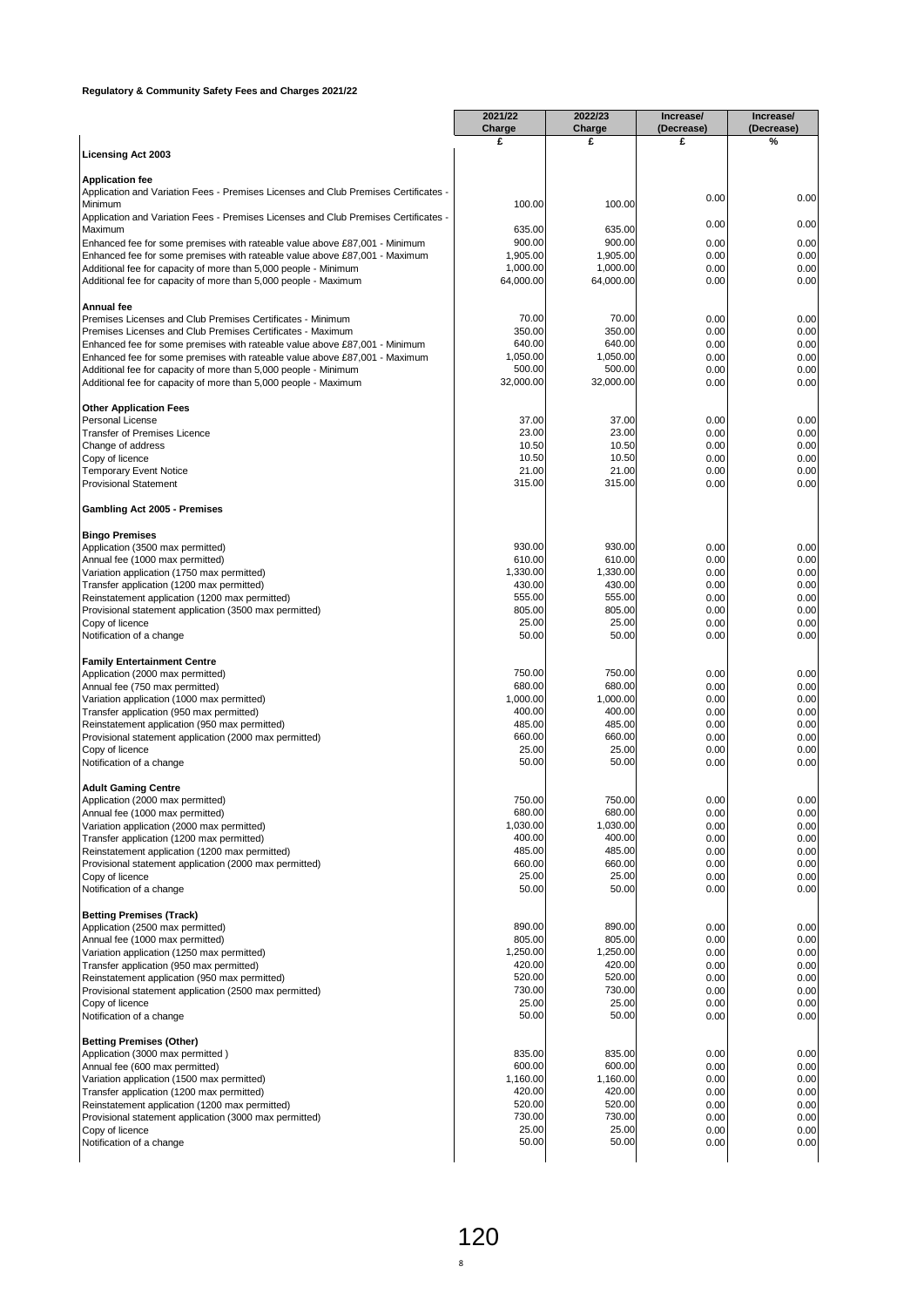|                                                                                                                                  | 2021/22<br>Charge | 2022/23<br>Charge | Increase/<br>(Decrease) | Increase/<br>(Decrease) |
|----------------------------------------------------------------------------------------------------------------------------------|-------------------|-------------------|-------------------------|-------------------------|
|                                                                                                                                  | £                 | £                 | £                       | %                       |
| Gambling Act 2005 - Permits                                                                                                      |                   |                   |                         |                         |
| <b>Alcohol Premises Gaming Machine Permits</b>                                                                                   |                   |                   |                         |                         |
| Application<br>Existing operator application                                                                                     | 150.00<br>100.00  | 150.00<br>100.00  | 0.00<br>0.00            | 0.00<br>0.00            |
| Annual fee                                                                                                                       | 50.00             | 50.00             | 0.00                    | 0.00                    |
| Permit variation fee                                                                                                             | 100.00            | 100.00            | 0.00                    | 0.00                    |
| Transfer of permit<br>Change of name on permit                                                                                   | 25.00<br>25.00    | 25.00<br>25.00    | 0.00<br>0.00            | 0.00<br>0.00            |
| Copy of permit                                                                                                                   | 15.00             | 15.00             | 0.00                    | 0.00                    |
| Notification of 2 machines                                                                                                       | 50.00             | 50.00             | 0.00                    | 0.00                    |
| <b>Club Gaming Permits and Club Gaming Machine Permits</b>                                                                       |                   |                   |                         |                         |
| Application                                                                                                                      | 200.00            | 200.00            | 0.00                    | 0.00                    |
| Application (Club Premises Certificate holder)<br>Annual fee                                                                     | 100.00<br>50.00   | 100.00<br>50.00   | 0.00<br>0.00            | 0.00<br>0.00            |
| Permit variation fee                                                                                                             | 100.00            | 100.00            | 0.00                    | 0.00                    |
| Renewal                                                                                                                          | 200.00<br>100.00  | 200.00            | 0.00                    | 0.00                    |
| Renewal (Club Premises Certificate holder)<br>Permit variation fee                                                               | 100.00            | 100.00<br>100.00  | 0.00<br>0.00            | 0.00<br>0.00            |
| Copy of permit                                                                                                                   | 15.00             | 15.00             | 0.00                    | 0.00                    |
| <b>Family Entertainment Centre Gaming Machine Permits</b>                                                                        |                   |                   |                         |                         |
| Application                                                                                                                      | 300.00            | 300.00            | 0.00                    | 0.00                    |
| Existing operator application<br>Renewal                                                                                         | 100.00<br>300.00  | 100.00<br>300.00  | 0.00<br>0.00            | 0.00<br>0.00            |
| Change of name on permit                                                                                                         | 25.00             | 25.00             | 0.00                    | 0.00                    |
| Copy of permit                                                                                                                   | 15.00             | 15.00             | 0.00                    | 0.00                    |
| Gambling Act 2005 Temporary Use Notice                                                                                           |                   |                   |                         |                         |
| Submission of Notice                                                                                                             | 500.00            | 500.00            | 0.00                    | 0.00                    |
| Copy of Notice                                                                                                                   | 25.00             | 25.00             | 0.00                    | 0.00                    |
| <b>Road Closures</b>                                                                                                             |                   |                   |                         |                         |
| Commercial Event Road Closures- Events (under 500 people)                                                                        | 105.00<br>255.00  | 105.00<br>255.00  | 0.00                    | 0.00                    |
| Commercial Event Road Closures- Market and Street Fairs<br>Commercial Event Road Closures- Events (500 or more people)           | 305.00            | 305.00            | 0.00<br>0.00            | 0.00<br>0.00            |
| Road Closure with no commercial element inc Street Parties                                                                       | 16.00             | 16.00             | 0.00                    | 0.00                    |
| <b>Miscellaneous Charges</b>                                                                                                     |                   |                   |                         |                         |
| Copy of Premises/Person Entry in Licensing Register                                                                              | 22.00             | 22.00             | 0.00                    | 0.00                    |
| Statement of Licensing Policy document                                                                                           | 43.00<br>43.00    | 43.00             | 0.00                    | 0.00                    |
| Statement of Gambling Policy document<br>Copy of Licensing Decision Notice                                                       | 22.00             | 43.00<br>22.00    | 0.00<br>0.00            | 0.00<br>0.00            |
| Current list of licensing applications                                                                                           | 11.00             | 11.00             | 0.00                    | 0.00                    |
| Viewing of Films requiring Certification - Per 15 Minutes<br><b>Issue of Film Certification</b>                                  | 8.00<br>8.00      | 8.00<br>8.00      | 0.00<br>0.00            | 0.00<br>0.00            |
| Distribution of Free Printed Matter (DFPM) - Static 1 year                                                                       | 200.00            | 200.00            | 0.00                    | 0.00                    |
| Distribution of Free Printed Matter (DFPM) - Non static 1 month                                                                  | 100.00            | 100.00            | 0.00                    | 0.00                    |
| Distribution of Free Printed Matter (DFPM) - Non static 1 year<br>Distribution of Free Printed Matter (DFPM) - Replacement badge | 400.00<br>25.00   | 400.00<br>25.00   | 0.00<br>0.00            | 0.00<br>0.00            |
| Distribution of Free Printed Matter (DFPM) - Non static 1 Day                                                                    |                   | 25.00             | 25.00                   |                         |
| Distribution of Free Printed Matter (DFPM) - Non static 1 Day extra badge                                                        |                   | 5.00              | 5.00                    |                         |
| <b>Fixed Penalty Notice Fines</b>                                                                                                |                   |                   |                         |                         |
| Full standard charge                                                                                                             |                   |                   |                         |                         |
| Depositing litter                                                                                                                | 150.00            | 150.00            | 0.00                    | 0.00                    |
| Littering from a vehicle - penalty charge<br><b>Community Protection Notice</b>                                                  | 300.00<br>100.00  | 300.00<br>100.00  | 0.00<br>0.00            | 0.00<br>0.00            |
| Public Space Protection Order                                                                                                    | 100.00            | 100.00            | 0.00                    | 0.00                    |
| Failure to produce waste documents                                                                                               | 300.00            | 300.00            | 0.00                    | 0.00                    |
| Failure to produce authority to transport waste<br>Unauthorised distribution of free printed matter                              | 300.00<br>150.00  | 300.00<br>150.00  | 0.00<br>0.00            | 0.00<br>0.00            |
| Failure to comply with a waste receptacles notice (S46-domestic waste)                                                           | 60.00             | 60.00             | 0.00                    | 0.00                    |
| Failure to comply with a waste receptacles notice (S47- commercial waste)                                                        | 110.00            | 110.00            | 0.00                    | 0.00                    |
| Failure to compy with Household Waste Duty of Care<br>Parking of vehicles exposed for sale on a road                             | 250.00<br>100.00  | 250.00<br>100.00  | 0.00<br>0.00            | 0.00<br>0.00            |
| Repairing vehicles in a road by a business                                                                                       | 100.00            | 100.00            | 0.00                    | 0.00                    |
| Failure to comply with a request to turn off an idling engine on a stationary vehicle                                            |                   |                   | 0.00                    | 0.00                    |
| Failure to comply with a request to turn off an idling engine on a stationary vehicle (if                                        | 20.00             | 20.00             |                         |                         |
| not paid within 28 days)                                                                                                         | 40.00             | 40.00             | 0.00                    | 0.00                    |
| Graffiti/Flyposting<br>Failure to nominate key holder within alarm notification area                                             | 150.00<br>75.00   | 150.00<br>75.00   | 0.00<br>0.00            | 0.00<br>0.00            |
| Noise Act FPN (residential)                                                                                                      | 110.00            | 110.00            | 0.00                    | 0.00                    |
| Noise from licensed premises                                                                                                     | 500.00            | 500.00            | 0.00                    | 0.00                    |
| Fly-tipping                                                                                                                      | 400.00            | 400.00            | 0.00                    | 0.00                    |
| Reduced charge if paid within 10 days                                                                                            |                   |                   |                         |                         |
| Depositing litter<br>Littering from a vehicle - penalty charge                                                                   | 75.00<br>75.00    | 75.00<br>75.00    | 0.00<br>0.00            | 0.00<br>0.00            |
| <b>Community Protection Notice</b>                                                                                               | 75.00             | 75.00             | 0.00                    | 0.00                    |
| Public Space Protection Order                                                                                                    | 75.00             | 75.00             | 0.00                    | 0.00                    |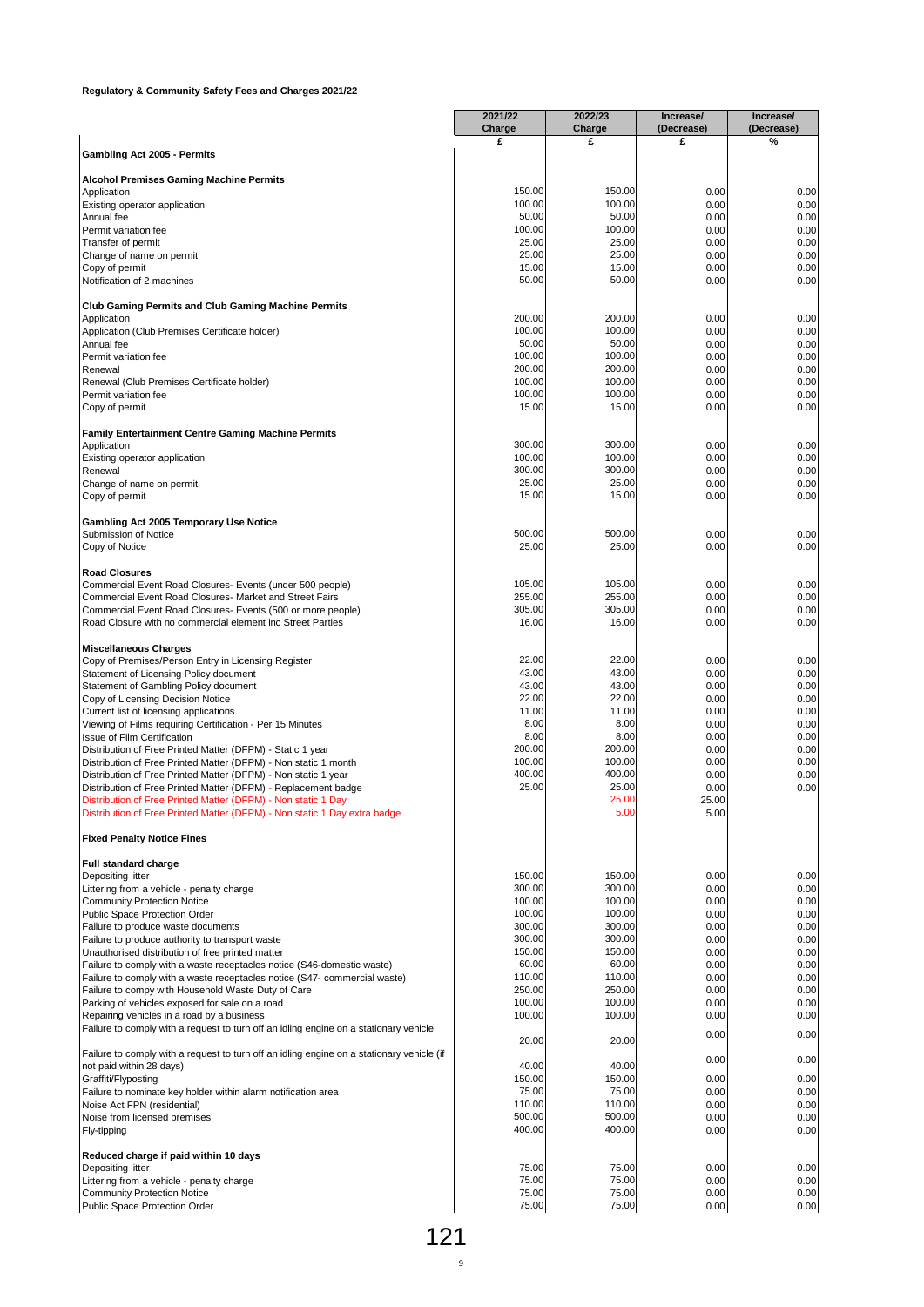|                                                                           | 2021/22 | 2022/23 | Increase/  | Increase/  |
|---------------------------------------------------------------------------|---------|---------|------------|------------|
|                                                                           | Charge  | Charge  | (Decrease) | (Decrease) |
|                                                                           |         |         |            | %          |
| Unauthorised distribution of free printed matter                          | 75.00   | 75.00   | 0.00       | 0.00       |
| Failure to comply with a waste receptacles notice (S46- domestic waste)   | 40.00   | 40.00   | 0.00       | 0.00       |
| Failure to comply with a waste receptacles notice (S47- commercial waste) | 75.00   | 75.00   | 0.00       | 0.00       |
| Failure to compy with Household Waste Duty of Care                        | 150.00  | 150.00  | 0.00       | 0.00       |
| Graffiti/Flyposting                                                       | 75.00   | 75.00   | 0.00       | 0.00       |
| Failure to nominate key holder within alarm notification area             | 55.00   | 55.00   | 0.00       | 0.00       |
| Fly-tipping                                                               | 200.00  | 200.00  | 0.00       | 0.00       |
|                                                                           |         |         |            |            |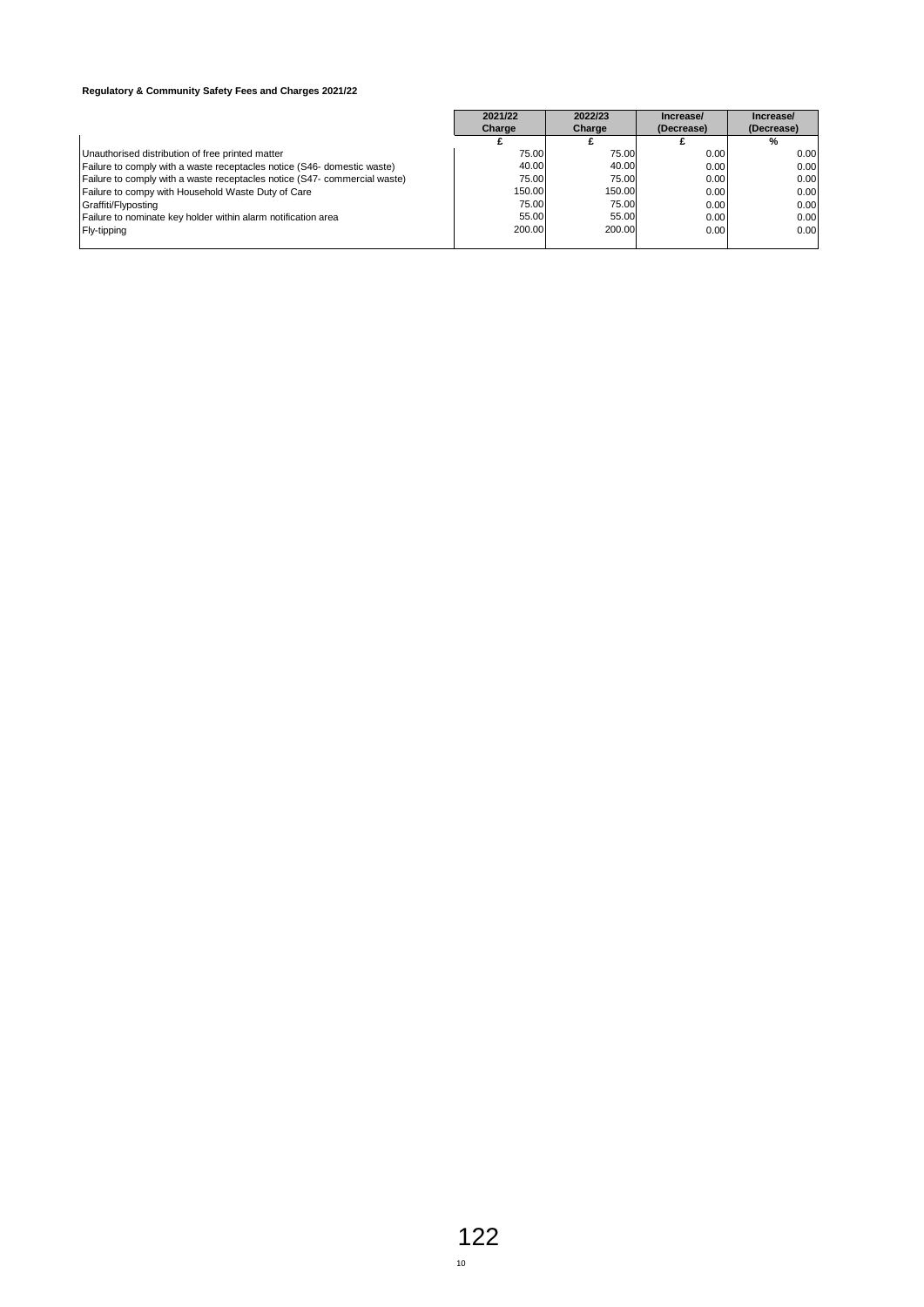|                                                                                                | 2021/22   | 2022/23       | Increase/  | Increase/  |
|------------------------------------------------------------------------------------------------|-----------|---------------|------------|------------|
|                                                                                                | Charge    | <b>Charge</b> | (Decrease) | (Decrease) |
|                                                                                                | £         | £             | £          | %          |
| Items 1-24 are set nationally                                                                  |           |               |            |            |
| <b>Planning</b>                                                                                |           |               |            |            |
| Standard rated & exclusive of VAT                                                              |           |               |            |            |
| <b>Operations</b>                                                                              |           |               |            |            |
| 1. New Dwellings                                                                               |           |               |            |            |
| a) Outline (site area not exceed 2.5 ha) - charge per 0.1 hectare                              | 462.00    | 462.00        | 0.00       | 0.00       |
| a) Outline (sites of 2.5 ha or more) - plus £138 per 0.1 hectare in excess of 2.5<br>hectare   | 11,432.00 | 11,432.00     | 0.00       | 0.00       |
| b) Where the application is for permission in principle - charge per 0.1 hectare               | 402.00    | 402.00        | 0.00       | 0.00       |
| c) Others (50 or less) - charge per dwelling                                                   | 462.00    | 462.00        | 0.00       | 0.00       |
| c) Others (51 or more) - plus £138 per dwelling in excess of 50                                | 22,859.00 | 22,859.00     | 0.00       | 0.00       |
| $\mathbf D$                                                                                    |           |               |            |            |
| $\omega$ 2. New buildings or extensions (except dwellings, agricultural buildings or           |           |               |            |            |
| plant):<br>a) Outline (site area not exceed 2.5 ha) - charge per 0.1 hectare                   | 462.00    | 462.00        | 0.00       | 0.00       |
| a) Outline (sites of 2.5 ha or more) - plus £138 per 0.1 ha in excess of 2.5 hectare           |           |               |            |            |
|                                                                                                | 11,432.00 | 11,432.00     | 0.00       | 0.00       |
| b) Where the application is for permission in principle - charge per 0.1 hectare<br>b) Others: | 402.00    | 402.00        | 0.00       | 0.00       |
| (i) where no floor area is created                                                             | 234.00    | 234.00        | 0.00       | 0.00       |
| (ii) where floor area created is below 40 sq.m.                                                | 234.00    | 234.00        | 0.00       | 0.00       |
| (iii) where floor area is between 40 and 75 sq.m.                                              | 462.00    | 462.00        | 0.00       | 0.00       |
| (iv) where floor area is between 75 and 3,750 sq.m. - charge per 75 sq. m                      | 462.00    | 462.00        | 0.00       | 0.00       |
| (v) where floor area exceeds 3,750 sq.m - plus £138 per 75 sq. m in excess of 3,750<br>sq m    | 22,859.00 | 22,859.00     | 0.00       | 0.00       |
|                                                                                                |           |               |            |            |
| 3. Erection, alteration or replacement of plant or machinery                                   |           |               |            |            |
| Site area not exceed 5 ha - charge per 0.1 hectare<br>(a)                                      | 462.00    | 462.00        | 0.00       | 0.00       |
| Site area exceeds 5 ha - plus £138 per 0.1 ha in excess of 5 hectare<br>(b)                    | 22,859.00 | 22,859.00     | 0.00       | 0.00       |
| 4. Extensions or alterations to existing dwellings                                             |           |               |            |            |
| (a) one dwelling                                                                               | 206.00    | 206.00        | 0.00       | 0.00       |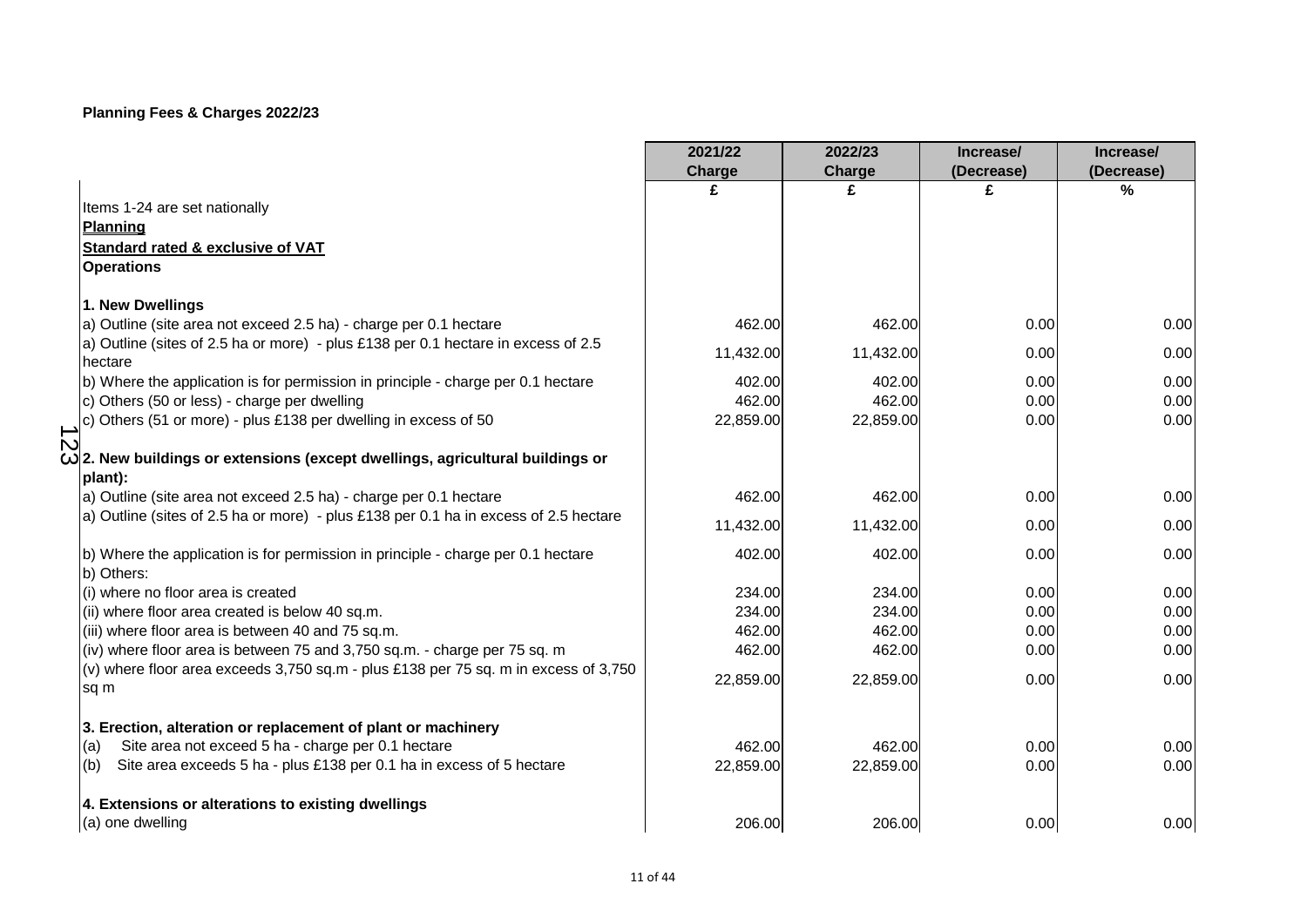|             |                                                                                                                                                                                                                                 | 2021/22   | 2022/23   | Increase/  | Increase/  |
|-------------|---------------------------------------------------------------------------------------------------------------------------------------------------------------------------------------------------------------------------------|-----------|-----------|------------|------------|
|             |                                                                                                                                                                                                                                 | Charge    | Charge    | (Decrease) | (Decrease) |
|             |                                                                                                                                                                                                                                 | £         | £         | £          | $\%$       |
|             | (b) 2 or more dwellings                                                                                                                                                                                                         | 407.00    | 407.00    | 0.00       | 0.00       |
|             | 5. Curtilage, parking and vehicular access                                                                                                                                                                                      |           |           |            |            |
|             | Operations within the curtilage of a dwelling house for domestic purposes (including<br>gates, fences, etc)                                                                                                                     | 206.00    | 206.00    | 0.00       | 0.00       |
|             | 6. Car park, road and access to serve single undertaking                                                                                                                                                                        |           |           |            |            |
|             | The construction of car parks, service roads and other means of access on land used<br>for the purposes of a single undertaking, where the development is required for a<br>purpose incidental to the existing use of the land. | 234.00    | 234.00    | 0.00       | 0.00       |
|             | <b>Uses</b>                                                                                                                                                                                                                     |           |           |            |            |
|             | 7. Change of use of a building: dwellings                                                                                                                                                                                       |           |           |            |            |
|             | (a) from existing dwelling to two or more dwellings for 50 or fewer - charge per extra<br>$\rightarrow$ dwelling                                                                                                                | 462.00    | 462.00    | 0.00       | 0.00       |
| $\mathbf D$ | (b) from existing dwelling to two or more dwellings over 50 dwellings - plus £138 per<br>dwelling in excess of 50                                                                                                               | 22,859.00 | 22,859.00 | 0.00       | 0.00       |
|             | (c) from other building to one or more dwellings for 50 or fewer - charge per extra<br>dwelling                                                                                                                                 | 462.00    | 462.00    | 0.00       | 0.00       |
|             | (d) from other building to one or more dwellings over 50 dwellings - plus £138 per<br>dwelling in excess of 50                                                                                                                  | 22,859.00 | 22,859.00 | 0.00       | 0.00       |
|             |                                                                                                                                                                                                                                 |           |           |            |            |
|             | 8. Use of disposal of refuse or waste materials and open mineral storage<br>(a) Site area not exceed 15 ha - charge per 0.1 hectare                                                                                             | 234.00    | 234.00    | 0.00       | 0.00       |
|             | (b) Site area exceeds 15 ha - plus £138 per 0.1 ha in excess of 15 hectare                                                                                                                                                      | 34,934.00 | 34,934.00 | 0.00       | 0.00       |
|             |                                                                                                                                                                                                                                 |           |           |            |            |
|             | 9. Material change of use other than above                                                                                                                                                                                      | 462.00    | 462.00    | 0.00       | 0.00       |
|             | <b>Plant and machinery</b>                                                                                                                                                                                                      |           |           |            |            |
|             | <b>10. Wind Turbines</b>                                                                                                                                                                                                        |           |           |            |            |
|             | a) Site area not exceeding 5 ha - charge per 0.1 hectare                                                                                                                                                                        | 462.00    | 462.00    | 0.00       | 0.00       |
|             | b) Site area exceeds 5 ha - plus £138 per 0.1 ha in excess of 50 hectare                                                                                                                                                        | 22,859.00 | 22,859.00 | 0.00       | 0.00       |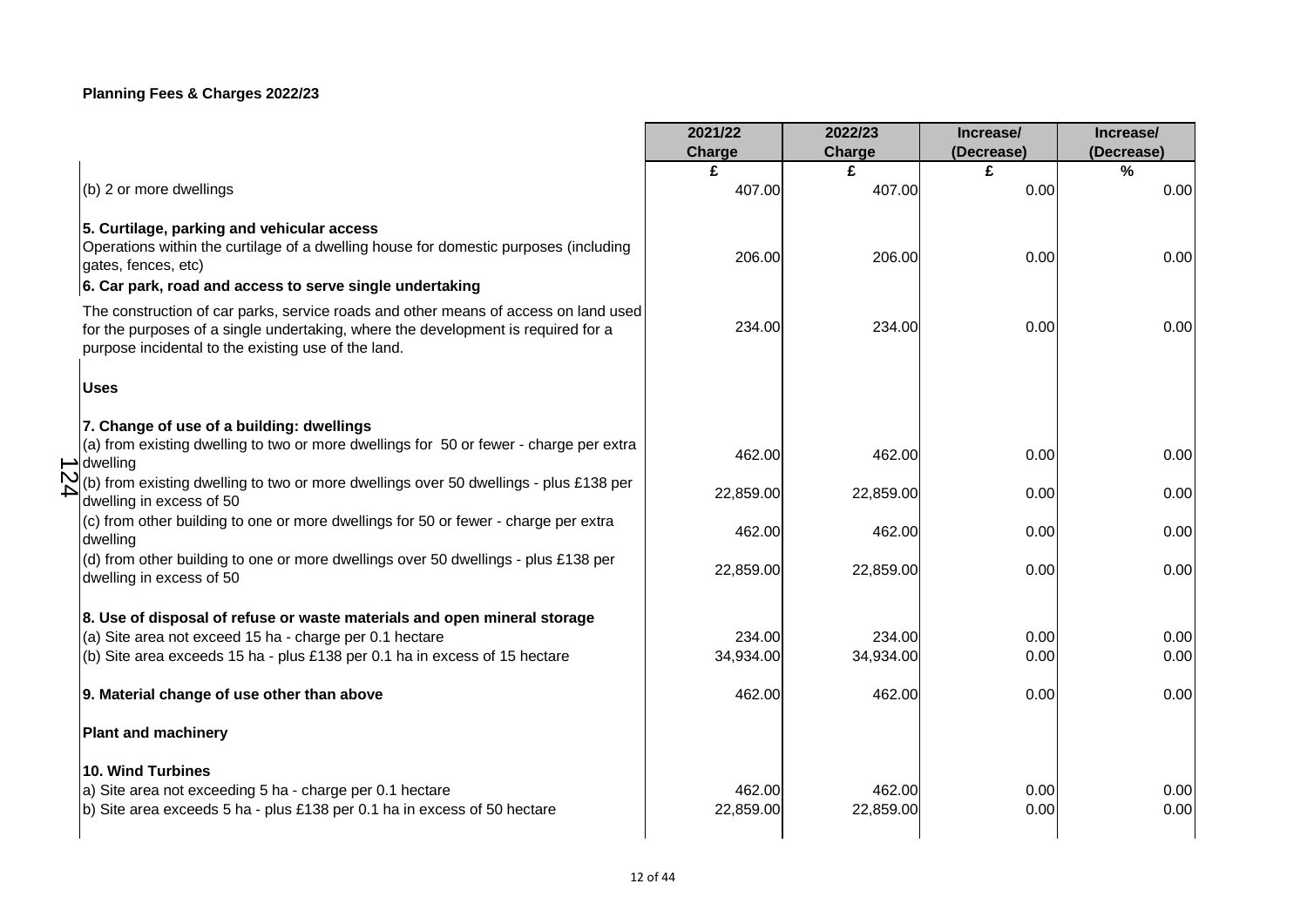|                                                                          | 2021/22   | 2022/23   | Increase/         | Increase/  |
|--------------------------------------------------------------------------|-----------|-----------|-------------------|------------|
|                                                                          | Charge    | Charge    | (Decrease)        | (Decrease) |
|                                                                          |           |           |                   | %          |
| <b>Advertisements</b>                                                    |           |           |                   |            |
|                                                                          |           |           |                   |            |
| 11. Advertising relating to business and displayed on the premises       | 132.00    | 132.00    | 0.00              | 0.00       |
| 12. Advance directions signs                                             | 132.00    | 132.00    | 0.00 <sub>l</sub> | 0.00       |
| 13. All other advertisements, e.g. banners                               | 462.00    | 462.00    | 0.00 <sub>l</sub> | 0.00       |
| 14. Any other operation not within any of above categories               |           |           |                   |            |
| a) Where the site area does not exceed 15ha - charge per 0.1 hectare     | 234.00    | 234.00    | 0.00              | 0.00       |
| b) Where site area exceeds 15ha - £138 per 0.1ha in excess of 15 hectare | 34.934.00 | 34.934.00 | 0.00 <sub>l</sub> | 0.00       |
| $ c $ In any other case - £234 for each 0.1 ha of the site               |           |           |                   |            |
|                                                                          |           |           |                   |            |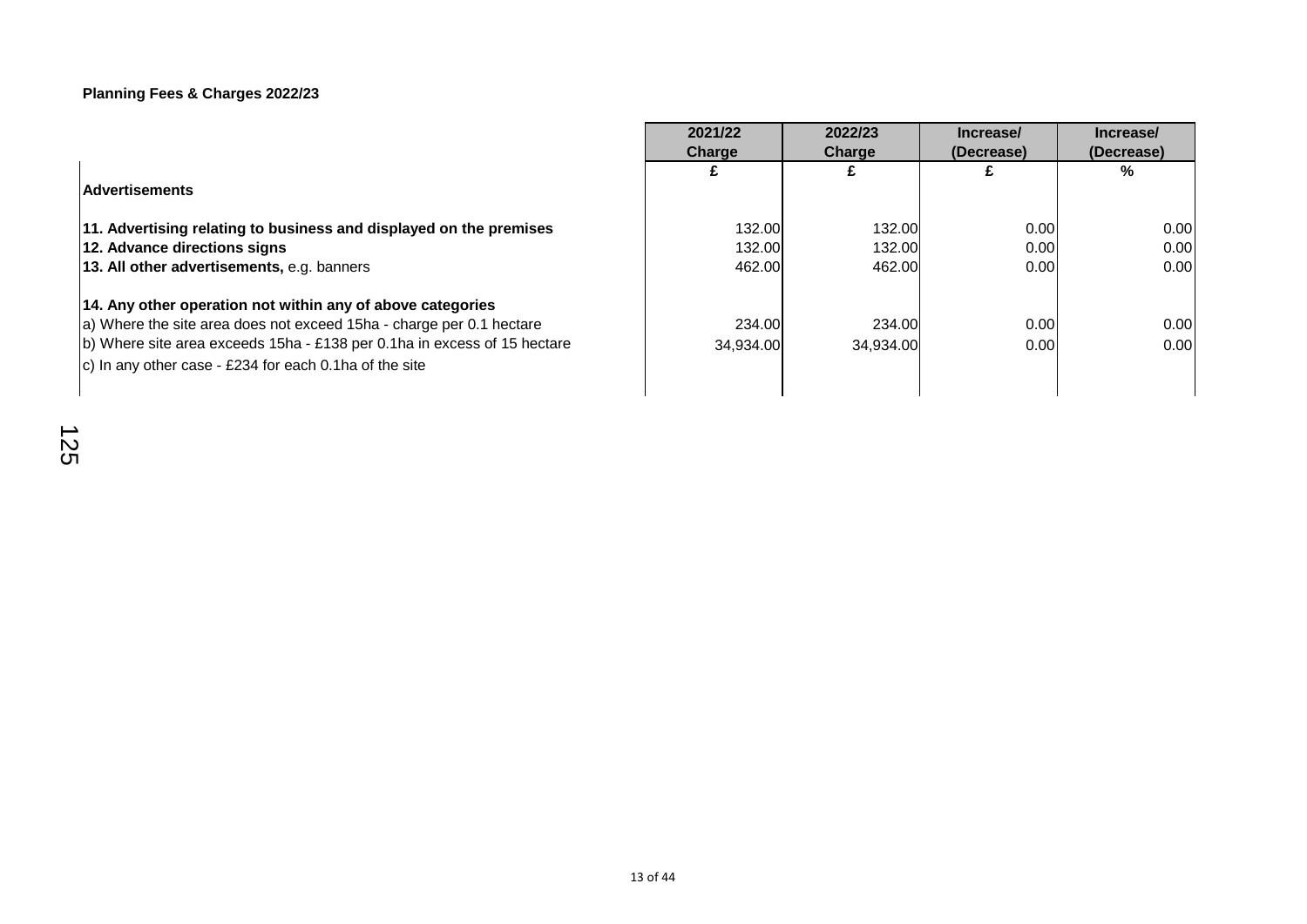|                                                                                        | 2021/22         | 2022/23         | Increase/  | Increase/  |
|----------------------------------------------------------------------------------------|-----------------|-----------------|------------|------------|
|                                                                                        | Charge          | Charge          | (Decrease) | (Decrease) |
|                                                                                        | £               | £               | £          | %          |
| <b>Compliance with Conditions</b>                                                      |                 |                 |            |            |
|                                                                                        |                 |                 |            |            |
| 15. Confirmation of compliance with condition attached to planning permission          |                 |                 |            |            |
| a) Householder application - charge per request                                        | 34.00           | 34.00           | 0.00       | 0.00       |
| b) Any other type of application - charge per request                                  | 116.00          | 116.00          | 0.00       | 0.00       |
| Any fee paid will be refundable if the LPA fails to give written confirmation within a |                 |                 |            |            |
| period of 12 weeks                                                                     |                 |                 |            |            |
|                                                                                        |                 |                 |            |            |
| Non-material amendments                                                                |                 |                 |            |            |
| Application for a Non-material Amendment Following a Grant of Planning Permission      |                 |                 |            |            |
| (Fees for applications for non-material changes to planning permission: England        |                 |                 |            |            |
| Regulation 11E of The Town and Country Planning (Fees for Applications and             |                 |                 |            |            |
| Deemed applications) Regulations 1989) as amended)                                     |                 |                 |            |            |
| 16. Non-Material Amendment                                                             |                 |                 |            |            |
| (a) if the application is a householder application                                    | 34.00           | 34.00           | 0.00       | 0.00       |
| $\omega$ (b) in any other case                                                         | 234.00          | 234.00          | 0.00       | 0.00       |
|                                                                                        |                 |                 |            |            |
| <b>Other Permission</b>                                                                |                 |                 |            |            |
| 17. Variation of conditions:                                                           |                 |                 |            |            |
| Application for removal or variation of a condition following grant of planning        |                 |                 |            |            |
| permission                                                                             | 234.00          | 234.00          | 0.00       | 0.00       |
|                                                                                        |                 |                 |            |            |
| <b>Lawful Development Certificates</b>                                                 |                 |                 |            |            |
|                                                                                        |                 |                 |            |            |
| 18. Certificate of Existing Lawful Use                                                 |                 |                 |            |            |
| a) Existing use or development                                                         | 234.00          | 234.00          | 0.00       | 0.00       |
| b) lawful not to comply with particular condition                                      | 234.00          | 234.00          | 0.00       | 0.00       |
| 19. Proposed use or development                                                        | Half the normal | Half the normal |            |            |
|                                                                                        | planning fee    | planning fee    |            |            |
| <b>Change of Use to House in Multiple Occupation</b>                                   |                 |                 |            |            |
|                                                                                        |                 |                 |            |            |
|                                                                                        |                 |                 |            |            |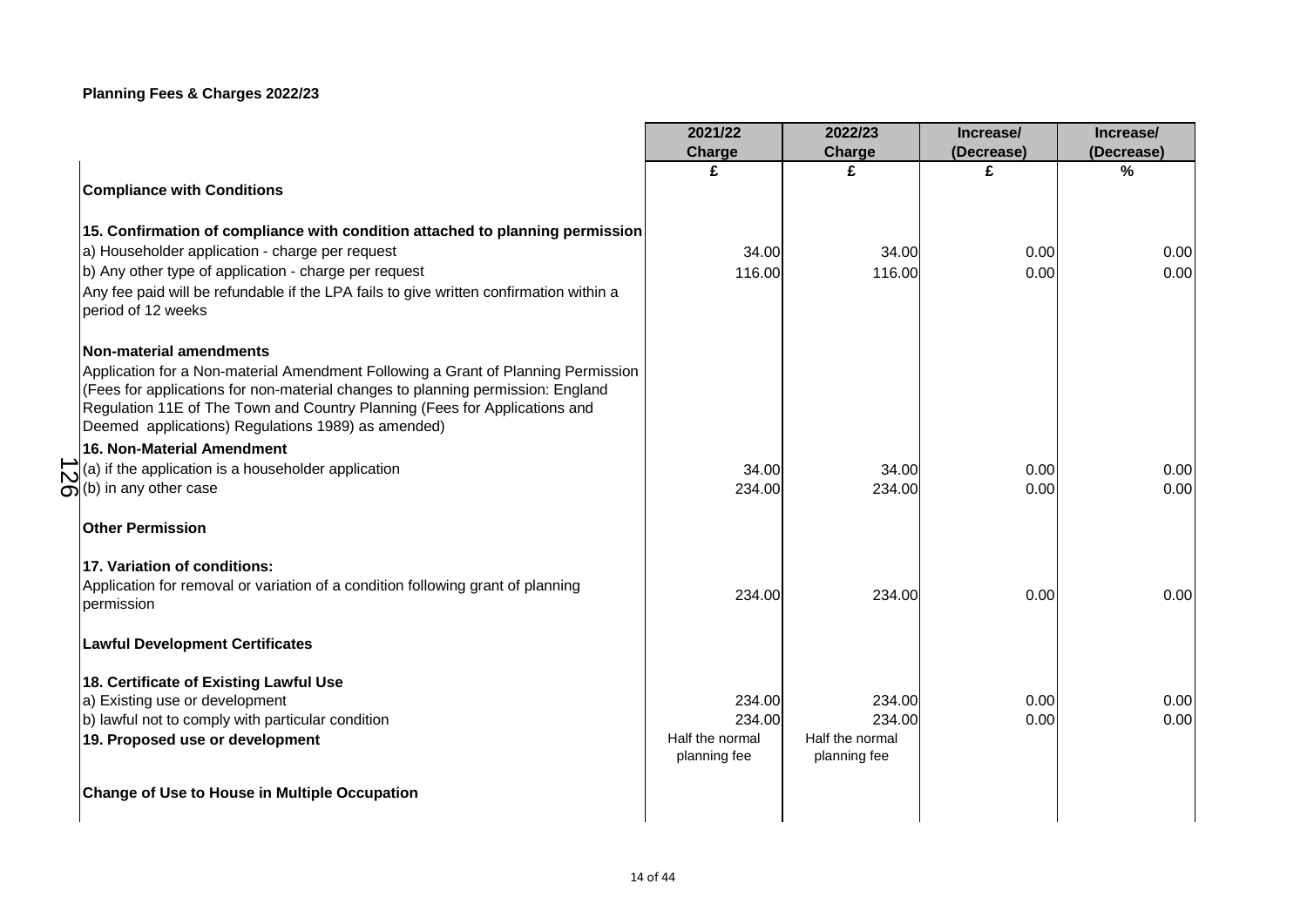|                                                                                                                                                                                   | 2021/22                                                                 | 2022/23                       | Increase/  | Increase/  |
|-----------------------------------------------------------------------------------------------------------------------------------------------------------------------------------|-------------------------------------------------------------------------|-------------------------------|------------|------------|
|                                                                                                                                                                                   | Charge                                                                  | <b>Charge</b>                 | (Decrease) | (Decrease) |
|                                                                                                                                                                                   |                                                                         |                               |            | $\%$       |
| 20. HMO Application                                                                                                                                                               |                                                                         |                               |            |            |
| a) C3 dwellinghouse to C4 HMO (6 or less people)                                                                                                                                  | 462.00                                                                  | 462.00                        | 0.00       | 0.00       |
| b) C3 dwellinghouse to Sui Generis HMO (more than 6 people)                                                                                                                       | 462.00                                                                  | 462.00                        | 0.00       | 0.00       |
| c) C4 dwellinghouse to Sui Generis HMO                                                                                                                                            | 462.00                                                                  | 462.00                        | 0.00       | 0.00       |
| <b>Article 4 Direction</b>                                                                                                                                                        |                                                                         |                               |            |            |
| 21. No Exemption - Article 4 Direction                                                                                                                                            |                                                                         |                               |            |            |
| Works that require planning permission only by virtue of an Article 4 Direction.                                                                                                  | Fees now payable as Fees now payable as<br>per a normal<br>application. | per a normal<br>application.  |            |            |
| Removal of Permitted Development Rights by Condition                                                                                                                              |                                                                         |                               |            |            |
| $\overrightarrow{N}$<br>22. No Exemption – PD Rights Removed<br>Works that require planning permission only by virtue of removal of permitted<br>development rights by condition. | Fees now payable as Fees now payable as<br>per normal<br>application.   | per normal<br>application.    |            |            |
| <b>Concessions</b>                                                                                                                                                                |                                                                         |                               |            |            |
| 23. Applications made by:<br>a) or on behalf of Parish and Community Councils<br>b) Non-profit making clubs or organisations relating to playing fields, for their own use        | Half the normal fee<br>462.00                                           | Half the normal fee<br>462.00 | 0.00       | 0.00       |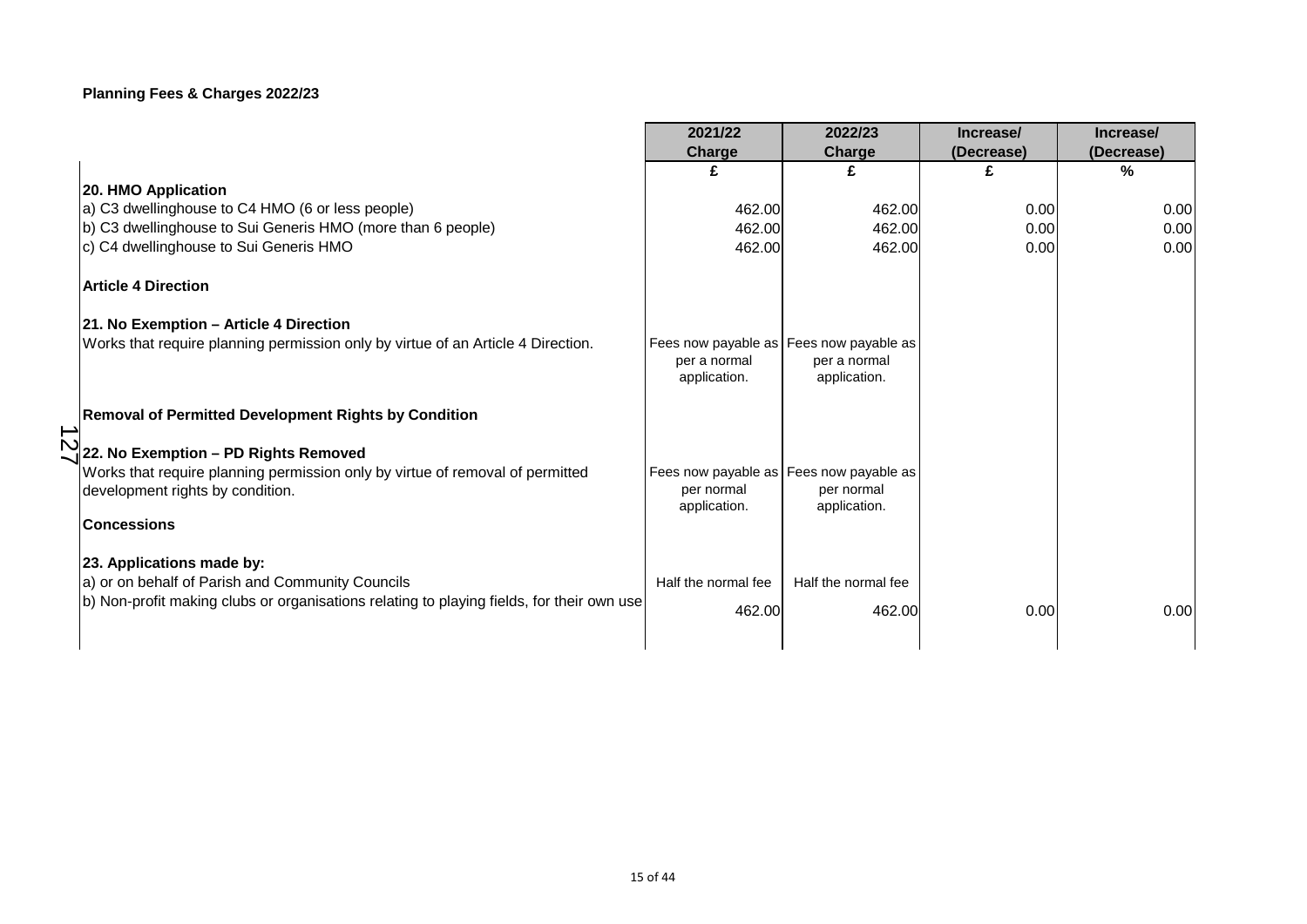|                                                                                                                                                        | 2021/22 | 2022/23 | Increase/  | Increase/  |
|--------------------------------------------------------------------------------------------------------------------------------------------------------|---------|---------|------------|------------|
|                                                                                                                                                        | Charge  | Charge  | (Decrease) | (Decrease) |
|                                                                                                                                                        | £       | £       | £          | %          |
| Determination                                                                                                                                          |         |         |            |            |
| 24. Whether the prior approval of the Council is required for                                                                                          |         |         |            |            |
| Installation of a radio mast, antennae over 4m above roof of building, radio                                                                           |         |         |            |            |
| equipment housing over 2.5 cubic metres, development ancillary to equipment                                                                            | 462.00  | 462.00  | 0.00       | 0.00       |
| housing or public callbox.                                                                                                                             |         |         |            |            |
| Agricultural & Forestry buildings and operations, Non-domestic extensions and                                                                          | 96.00   | 96.00   | 0.00       | 0.00       |
| alterations, Demolition, and installation of renewable energy                                                                                          |         |         |            |            |
| Temporary Buildings and Structures                                                                                                                     | 96.00   | 96.00   | 0.00       | 0.00       |
| Proposed Change of Use to State Funded School or Registered Nursery<br>Proposed Change of Use of Agricultural Building to a State-Funded School or     | 96.00   | 96.00   | 0.00       | 0.00       |
| <b>Registered Nursery</b>                                                                                                                              | 96.00   | 96.00   | 0.00       | 0.00       |
| Proposed Change of Use of Agricultural Building to a flexible use within Shops,                                                                        |         |         |            |            |
| Financial and Professional Services, Restaurants and Cafes, Business, Storage or                                                                       | 96.00   | 96.00   | 0.00       | 0.00       |
| Distribution, Hotels, or Assembly or Leisure                                                                                                           |         |         |            |            |
| N Proposed Change of Use of building from Office (Use Class B1) to a use falling                                                                       |         |         |            |            |
| O within Use Class C3 (Dwellinghouse)                                                                                                                  | 96.00   | 96.00   | 0.00       | 0.00       |
| Proposed Change of Use of Agricultural Building to a Dwellinghouse (Use Class C3),                                                                     | 96.00   | 96.00   | 0.00       | 0.00       |
| where there are no Associated Building Operations                                                                                                      |         |         |            |            |
| Proposed Change of Use of Agricultural Building to a Dwellinghouse (Use Class C3),                                                                     | 206.00  | 206.00  | 0.00       | 0.00       |
| and Associated Building Operations<br>Proposed Change of Use of a building from Retail (Use Class A1 or A2) or a Mixed                                 |         |         |            |            |
| Retail and Residential Use, to a use falling within Use Class C3 (Dwellinghouse),                                                                      | 96.00   | 96.00   | 0.00       | 0.00       |
| where there are no Associated Building Operations                                                                                                      |         |         |            |            |
| Proposed Change of Use of a building from Retail (Use Class A1 or A2) or a Mixed                                                                       |         |         |            |            |
| Retail and Residential Use, to a use falling within Use Class C3 (Dwellinghouse), and                                                                  | 206.00  | 206.00  | 0.00       | 0.00       |
| <b>Associated Building Operations</b>                                                                                                                  |         |         |            |            |
| Notification for Prior Approval for a Change of Use from Storage and Distribution                                                                      |         |         |            |            |
| Buildings (Use Class B8) and any land within its curtilage to Dwellinghouses (Use                                                                      | 96.00   | 96.00   | 0.00       | 0.00       |
| Class C3)                                                                                                                                              |         |         |            |            |
| Notification for Prior Approval for a Change of Use from Amusement                                                                                     |         |         |            |            |
| Arcades/Centres and Casinos (Sui Generis) and any land within its curtilage to<br>Dwellinghouses (Use Class C3), and no Associated Building Operations | 96.00   | 96.00   | 0.00       | 0.00       |
|                                                                                                                                                        |         |         |            |            |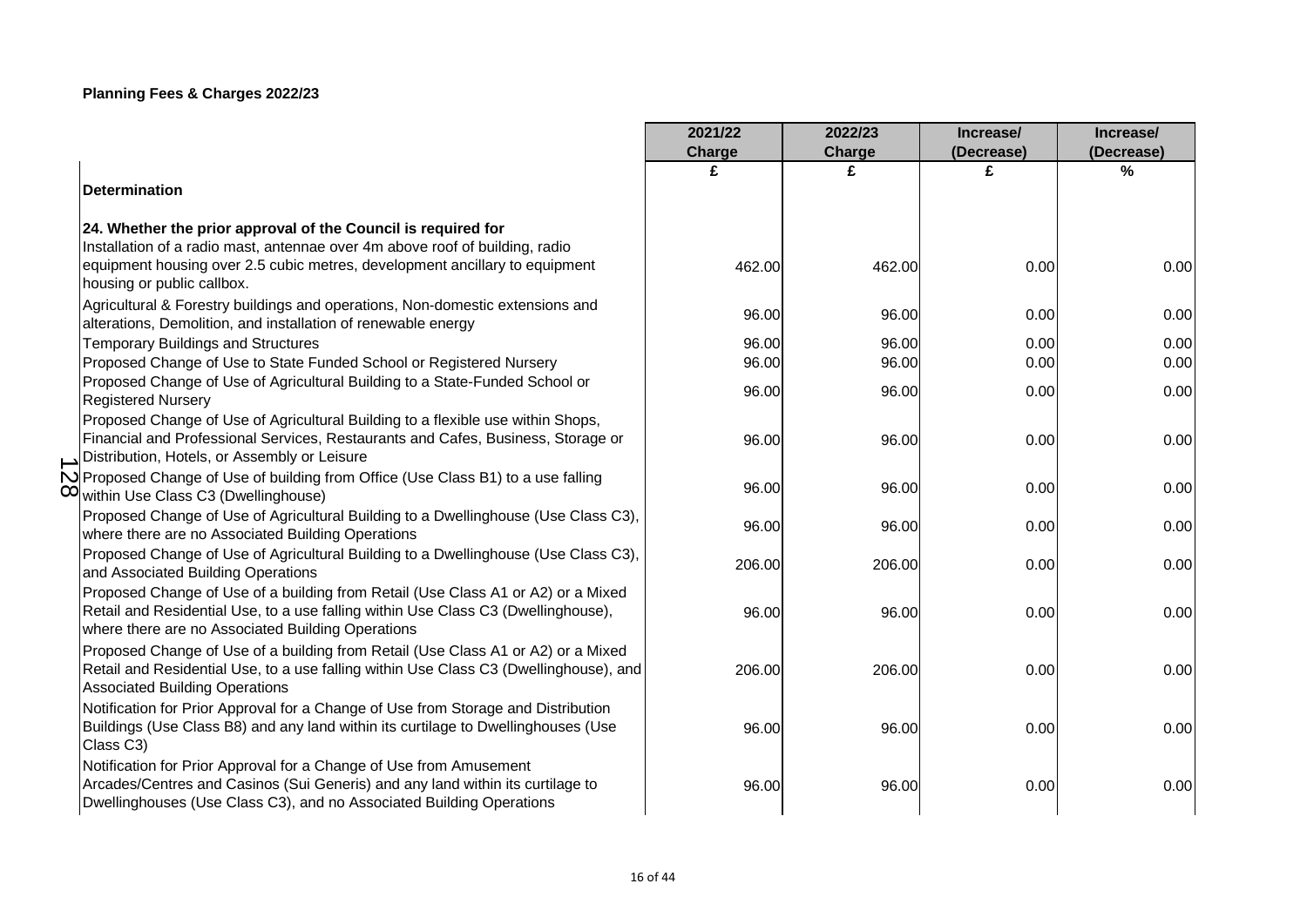|                                                                                                                                                                                                                                                                                                                                                                                                                                                    | 2021/22                   | 2022/23                   | Increase/            | Increase/            |
|----------------------------------------------------------------------------------------------------------------------------------------------------------------------------------------------------------------------------------------------------------------------------------------------------------------------------------------------------------------------------------------------------------------------------------------------------|---------------------------|---------------------------|----------------------|----------------------|
|                                                                                                                                                                                                                                                                                                                                                                                                                                                    | Charge                    | Charge                    | (Decrease)           | (Decrease)           |
|                                                                                                                                                                                                                                                                                                                                                                                                                                                    | £                         | £                         | £                    | $\frac{0}{0}$        |
| Notification for Prior Approval for a Change of Use from Amusement<br>Arcades/Centres and Casinos (Sui Generis) and any land within its curtilage to<br>Dwellinghouses (Use Class C3), and Associated Building Operations<br>Notification for Prior Approval for a Change of Use from Shops (Use Class A1),                                                                                                                                        | 206.00                    | 206.00                    | 0.00                 | 0.00                 |
| Financial and Professional Services (Use Class A2), betting Offices, Pay Day Loan<br>Shops and Casinos (Sui Generis) to Restaurants and Cafes (Use Class A3) and no<br><b>Associated Building Operations</b>                                                                                                                                                                                                                                       | 96.00                     | 96.00                     | 0.00                 | 0.00                 |
| Notification for Prior Approval for a Change of Use from Shops (Use Class A1),<br>Financial and Professional Services (Use Class A2), betting Offices, Pay Day Loan<br>Shops and Casinos (Sui Generis) to Restaurants and Cafes (Use Class A3) and<br><b>Associated Building Operations</b>                                                                                                                                                        | 206.00                    | 206.00                    | 0.00                 | 0.00                 |
| Notification for Prior Approval for Change of Use from Shops (Use Class A1) and<br>Financial and Professional Services (Use Class A2), Betting Offices, Pay Day Loan<br>Shops (Sui Generis) to Assembly and Leisure (Use Class D2).<br>$\overline{\mathcal{N}}$<br>قة                                                                                                                                                                              | 96.00                     | 96.00                     | 0.00                 | 0.00                 |
| Application for a New Planning Permission to replace an Extant Planning<br>Permission.<br>SCHEDULE 1 - (PART SUBSTITUTED FOR PART 1 OF SCHEDULE 1 TO THE<br>1989 REGULATIONS)<br>PART 1 - Fee for applications for a grant of replacement planning permission subject<br>to a new time limit: England Schedule 1 Part 1 New 7B of The Town and Country<br>Planning (Fees for Applications and Deemed applications) Regulations 1989 as<br>amended) |                           |                           |                      |                      |
| 7B(1) Where an application of the description contained in article 10B(1)(b) of the<br>Town and Country Planning (General Development Procedure Order 1995 is made<br>(consultations before grant of a replacement planning permission subject to a new<br>time limit) the following fees shall be paid to the local planning authority -                                                                                                          |                           |                           |                      |                      |
| (a) if the application is a householder application<br>(b) if the application is an application for major development<br>(c) in any other case                                                                                                                                                                                                                                                                                                     | 68.00<br>690.00<br>234.00 | 68.00<br>690.00<br>234.00 | 0.00<br>0.00<br>0.00 | 0.00<br>0.00<br>0.00 |
| <b>Exempt from VAT</b>                                                                                                                                                                                                                                                                                                                                                                                                                             |                           |                           |                      |                      |
| Documents & Publications                                                                                                                                                                                                                                                                                                                                                                                                                           |                           |                           |                      |                      |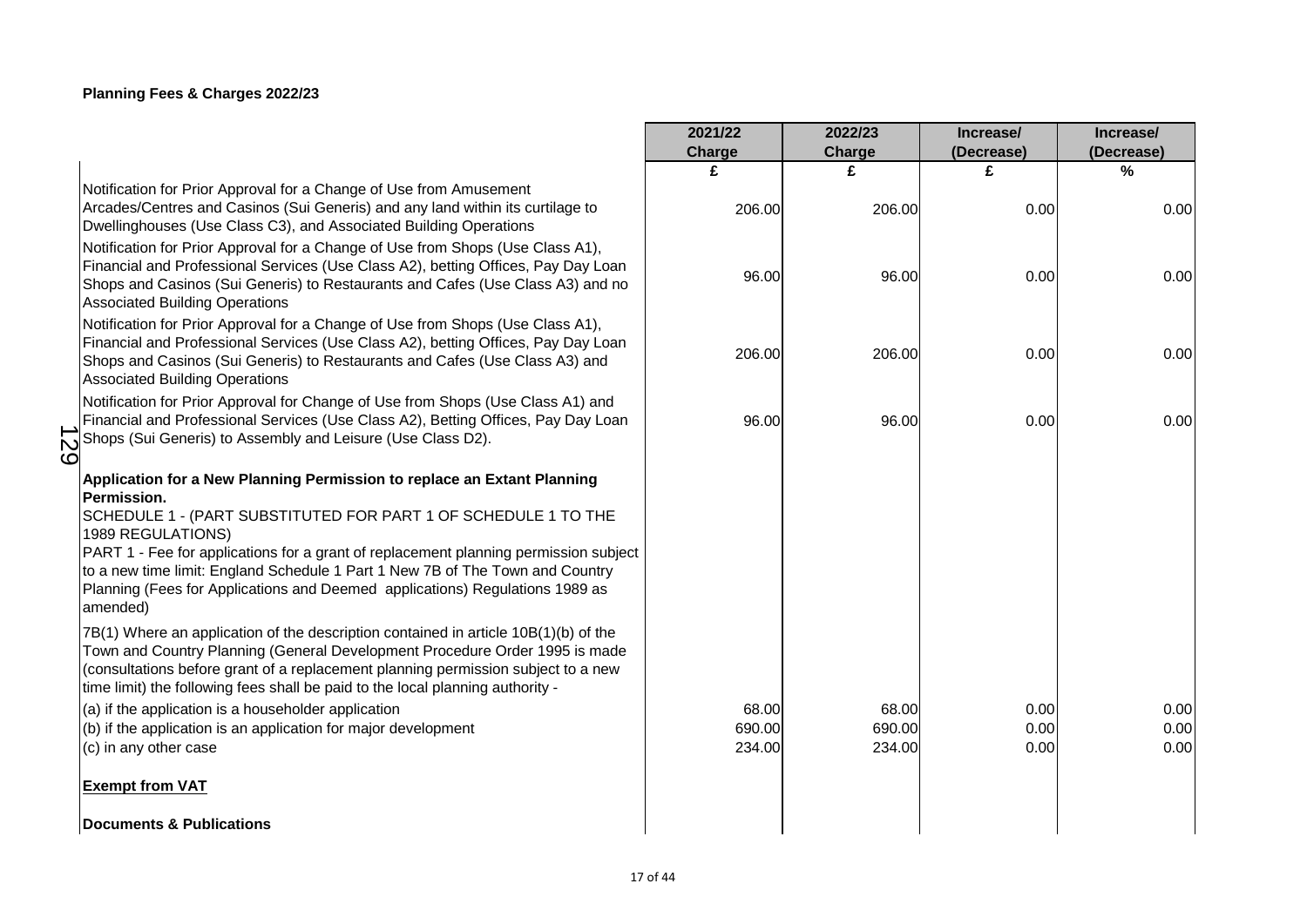|                                                               | 2021/22                           | 2022/23                           | Increase/  | Increase/  |
|---------------------------------------------------------------|-----------------------------------|-----------------------------------|------------|------------|
|                                                               | Charge                            | Charge                            | (Decrease) | (Decrease) |
|                                                               | £                                 | £                                 |            | ℅          |
| 1st Decision notice                                           | 17.70                             | 19.50                             | 1.80       | 10.17      |
| Subsequent notice                                             | 17.70                             | 19.50                             | 1.80       | 10.17      |
| TPO's                                                         | 23.40                             | 25.75                             | 2.35       | 10.04      |
| Legal Agreements                                              | 23.40                             | 25.75                             | 2.35       | 10.04      |
| Plans stamped Approved or Refused                             | 7.30                              | 8.00                              | 0.70       | 9.59       |
| Local Development Framework Policies Map                      | 27.10                             | 29.80                             | 2.70       | 9.96       |
| Oxford Local Plan 2036                                        | 81.00 (Oxford<br>residents 53.00) | 81.00 (Oxford<br>residents 53.00) |            |            |
| West End Area Action Plan 2007-2016                           | 32.50                             | 35.75                             | 3.25       | 10.00      |
| Adopted Supplementary Planning Documents                      | 8.30                              | 9.10                              | 0.80       | 9.64       |
| Barton Area Action Plan                                       | 32.50                             | 35.75                             | 3.25       | 10.00      |
| Northern Gateway Area Action Plan                             | 32.50                             | 35.75                             | 3.25       | 10.00      |
| Provision of above documents and publications on the internet |                                   |                                   |            |            |
| Provision of above documents and publications on the internet |                                   |                                   |            |            |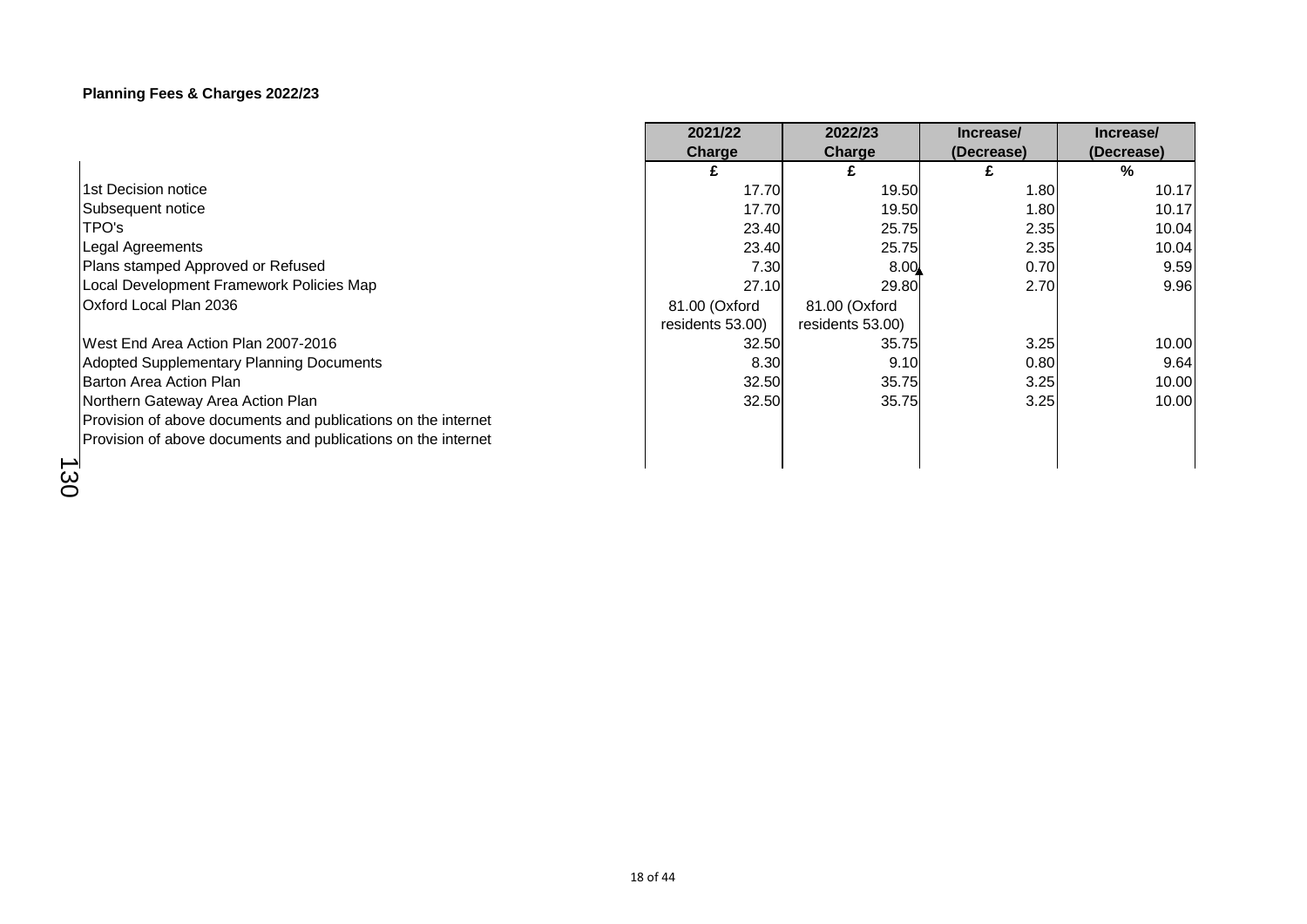|                |                                              | 2021/22     | 2022/23 | Increase/  | Increase/     |
|----------------|----------------------------------------------|-------------|---------|------------|---------------|
|                |                                              | Charge      | Charge  | (Decrease) | (Decrease)    |
|                |                                              | £           | £       | £          | $\frac{9}{6}$ |
|                | Subsequent plans according to size:          |             |         |            |               |
|                | AO plan                                      | 5.80        | 6.35    | 0.55       | 9.48          |
|                | A1 plan                                      | 5.80        | 6.35    | 0.55       | 9.48          |
|                | A2 plan                                      | 5.80        | 6.35    | 0.55       | 9.48          |
|                | A3 plan                                      |             |         |            |               |
|                | A4 plan                                      |             |         |            |               |
|                | Provision of above plans on the internet     |             |         |            |               |
|                | <b>Other</b>                                 |             |         |            |               |
|                | A4 Miscellaneous copies                      |             |         |            |               |
|                | Subsequent copy                              |             |         |            |               |
|                | <b>Design Review</b>                         |             |         |            |               |
| $\vec{\omega}$ | Deign Review Panel Meeting (Ex VAT)          | <b>POA</b>  |         |            |               |
|                | <b>Standard rated &amp; exclusive of VAT</b> |             |         |            |               |
|                | <b>Weekly schedule of applications</b>       |             |         |            |               |
|                | <b>By Post</b>                               |             |         |            |               |
|                | Commercial                                   | 193.00      | 212.30  | 19.30      | 10.00         |
|                |                                              | 160.00      | 176.00  | 16.00      | 10.00         |
|                | Local groups/residents                       | 44.80       | 49.25   | 4.45       | 9.93          |
|                |                                              | 37.50       | 41.25   | 3.75       | 10.00         |
|                | Via email                                    |             |         |            |               |
|                | Commercial                                   | 49.00       | 53.90   | 4.90       | 10.00         |
|                |                                              | 41.00       | 45.10   | 4.10       | 10.00         |
|                | Local groups/residents                       | <b>FREE</b> |         |            |               |
|                | Planning - Other charges                     |             |         |            |               |
|                | Standard rated & exclusive of VAT            |             |         |            |               |
|                |                                              |             |         |            |               |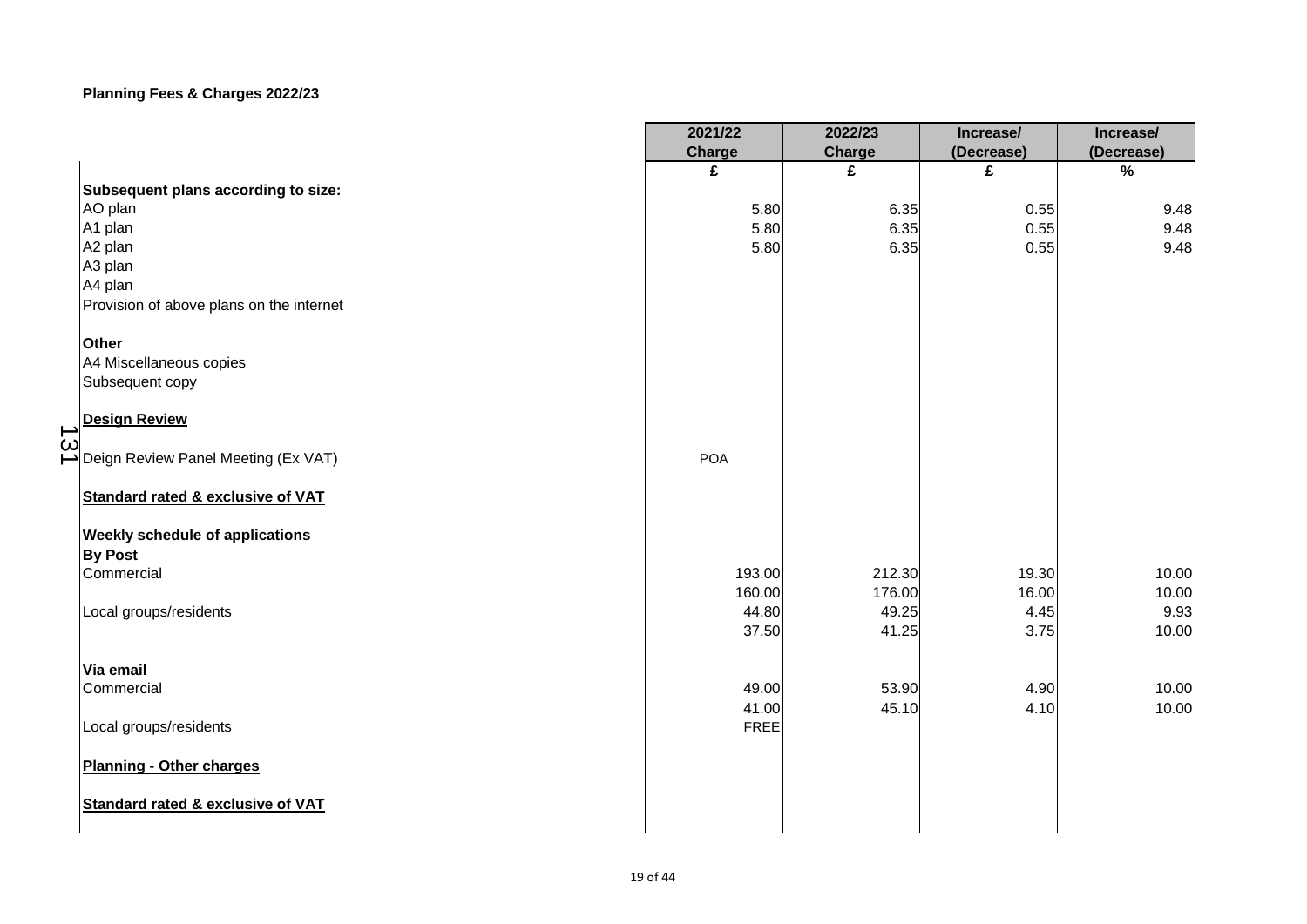|                                                                                                                                                                                                                                                          | 2021/22 | 2022/23 | Increase/  | Increase/     |
|----------------------------------------------------------------------------------------------------------------------------------------------------------------------------------------------------------------------------------------------------------|---------|---------|------------|---------------|
|                                                                                                                                                                                                                                                          | Charge  | Charge  | (Decrease) | (Decrease)    |
|                                                                                                                                                                                                                                                          | £       | £       | £          | $\frac{9}{6}$ |
| Planning pre-application advice                                                                                                                                                                                                                          |         |         |            |               |
| Large scale proposals (over 25 units or 2000m2)                                                                                                                                                                                                          |         |         |            |               |
| Charge per hour                                                                                                                                                                                                                                          | 819.00  | 900.90  | 81.90      | 10.00         |
| Charge per written report                                                                                                                                                                                                                                | 407.40  | 448.15  | 40.75      | 10.00         |
| Medium scale proposals (6-25 units or 500-2000m2)                                                                                                                                                                                                        |         |         |            |               |
| Charge per hour                                                                                                                                                                                                                                          | 622.65  | 684.90  | 62.25      | 10.00         |
| Charge per written report                                                                                                                                                                                                                                | 308.70  | 339.60  | 30.90      | 10.01         |
| Small scale proposals (up to 5 units or 499m2)                                                                                                                                                                                                           |         |         |            |               |
| Charge per hour                                                                                                                                                                                                                                          | 390.60  | 429.60  | 39.00      | 9.98          |
| Charge per written report                                                                                                                                                                                                                                | 193.20  | 212.50  | 19.30      | 9.99          |
| Householder Developments                                                                                                                                                                                                                                 |         |         |            |               |
| Charge per hour                                                                                                                                                                                                                                          | 96.60   | 106.25  | 9.65       | 9.99          |
| $\omega$ Charge per written report                                                                                                                                                                                                                       | 48.30   | 53.00   | 4.70       | 9.73          |
| Listed Buildings - Non Householder                                                                                                                                                                                                                       |         |         |            |               |
| Charge per hour                                                                                                                                                                                                                                          | 379.05  | 417.00  | 37.95      | 10.01         |
| Charge per written report                                                                                                                                                                                                                                | 193.20  | 212.50  | 19.30      | 9.99          |
| Listed Buildings - Householder                                                                                                                                                                                                                           |         |         |            |               |
| Charge per hour                                                                                                                                                                                                                                          | 96.60   | 106.25  | 9.65       | 9.99          |
| Charge per written report                                                                                                                                                                                                                                | 48.30   | 53.00   | 4.70       | 9.73          |
| However, where a whole series of planning pre-application meetings is necessary,<br>bespoke charges may be negotiated if appropriate and to offer an enhanced service<br>provision.                                                                      |         |         |            |               |
| Additional specialist advice (e.g. conservation, listed buildings, archaeology, trees,<br>landscaping, housing, environmental protection, highways, etc) required by the<br>developer at pre-application stage to be charged extra on hourly rate basis. | 77.70   | 85.50   | 7.80       | 10.04         |
|                                                                                                                                                                                                                                                          |         |         |            |               |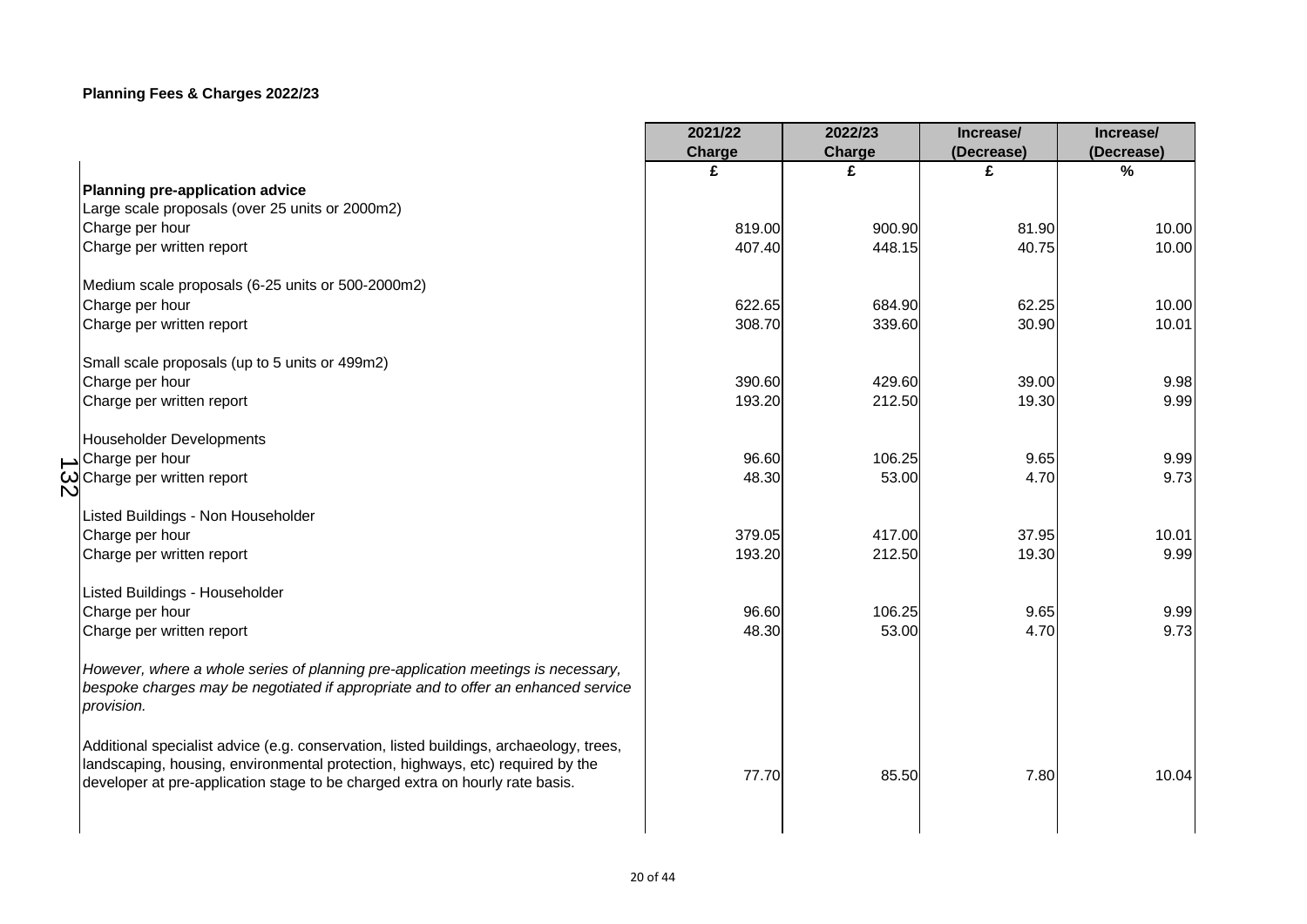|                                                                                                                                                                                                                                                                                                     | 2021/22<br>Charge | 2022/23<br>Charge | Increase/<br>(Decrease) | Increase/<br>(Decrease) |  |
|-----------------------------------------------------------------------------------------------------------------------------------------------------------------------------------------------------------------------------------------------------------------------------------------------------|-------------------|-------------------|-------------------------|-------------------------|--|
|                                                                                                                                                                                                                                                                                                     |                   |                   |                         | %                       |  |
| Specialist consultant advice (eg. conservation, archaeology, trees, etc) to be<br>provided on an hourly rate basis.                                                                                                                                                                                 | 77.70             | 85.50             | 7.80                    | 10.04                   |  |
| However, bespoke one-off charges may be negotiated for production of substantial<br>specialist documents, studies, reports etc.                                                                                                                                                                     |                   |                   |                         |                         |  |
| Requests for informal Permitted Development (PD) checks - To be introduced<br>following availability of on-line expert advice system, including at planning reception.<br>However submission of formal applications for Certificate of Lawful Use or<br>Development is normally encouraged instead. | 66.15             | 72.75             | 6.60                    | 9.98                    |  |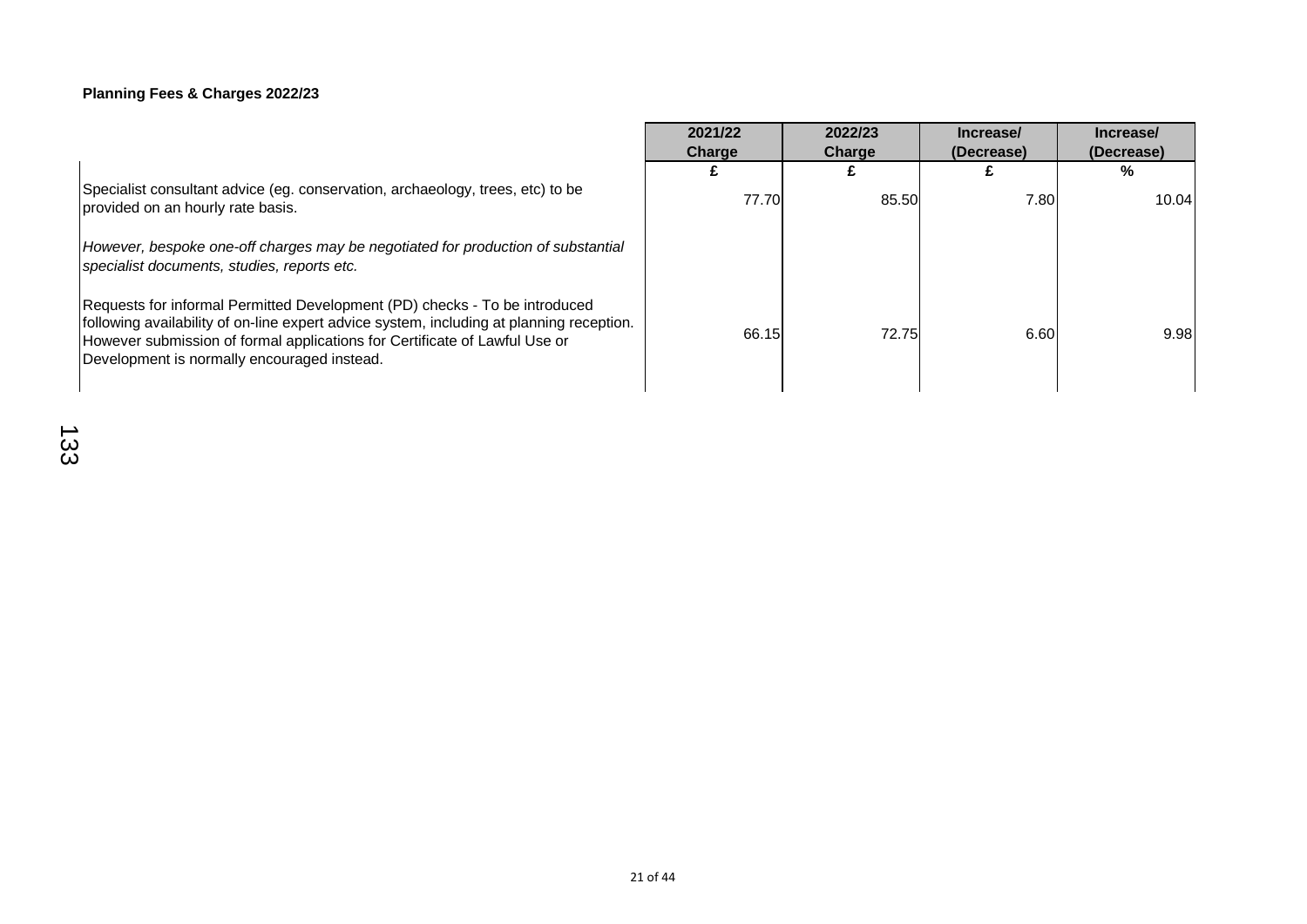|                                                                                                                             | 2021/22<br>Charge | 2022/23<br>Charge | Increase/<br>(Decrease) | Increase/<br>(Decrease) |
|-----------------------------------------------------------------------------------------------------------------------------|-------------------|-------------------|-------------------------|-------------------------|
| <b>Exempt from VAT</b>                                                                                                      | £                 | £                 | £                       | $\frac{0}{0}$           |
| Written requests for planning history and planning constraints searches                                                     | 66.15             | 72.75             | 6.60                    | 9.98                    |
| Requests of hard copies of plans stamped approved or refused                                                                | 7.35              | 8.10              | 0.75                    | 10.20                   |
| Application checking service per application                                                                                | 66.15             | 72.75             | 6.60                    | 9.98                    |
| H42 - Householder Prior Approval                                                                                            | 96.00             | 105.60            | 9.60                    | 10.00                   |
| <b>Local Land Charges</b>                                                                                                   |                   |                   |                         |                         |
| LLC1 form                                                                                                                   | 37.00             | 39.00             | 2.00                    | 5.41                    |
| <b>LLC1 Additional Parcel</b>                                                                                               | 1.50              | 1.60              | 0.10                    | 6.67                    |
| <b>Additional Enquiries</b>                                                                                                 | 28.00             | 30.00             | 2.00                    | 7.14                    |
| <b>Standard rated &amp; exclusive of VAT</b>                                                                                |                   |                   |                         |                         |
| Cocal Land Charges                                                                                                          |                   |                   |                         |                         |
| $\blacktriangle$<br>CON29R form                                                                                             | 133.00            | 166.25            | 33.25                   | 25.00                   |
| <b>CON29R Additional Parcel</b>                                                                                             | 24.00             | 25.50             | 1.50                    | 6.25                    |
| CON29O Optional Enquiries 4 to 21 (Additional parcel fees on application)                                                   | 17.00             | 18.00             | 1.00                    | 5.88                    |
| CON29O Optional Enquiry 22 only                                                                                             | 42.00             | 45.00             | 3.00                    | 7.14                    |
| <b>Electronic</b>                                                                                                           |                   |                   |                         |                         |
| Land Charges Register                                                                                                       | 7.00              | 7.50              | 0.50                    | 7.14                    |
| Compiled official answers combination of Qu. 1.1k, 3.4, 3.6, 3.7 and 3.8<br>All other CON29R questions other than the above | 19.00             | 20.00             | 1.00                    | 5.26                    |
| <b>Official Answers for Component Data (CON29R)</b>                                                                         |                   |                   |                         |                         |
| Qu 1.1 a-e                                                                                                                  | 11.00             | 11.60             | 0.60                    | 5.45                    |
| Qu 1.1 f-l                                                                                                                  | 6.00              | 6.50              | 0.50                    | 8.33                    |
| Qu 1.2                                                                                                                      | 8.00              | 8.50              | 0.50                    | 6.25                    |
| $2.1 - 2.5$                                                                                                                 | 6.00              | 6.50              | 0.50                    | 8.33                    |
| Qu 3.1                                                                                                                      | 5.00              | 5.50              | 0.50                    | 10.00                   |
| Qu 3.2                                                                                                                      | 5.00              | 5.50              | 0.50                    | 10.00                   |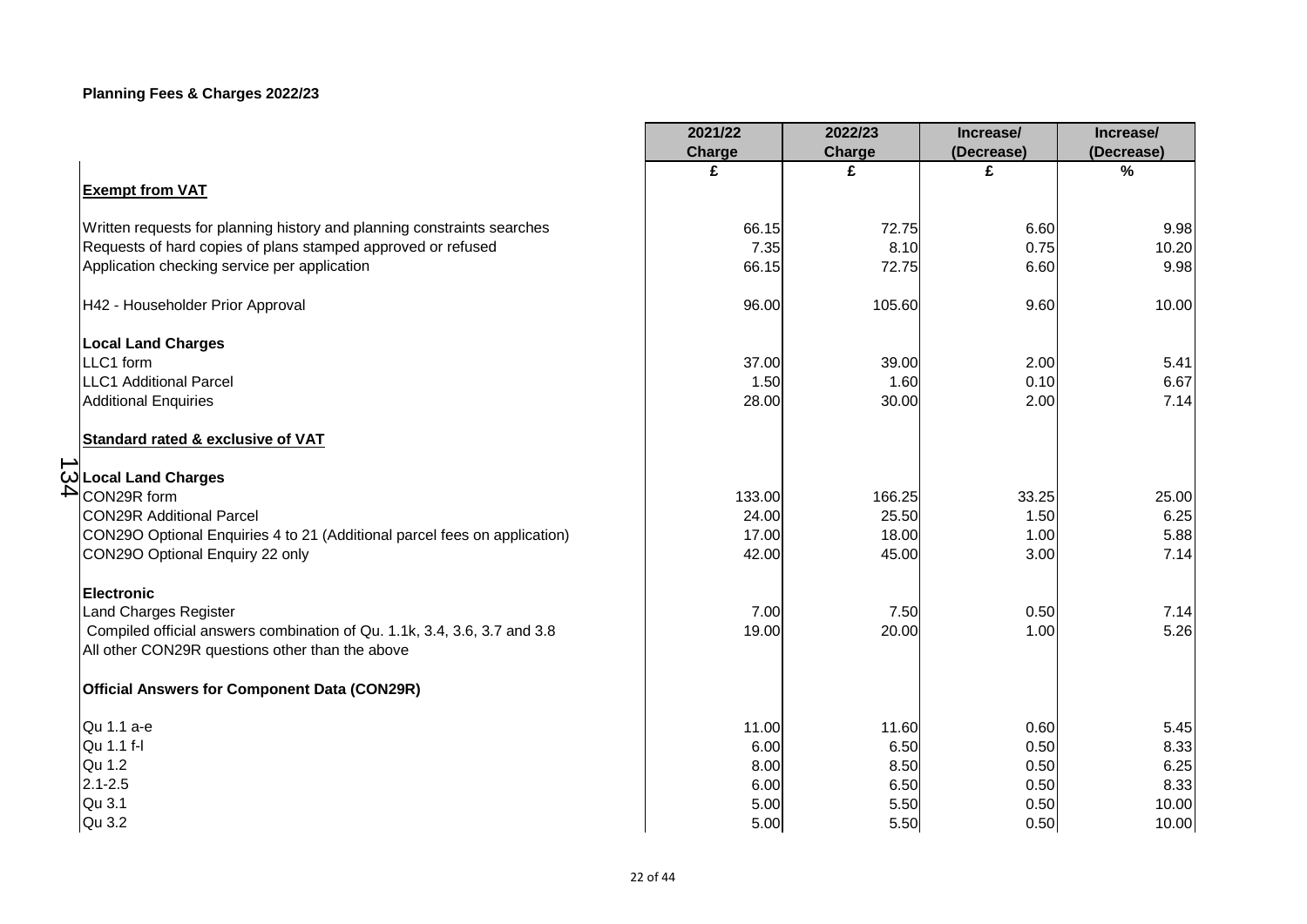|                                                                                  | 2021/22                       | 2022/23                       | Increase/  | Increase/  |
|----------------------------------------------------------------------------------|-------------------------------|-------------------------------|------------|------------|
|                                                                                  | Charge                        | Charge                        | (Decrease) | (Decrease) |
|                                                                                  | £                             | £                             | £          | $\%$       |
| Qu 3.3                                                                           |                               |                               |            |            |
| Qu 3.4 a-f                                                                       | 9.00                          | 9.50                          | 0.50       | 5.56       |
| Qu 3.5                                                                           | 5.00                          | 5.50                          | 0.50       | 10.00      |
| Qu 3.6 a-l                                                                       | 15.00                         | 16.00                         | 1.00       | 6.67       |
| Qu 3.7a-g                                                                        | 9.00                          | 9.50                          | 0.50       | 5.56       |
| Qu 3.8                                                                           | 6.00                          | 6.50                          | 0.50       | 8.33       |
| Qu 3.9a-n                                                                        | 30.00                         | 32.00                         | 2.00       | 6.67       |
| Qu 3.10 a-h                                                                      | 6.00                          | 6.50                          | 0.50       | 8.33       |
| Qu 3.11 a-b                                                                      | 6.00                          | 6.50                          | 0.50       | 8.33       |
| Qu 3.12                                                                          | 5.00                          | 5.50                          | 0.50       | 10.00      |
| Qu 3.13                                                                          | 5.00                          | 5.50                          | 0.50       | 10.00      |
| Q3.14                                                                            | 6.00                          | 6.50                          | 0.50       | 8.33       |
| Qu 3.15<br>د                                                                     | 6.00                          | 6.50                          | 0.50       | 8.33       |
| ယ<br>ပါ <u>Street Naming and Numbering Charges</u><br><b>Exempt from VAT</b>     |                               |                               |            |            |
| Numbering of new developments (including sub-division of existing<br>properties) |                               |                               |            |            |
| 1 plot                                                                           | 50.00                         | 53.00                         | 3.00       | 6.00       |
| 2 plots                                                                          | 80.00                         | 85.00                         | 5.00       | 6.25       |
| 3 plots                                                                          | 110.00                        | 116.00                        | 6.00       | 5.45       |
| 4 - 20 plots                                                                     | 70.00 plus 20.00<br>per plot  | 75.00 plus 22.00<br>per plot  |            |            |
| 21-50 plots                                                                      | 165.00 plus 15.00<br>per plot | 175.00 plus 20.00<br>per plot |            |            |
| $50+$ plots                                                                      | 310 plus 13.00 per<br>plot    | 330 plus 15.00 per<br>plot    |            |            |
| New street name                                                                  | 110.00                        | 120.00                        | 10.00      | 9.09       |
| New building name (eg for blocks of flats / offices)                             | 50.00                         | 53.00                         | 3.00       | 6.00       |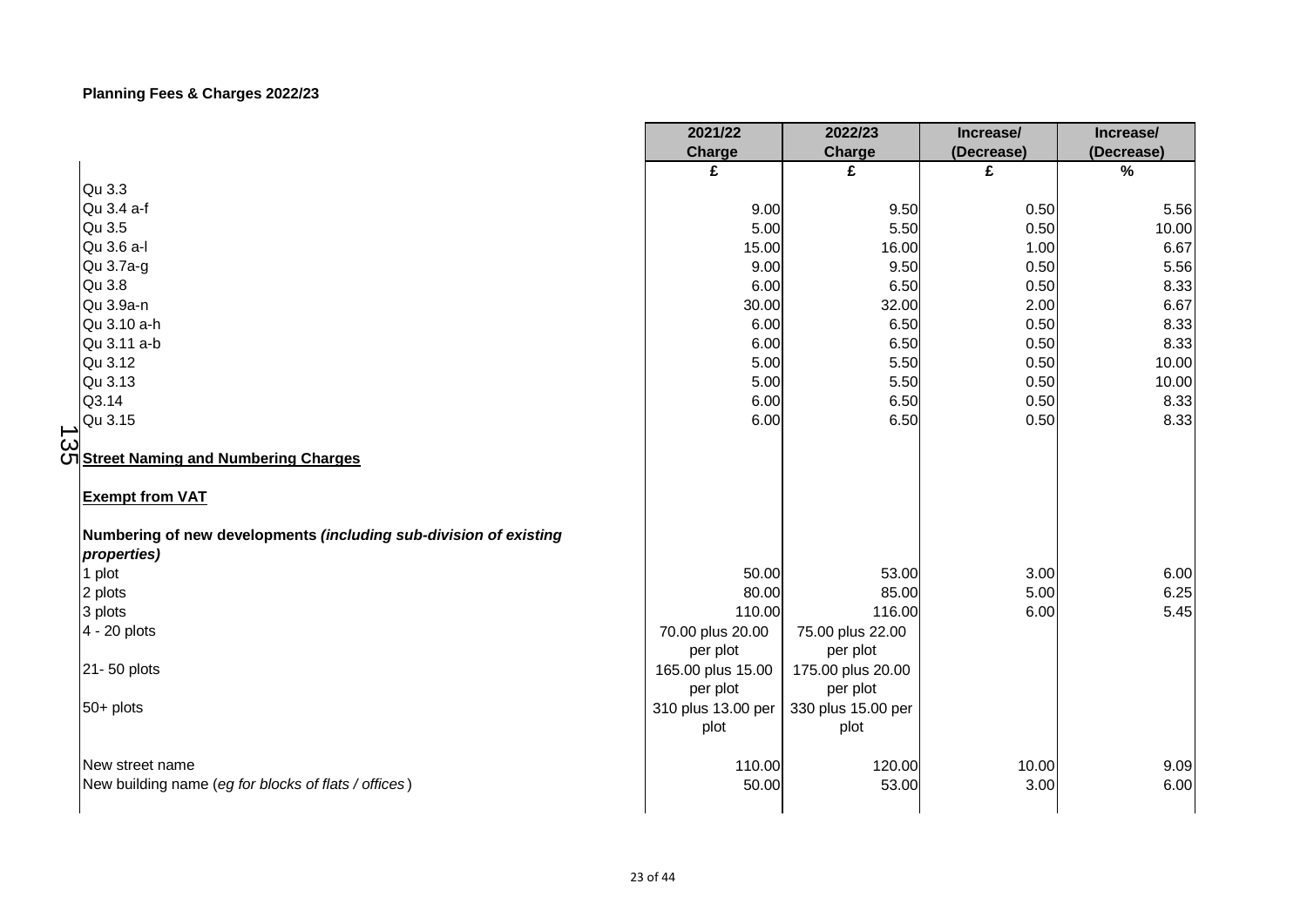|                                                                                                             | 2021/22        | 2022/23        | Increase/    | Increase/    |
|-------------------------------------------------------------------------------------------------------------|----------------|----------------|--------------|--------------|
|                                                                                                             | Charge         | Charge         | (Decrease)   | (Decrease)   |
|                                                                                                             |                |                |              | %            |
| Changes to new addresses caused by changes to development after issue of<br>numbering scheme. Cost per plot | 10.00          | 11.00          | 1.00         | 10.00        |
| Reissue of address following demolition and reconstruction                                                  | 30.00          | 32.00          | 2.00         | 6.67         |
| Change of house name<br>Addition of house name to numbered property                                         | 45.00<br>45.00 | 48.00<br>48.00 | 3.00<br>3.00 | 6.67<br>6.67 |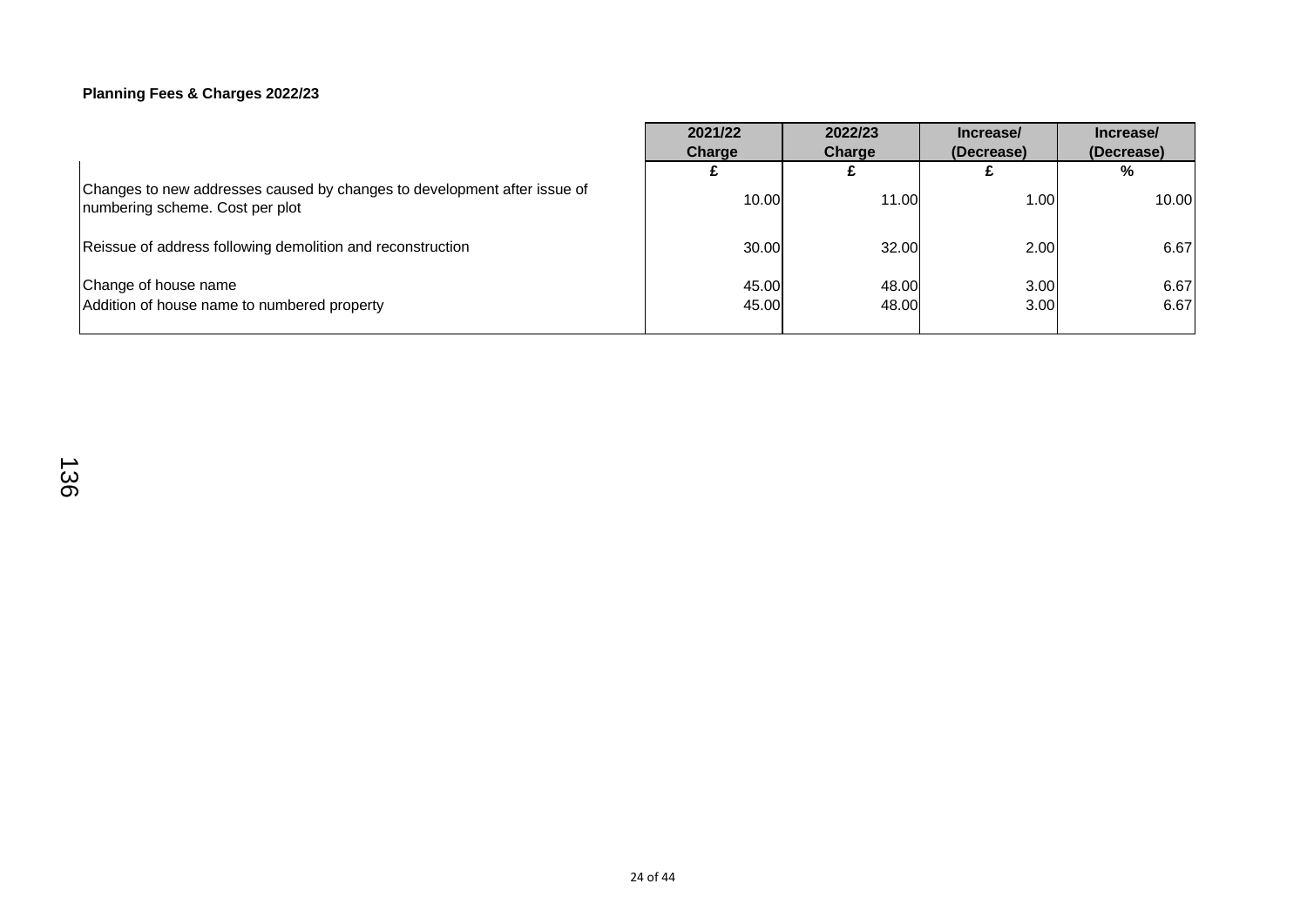#### **Environmental Sustainability Fees & Charges 2022/23**

|                                                                                                                                                                              | 2021/22 | 2022/23 | Increase/  | Increase/  |
|------------------------------------------------------------------------------------------------------------------------------------------------------------------------------|---------|---------|------------|------------|
|                                                                                                                                                                              | Charge  | Charge  | (Decrease) | (Decrease) |
|                                                                                                                                                                              | £       | £       | £          | %          |
| Contaminated Land Enquiries (not Land Charges)                                                                                                                               |         |         |            |            |
| Location enquires - fixed price                                                                                                                                              | 86.00   | 86.00   | 0.00       | 0.00       |
| Locational enquires- additional questions                                                                                                                                    | 26.25   | 26.25   | 0.00       | 0.00       |
|                                                                                                                                                                              |         |         |            |            |
| <b>Air Quality Enquiries</b>                                                                                                                                                 |         |         |            |            |
| Provision of data and written advice                                                                                                                                         |         |         |            |            |
| <b>Environmental Sustainability Enquiries</b><br>Provision of advice (e.g. air quality, contaminated land, ecology, flood risk, energy<br>management, renewable energy, etc) |         |         |            |            |
| Planning pre-application advice (Standard rated & exclusive of VAT)-<br>renewable energy compliance, contaminated land, air quality, ecology, flood<br>risk                  |         |         |            |            |
| Additional specialist advice required by the developer at pre-application stage to be<br>charged extra on hourly rate basis.                                                 | 81.00   | 81.00   | 0.00       | 0.00       |
| <b>Miscellaneous</b>                                                                                                                                                         |         |         |            |            |
| <b>Air Quality Reports</b>                                                                                                                                                   | 28.35   | 28.35   | 0.00       | 0.00       |
| Contaminated Land Strategy document                                                                                                                                          | 28.35   | 28.35   | 0.00       | 0.00       |
|                                                                                                                                                                              |         |         |            |            |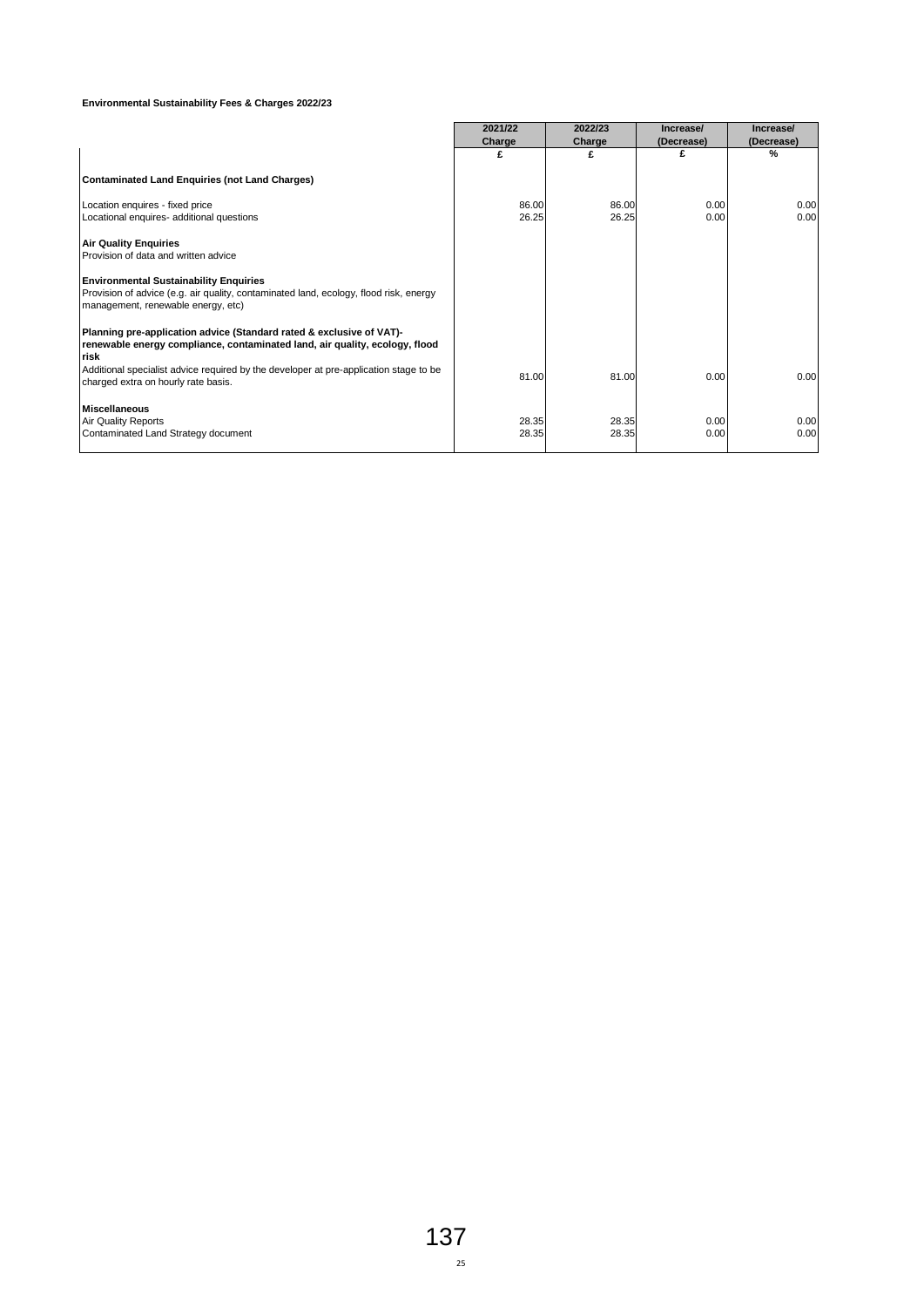|                                                                                                                                         | 2021/22<br>Charge | 2022/23<br>Charge | Increase/<br>(Decrease) | Increase/<br>(Decrease)      |
|-----------------------------------------------------------------------------------------------------------------------------------------|-------------------|-------------------|-------------------------|------------------------------|
|                                                                                                                                         | £                 | £                 | £                       | %                            |
| <b>Leisure Centres</b>                                                                                                                  |                   |                   |                         |                              |
| Standard rated & inclusive of VAT<br>ALL THE FOLLOWING ACTIVITIES- ARE INCLUSIVE TO ACTIVE AND CHOICE<br><b>MEMBERSHIP CARD HOLDERS</b> |                   |                   |                         |                              |
| Adult                                                                                                                                   |                   |                   |                         |                              |
| Casual Swimming                                                                                                                         | 5.00              | 5.50              | 0.50                    | 10.00                        |
| <b>Family Swim Ticket</b>                                                                                                               | 12.90             | 13.50             | 0.60                    | 4.65                         |
| <b>Hinksey Swimming</b>                                                                                                                 | 6.80              | 6.80              | 0.00                    | 0.00                         |
| Hinksey Family Swim Ticket                                                                                                              | 20.30             | 20.30             | 0.00                    | 0.00                         |
| Hinksey (early/late)                                                                                                                    | 5.00              | 5.00              | 0.00                    | 0.00                         |
| Hinksey Family Swim Ticket (early/late)                                                                                                 | 12.90<br>8.60     | 12.90<br>8.60     | 0.00<br>0.00            | 0.00<br>0.00                 |
| Sauna & Swim (LPLC)<br>Water Workout                                                                                                    | 7.10              | 7.40              | 0.30                    | 4.23                         |
| Badminton (per person)                                                                                                                  | 4.10              | 4.80              | 0.70                    | 17.07                        |
| Squash (per person)                                                                                                                     | 4.60              | 4.80              | 0.20                    | 4.35                         |
| U17 / 66+ / Student                                                                                                                     |                   |                   |                         |                              |
| Casual Swimming                                                                                                                         | 3.20              | 3.50              | 0.30                    | 9.37                         |
| <b>Hinksey Swimming</b>                                                                                                                 | 4.50              | 4.50              | 0.00                    | 0.00                         |
| Hinksey (early/late)                                                                                                                    | 3.20              | 3.20              | 0.00                    | 0.00                         |
| Sauna & Swim (LPLC)                                                                                                                     | 5.40              | 5.30              | (0.10)                  | (1.85)                       |
| <b>Water Workout</b>                                                                                                                    | 4.70              | 4.70<br>3.20      | 0.00<br>0.10            | 0.00<br>3.23                 |
| Badminton (per person)<br>Squash (per person)                                                                                           | 3.10<br>3.10      | 3.20              | 0.10                    | 3.23                         |
| Bonus Concessionary*                                                                                                                    |                   |                   |                         |                              |
| Casual Swimming (Off peak)                                                                                                              | 2.00              | 2.10              | 0.10                    | 5.00                         |
| Casual Swimming (Peak)                                                                                                                  | 2.50              | 2.60              | 0.10                    | 4.00                         |
| Hinksey Swimming (Off peak)                                                                                                             | 1.60              | 1.60              | 0.00                    | 0.00                         |
| Hinksey Swimming (Peak)                                                                                                                 | 2.10              | 2.10              | 0.00                    | 0.00                         |
| Hinksey (Off Peak early/late)                                                                                                           | 1.60              | 1.60              | 0.00                    | 0.00                         |
| Hinksey (Peak early/late)                                                                                                               | 2.10              | 2.10              | 0.00                    | 0.00                         |
| Sauna & Swim @ LPLC<br>Water Workout (Off peak)                                                                                         | 2.60<br>2.00      | 2.60<br>2.00      | 0.00<br>0.00            | 0.00<br>0.00                 |
| Water Workout (Peak)                                                                                                                    | 2.50              | 2.50              | 0.00                    | 0.00                         |
| Badminton (Off peak per person)                                                                                                         | 2.00              | 2.10              | 0.10                    | 5.00                         |
| Badminton (Peak per person)                                                                                                             | 2.50              | 2.60              | 0.10                    | 4.00                         |
| Squash (Off peak per person)<br>Squash (Peak per person)                                                                                | 2.00<br>2.50      | 2.10<br>2.60      | 0.10<br>0.10            | 5.00<br>4.00                 |
| ALL THE FOLLOWING ACTIVITIES- ARE INCLUSIVE TO ACTIVE AND CHOICE                                                                        |                   |                   |                         |                              |
| <b>MEMBERSHIP CARD HOLDERS</b>                                                                                                          |                   |                   |                         |                              |
| Adult<br>Gyms                                                                                                                           | 9.40              | 9.40              | 0.00                    | 0.00                         |
| Express Induction - Proficient user                                                                                                     | 22.50             | 22.50             | 0.00                    | 0.00                         |
| Beginner Induction                                                                                                                      | 24.80             | 24.80             | 0.00                    | 0.00                         |
| ⊩itness programme                                                                                                                       | 15.00             | 15.00             | 0.00                    | 0.00                         |
| Programme & Health Review                                                                                                               | 10.30             | 10.30             | 0.00                    | 0.00                         |
| <b>Fitness Classes</b>                                                                                                                  | 7.30              | 8.00              | 0.70                    | 9.59                         |
| <b>Table Tennis</b><br><b>Racket Hire</b>                                                                                               | 3.80<br>2.00      | 4.00<br>2.00      | 0.20<br>0.00            | 5.26<br>0.00                 |
|                                                                                                                                         |                   |                   |                         |                              |
| U17 / 66+ / Student                                                                                                                     |                   |                   |                         | 0.00                         |
| Gyms<br>Aspires Academy                                                                                                                 | 4.80<br>3.60      | 4.80<br>3.60      | 0.00<br>0.00            | 0.00                         |
| Express Induction - Proficient user                                                                                                     | 11.20             | 11.20             | 0.00                    | 0.00                         |
| <b>Beginner Induction</b>                                                                                                               | 11.80             | 11.80             | 0.00                    | 0.00                         |
| Fitness programme                                                                                                                       | 8.10              | 8.10              | 0.00                    | 0.00                         |
| Programme & Health Review                                                                                                               | 7.10              | 7.10              | 0.00                    | 0.00                         |
| Aspires Academy Induction                                                                                                               | 12.50             | 12.50             | 0.00                    | 0.00                         |
| <b>Fitness Classes</b>                                                                                                                  | 4.70              | 4.70              | 0.00                    | 0.00                         |
| <b>Table Tennis</b><br>Racket Hire                                                                                                      | 3.00<br>1.60      | 3.00<br>1.60      | 0.00<br>0.00            | 0.00<br>0.00                 |
| <b>Bonus Concessionary*</b>                                                                                                             |                   |                   |                         |                              |
| Gyms (Off peak)                                                                                                                         | 2.00              | 2.10              | 0.10                    | 5.00                         |
|                                                                                                                                         | 2.50              | 2.60              | 0.10                    | 4.00                         |
| Gyms (Peak)                                                                                                                             |                   | 1.60              | 0.00                    | 0.00                         |
| Fitness Classes (Off peak)                                                                                                              | 1.60              |                   |                         |                              |
| Fitness Classes (Peak)                                                                                                                  | 2.50              | 2.50              | 0.00                    |                              |
| Table Tennis (Off peak per person)                                                                                                      | 1.60              | 1.60              | 0.00                    |                              |
| Table Tennis (Peak per person)<br>Racket Hire                                                                                           | 2.50<br>1.00      | 2.50<br>1.00      | 0.00<br>0.00            | 0.00<br>0.00<br>0.00<br>0.00 |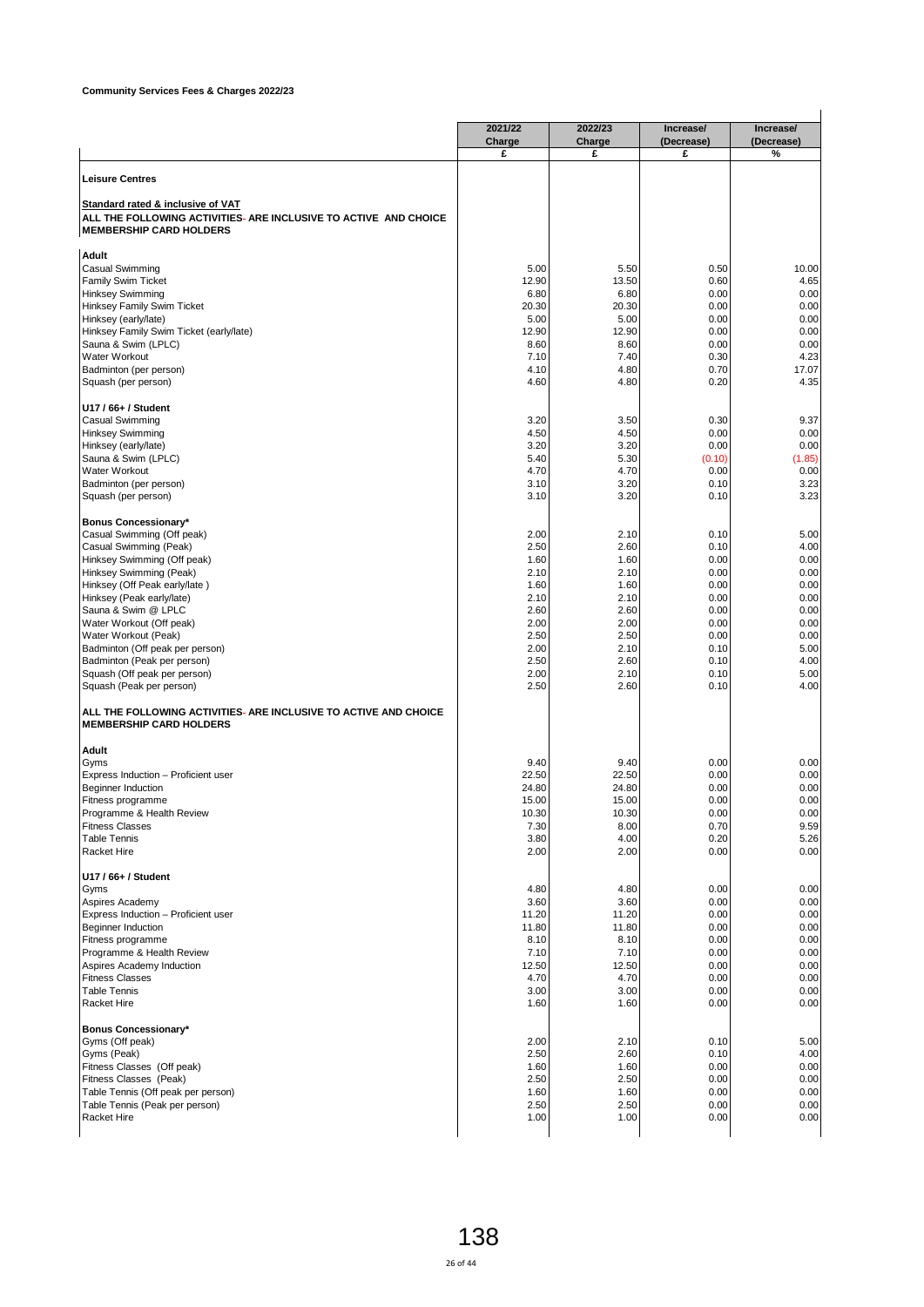|                                                                                        | 2021/22<br>Charge | 2022/23<br>Charge | Increase/<br>(Decrease) | Increase/<br>(Decrease) |
|----------------------------------------------------------------------------------------|-------------------|-------------------|-------------------------|-------------------------|
|                                                                                        | £                 | £                 | £                       | %                       |
| ALL THE FOLLOWING ACTIVITIES ARE INCLUSIVE TO CHOICE MEMBERSHIP<br><b>CARD HOLDERS</b> |                   |                   |                         |                         |
| Adult                                                                                  |                   |                   |                         |                         |
| Skate general session                                                                  | 9.10              | 9.50              | 0.40                    | 4.40                    |
| Tea time skate (Family Skate/Twilight)<br>Skate Disco Session                          | 5.80<br>9.10      | 5.80<br>9.10      | 0.00<br>0.00            | 0.00<br>0.00            |
| Family Skate Ticket (for 5)                                                            | 31.90             | 33.10             | 1.20                    | 3.76                    |
| Family Skate Ticket (for 4)                                                            | 26.50             | 27.50             | 1.00                    | 3.77                    |
| After School or Family Skate (5)                                                       | 25.90             | 26.90             | 1.00                    | 3.86                    |
| After School or Family Skate (4)                                                       | 20.40             | 21.20             | 0.80                    | 3.92                    |
| Disco family Skate (for 5)<br>Disco family Skate (for 4)                               | 38.30<br>30.40    | 38.30<br>30.40    | 0.00<br>0.00            | 0.00<br>0.00            |
| Skate Training 1                                                                       | 7.90              | 8.20              | 0.30                    | 3.80                    |
| <b>Skate Training 2</b>                                                                | 3.40              | 3.50              | 0.10                    | 2.94                    |
| Guardian Fee (spectators who are supervising children)                                 | 1.30              | 1.40              | 0.10                    | 7.69                    |
| Adult Group Lesson                                                                     | 43.00             | 44.70             | 1.70                    | 3.95                    |
| U17 / 66+ / Student                                                                    | 7.10              | 7.40              | 0.30                    | 4.23                    |
| Skate general session<br>Tea Time Skate (Family/ Twighlight)                           | 5.90              | 6.10              | 0.20                    | 3.39                    |
| <b>Skate Disco Session</b>                                                             | 9.10              | 9.50              | 0.40                    | 4.40                    |
| Thursday evening Student Disco                                                         | 5.50              | 5.70              | 0.20                    | 3.64                    |
| <b>Skate Training 1</b>                                                                | 5.30              | 5.50              | 0.20                    | 3.77                    |
| Skate Training 2                                                                       | 2.90              | 3.00              | 0.10                    | 3.45                    |
| Golden Blades (over 50)                                                                | 4.80<br>1.50      | 5.00<br>1.60      | 0.20<br>0.10            | 4.17<br>6.67            |
| Guardian Fee (spectators who are supervising children)<br>Junior Group Lesson          | 37.60             | 39.10             | 1.50                    | 3.99                    |
| <b>Bonus Concessionary</b>                                                             |                   |                   |                         |                         |
| Skate general session (off peak)                                                       | 2.25              | 2.30              | 0.05                    | 2.22                    |
| Skate general session (Peak)                                                           | 2.50              | 2.60              | 0.10                    | 4.00                    |
| Tea Time Skate (Off peak)<br>Tea Time Skate (Peak)                                     | 2.25<br>2.50      | 2.25<br>2.50      | 0.00<br>0.00            | 0.00<br>0.00            |
| Skate Disco Session (Off peak)                                                         | 2.25              | 2.25              | 0.00                    | 0.00                    |
| Skate Disco Session (Peak)                                                             | 2.50              | 2.50              | 0.00                    | 0.00                    |
| Skate Training 1                                                                       | 2.10              | 2.10              | 0.00                    | 0.00                    |
| Skate Training 2                                                                       | 2.10              | 2.10              | 0.00                    | 0.00                    |
| Golden Blades (over 50)<br>Guardian Fee (spectators who are supervising children)      | 2.10<br>2.10      | 2.10<br>2.20      | 0.00<br>0.10            | 0.00<br>4.76            |
| <b>OTHER CHARGES (per session)</b>                                                     |                   |                   |                         |                         |
| Adult                                                                                  |                   |                   |                         |                         |
| Aqua Natal                                                                             | 10.10             | 10.10             | 0.00                    | 0.00                    |
| <b>Physical Assessment</b>                                                             | 24.80             | 24.80             | 0.00                    | 0.00                    |
| <b>Body Fat Analysis</b><br>Aerobic Capacity Analysis                                  | 14.20<br>14.20    | 14.20<br>14.20    | 0.00<br>0.00            | 0.00<br>0.00            |
| Fi-tech cholesterol test                                                               | 14.20             | 14.20             | 0.00                    | 0.00                    |
| <b>GP Referral Sessions</b>                                                            | 2.20              | 2.20              | 0.00                    | 0.00                    |
| GP Referral Sessions (Consultation 1)                                                  | 7.00              | 7.00              | 0.00                    | 0.00                    |
| <b>Choice &amp; Active</b>                                                             |                   |                   |                         |                         |
| Aqua Natal<br><b>Physical Assessment</b>                                               | 8.90<br>13.60     | 8.90<br>13.60     | 0.00<br>0.00            | 0.00<br>0.00            |
| <b>Body Fat Analysis</b>                                                               | 7.30              | 7.30              | 0.00                    | 0.00                    |
| Aerobic Capacity Analysis                                                              | 7.30              | 7.30              | 0.00                    | 0.00                    |
| Fi-tech cholesterol test                                                               | 6.30              | 6.30              | 0.00                    | 0.00                    |
| <b>GP Referral Sessions</b><br>GP Referral Sessions (Consultation 1)                   | 1.40<br>6.30      | 1.50<br>6.50      | 0.10<br>0.20            | 7.14<br>3.17            |
| U17 / 66+ / Student                                                                    |                   |                   |                         |                         |
| Aqua Natal                                                                             | 8.90              | 8.90              | 0.00                    | 0.00                    |
| <b>Physical Assessment</b>                                                             | 13.90             | 13.90             | 0.00                    | 0.00                    |
| <b>Body Fat Analysis</b>                                                               | 8.00              | 8.00              | 0.00                    | 0.00                    |
| Aerobic Capacity Analysis<br>Fi-tech cholesterol test                                  | 8.00              | 8.00              | 0.00                    | 0.00<br>0.00            |
| <b>GP Referral Sessions</b>                                                            | 6.30<br>1.40      | 6.30<br>1.40      | 0.00<br>0.00            | 0.00                    |
| GP Referral Sessions (Consultation 1)                                                  | 6.30              | 6.30              | 0.00                    | 0.00                    |
| <b>Bonus Concessionary Membership</b>                                                  |                   |                   |                         |                         |
| Aqua Natal                                                                             | 4.70              | 4.70              | 0.00                    | 0.00                    |
| <b>Physical Assessment</b><br><b>Body Fat Analysis</b>                                 | 7.30              | 7.30              | 0.00                    | 0.00                    |
| Aerobic Capacity Analysis                                                              | 4.00<br>4.00      | 4.00<br>4.00      | 0.00<br>0.00            | 0.00<br>0.00            |
| Fi-tech cholesterol test                                                               | 4.00              | 4.00              | 0.00                    | 0.00                    |
| <b>GP Referral Sessions</b>                                                            | 1.40              | 1.50              | 0.10                    | 7.14                    |
| GP Referral Sessions (Consultation 1)                                                  | 6.30              | 6.50              | 0.20                    | 3.17                    |
|                                                                                        |                   |                   |                         |                         |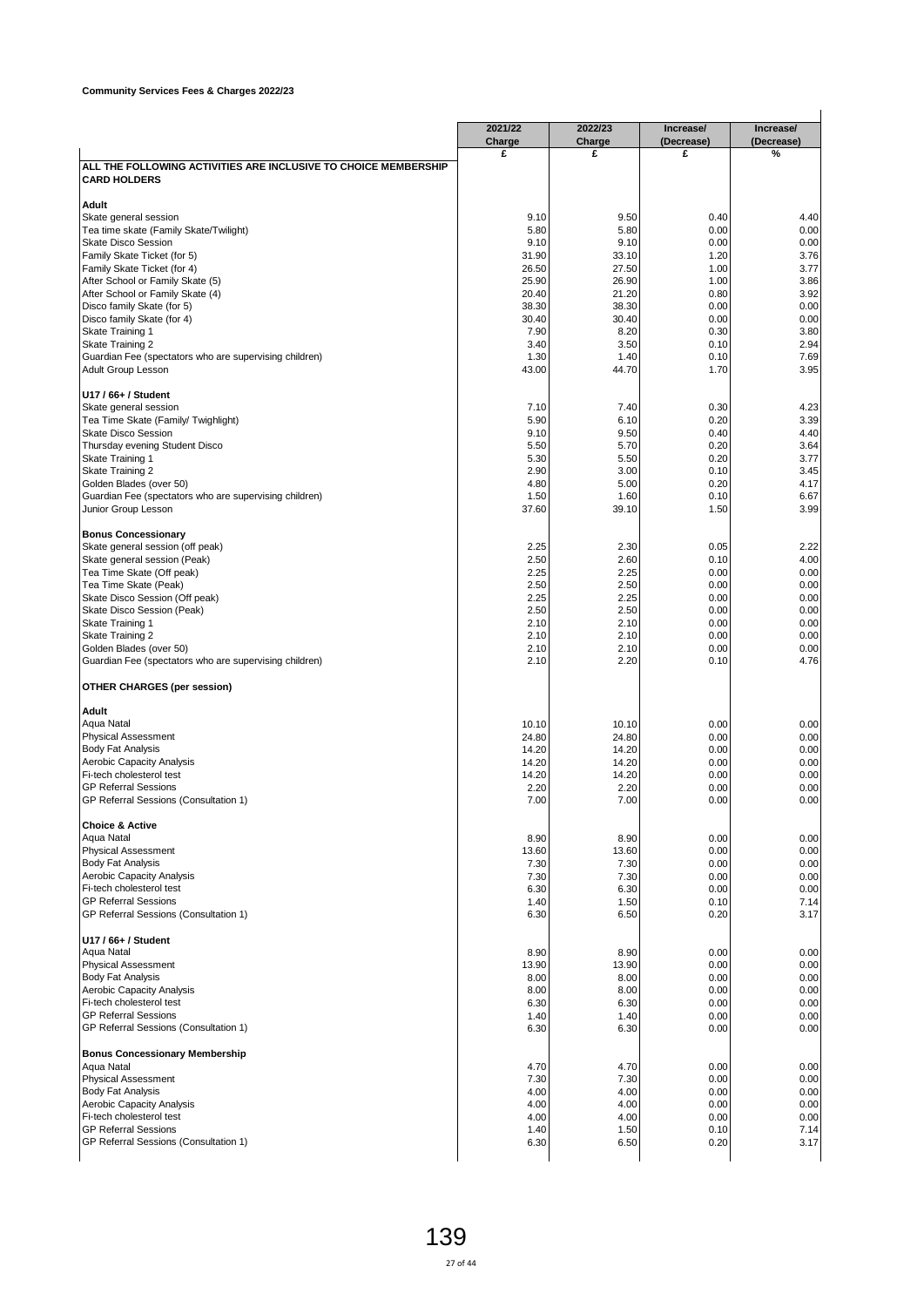|                                                                                                  | 2021/22           | 2022/23           | Increase/                                  | Increase/          |
|--------------------------------------------------------------------------------------------------|-------------------|-------------------|--------------------------------------------|--------------------|
|                                                                                                  | Charge<br>£       | Charge<br>£       | (Decrease)<br>£                            | (Decrease)<br>$\%$ |
| <b>SWIMMING LESSONS</b>                                                                          |                   |                   |                                            |                    |
|                                                                                                  |                   |                   |                                            |                    |
| Adult                                                                                            |                   |                   |                                            |                    |
| Adult Swim Lessons (Per hour)                                                                    | 13.90             | 14.40             | 0.50                                       | 3.60               |
| Adult Private Swim Lessons (Per half hour 1:1)<br>Adult Private Swim Lessons (Per half hour 1:2) | 24.20<br>38.40    | 25.10<br>39.90    | 0.90<br>1.50                               | 3.72<br>3.91       |
|                                                                                                  |                   |                   |                                            |                    |
| Choice, Active & Aqua                                                                            |                   |                   |                                            |                    |
| Junior Swim Lessons (Per half hour)                                                              | 6.80              | 6.80              | 0.00                                       | 0.00               |
| Adult Swim Lessons (Per hour)                                                                    | 12.60             | 12.60             | 0.00                                       | 0.00               |
| U17 / 66+ / Student                                                                              |                   |                   |                                            |                    |
| Junior Swim Lessons (Per half hour)                                                              | 6.80              | 7.10              | 0.30                                       | 4.41               |
| Private Swim Lessons (Per half hour 1:1)                                                         | 23.20             | 24.10             | 0.90                                       | 3.88               |
| Private Swim Lessons (Per half hour 1:2)                                                         | 23.20             | 24.10             | 0.90                                       | 3.88               |
| Adult Swim Lessons (Per hour)                                                                    | 10.20             | 10.60             | 0.40                                       | 3.92               |
| <b>Bonus Slice</b>                                                                               |                   |                   |                                            |                    |
| Junior Swim Lessons (Per half hour)                                                              | 4.00              | 4.20              | 0.20                                       | 5.00               |
| Adult Swim Lessons (Per hour)                                                                    | 8.20              | 8.50              | 0.30                                       | 3.66               |
| Standard rated & inclusive of VAT                                                                |                   |                   |                                            |                    |
| <b>Direct Debit Membership</b>                                                                   |                   |                   |                                            |                    |
|                                                                                                  |                   |                   |                                            |                    |
| <b>Choice Card</b>                                                                               |                   |                   |                                            |                    |
| Adult (Legacy membership)                                                                        | 49.40             | 49.40             | 0.00                                       | 0.00               |
| Adult Corporate -10% (Legacy membership)<br>Concession (Legacy membership)                       | 46.60<br>32.50    | 48.40<br>33.80    | 1.80<br>1.30                               | 3.86<br>4.00       |
| Couple (Legacy membership)                                                                       | 88.20             | 91.60             | 3.40                                       | 3.85               |
| Family (Legacy membership)                                                                       | 118.70            | 123.30            | 4.60                                       | 3.88               |
| Family Corporate (Legacy membership)                                                             | 106.90            | 106.90            | 0.00                                       | 0.00               |
| Family Flex 1+3 (Legacy membership)                                                              | 96.70             | 100.50            | 3.80                                       | 3.93               |
| Family Flex 1+3 Corporate -10% (Legacy membership)                                               | 87.10             | 90.50             | 3.40                                       | 3.90               |
| Choice Additional Child (Legacy membership)                                                      | 21.50             | 22.30             | 0.80                                       | 3.72               |
| Student Peak (Legacy membership)                                                                 | 38.90             | 38.90             | 0.00                                       | 0.00               |
| Student Off Peak (Legacy membership)                                                             | 32.50             | 32.50             | 0.00                                       | 0.00               |
| Bonus Concessionary (Legacy membership)                                                          | 20.50             | 21.30             | 0.80                                       | 3.90               |
| Centre Only Adult (Legacy membership)<br>Active Family Corp - 10% (Legacy membership)            | 36.80<br>92.60    | 38.20<br>92.60    | 1.40<br>0.00                               | 3.80<br>0.00       |
| Premium Anytime - Single                                                                         | 0.00              | 50.00             | 50.00                                      | 0.00               |
| Premium Anytime - Joint **                                                                       | 0.00              | 90.00             | <b>NEW PROPOSAL</b>                        | 0.00               |
| Anytime - Single                                                                                 | 0.00              | 40.00             | <b>NEW PROPOSAL</b>                        | 0.00               |
| Anytime - Joint**                                                                                | 0.00              | 76.00             | <b>NEW PROPOSAL</b>                        | 0.00               |
| Extra class bolt-on cost                                                                         | 0.00              | 4.00              | <b>NEW PROPOSAL</b>                        | 0.00               |
| Daytime - Single                                                                                 | 0.00              | 28.00             | <b>NEW PROPOSAL</b>                        | 0.00               |
| Daytime - Joint**                                                                                | 0.00              | 53.00             | <b>NEW PROPOSAL</b><br><b>NEW PROPOSAL</b> | 0.00<br>0.00       |
| Gym and Swim Only - Single<br>Gym and Swim Only - Joint **                                       | 0.00<br>0.00      | 30.00<br>57.00    | <b>NEW PROPOSAL</b>                        | 0.00               |
|                                                                                                  |                   |                   |                                            |                    |
| Swim Only<br>Adult                                                                               | 36.80             | 38.20             | 1.40                                       | 3.80               |
| 66+                                                                                              | 21.50             | 22.30             | 0.80                                       | 3.72               |
| Under 17                                                                                         | 21.50             | 21.50             | 0.00                                       | 0.00               |
| Family                                                                                           | 74.60             | 77.50             | 2.90                                       | 3.89               |
| <b>Adult Rink</b>                                                                                |                   |                   |                                            |                    |
| <b>Skate Training</b>                                                                            | 59.90             | 62.20             | 2.30                                       | 3.84               |
| Choice plus skate training                                                                       | 86.60             | 90.00             | 3.40                                       | 3.93               |
| <b>Junior Rink</b>                                                                               |                   |                   |                                            |                    |
| <b>Skate Training</b>                                                                            | 45.20             | 47.00             | 1.80                                       | 3.98               |
| Choice plus skate training                                                                       | 57.80             | 60.10             | 2.30                                       | 3.98               |
| <b>Annual Card</b>                                                                               |                   |                   |                                            |                    |
| <b>Choice Card</b>                                                                               |                   |                   |                                            |                    |
| Adult 12 months for 11                                                                           | 566.30            | 588.40            | 22.10                                      | 3.90               |
| Couple 12 months for 11                                                                          | 971.00            | 1008.90           | 37.90                                      | 3.90               |
| Family 12 months (2 adults + 2 children)                                                         | 1308.90           | 1359.90           | 51.00                                      | 3.90               |
| Family 12 months for 11 (1 adult + 3 children)<br>Concession 12 months for 11                    | 1063.20<br>358.20 | 1104.70<br>372.20 | 41.50<br>14.00                             | 3.90<br>3.91       |
| Student 9 months for 8 - Peak                                                                    | 311.00            | 311.00            | 0.00                                       | 0.00               |
| Student 9 months for 8 - Off Peak                                                                | 260.50            | 260.50            | 0.00                                       | 0.00               |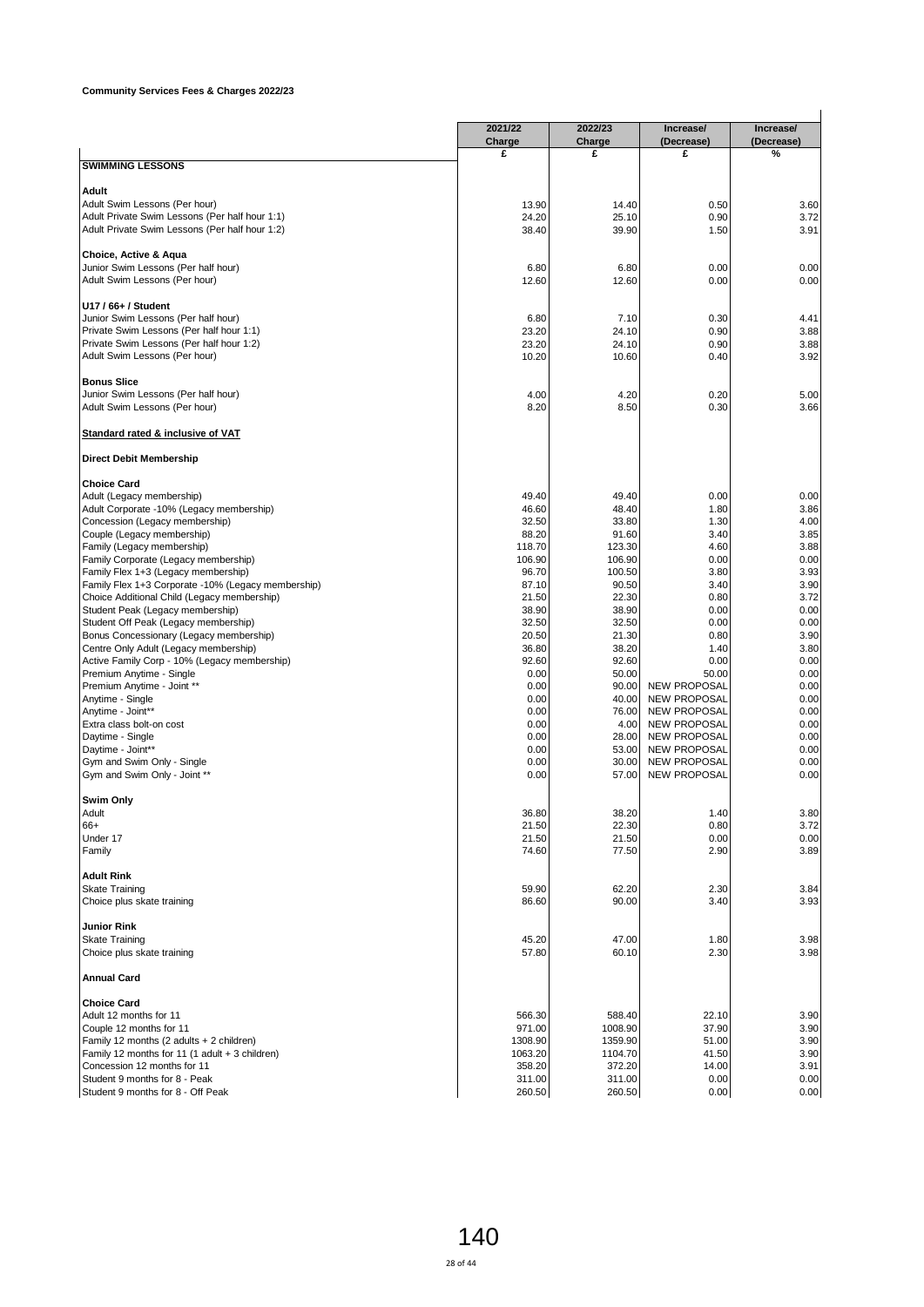|                                                                                                               | 2021/22<br>Charge | 2022/23<br>Charge | Increase/<br>(Decrease) | Increase/<br>(Decrease) |
|---------------------------------------------------------------------------------------------------------------|-------------------|-------------------|-------------------------|-------------------------|
|                                                                                                               | £                 | £                 | £                       | %                       |
| Swim Only                                                                                                     |                   |                   |                         |                         |
| Adult 12 months for 11                                                                                        | 404.60            | 420.40            | 15.80                   | 3.91                    |
| 66+ 12 months for 11                                                                                          | 237.20            | 246.50            | 9.30                    | 3.92                    |
| Under 17 12 months for 11                                                                                     | 237.20            | 246.50            | 9.30                    | 3.92                    |
| Family 12 months for 11                                                                                       | 820.50            | 820.50            | 0.00                    | 0.00                    |
| Adult (Hinksey)                                                                                               | 209.10            | 217.30            | 8.20                    | 3.92                    |
| 66+ / under 17 (Hinksey)                                                                                      | 108.00            | 112.20            | 4.20                    | 3.89                    |
| Family (Hinksey)                                                                                              | 404.50            | 420.30            | 15.80                   | 3.91                    |
| <b>Skate</b>                                                                                                  |                   |                   |                         |                         |
| Adult Choice Plus 12 months for 11                                                                            | 930.30            | 966.60            | 36.30                   | 3.90                    |
| Junior Rink Plus Annual 12 months for 11                                                                      | 617.10            | 641.20            | 24.10                   | 3.91                    |
| <b>Other Cards</b>                                                                                            |                   |                   |                         |                         |
| <b>Adult Centre only</b>                                                                                      | 36.80             | 38.20             | 1.40                    | 3.80                    |
| Choice                                                                                                        |                   |                   |                         |                         |
| Bolt on Adult                                                                                                 | 33.10             | 34.40             | 1.30                    | 3.93                    |
| Bolt on Child                                                                                                 | 23.50             | 24.40             | 0.90                    | 3.83                    |
| Student                                                                                                       | 12.60             | 12.60             | 0.00                    | 0.00                    |
|                                                                                                               |                   |                   |                         |                         |
| <b>Bonus</b><br>Adult                                                                                         | 3.00              | 3.10              | 0.10                    | 3.33                    |
| Dependent                                                                                                     | 1.00              | 1.00              | 0.00                    | 0.00                    |
| <b>Skate Training</b>                                                                                         |                   |                   |                         |                         |
| Adult                                                                                                         | 59.90             | 62.20             | 2.30                    | 3.84                    |
| Child                                                                                                         | 45.80             | 47.60             | 1.80                    | 3.93                    |
| Elite Skate Training DD Junior                                                                                | 91.40             | 95.00             | 3.60                    | 3.94                    |
| Adult Choice plus Skate Training                                                                              | 86.50             | 89.90             | 3.40                    | 3.93                    |
| Junior Rink plus Skate Training                                                                               | 57.80             | 60.10             | 2.30                    | 3.98                    |
| <b>Staff</b>                                                                                                  |                   |                   |                         |                         |
| Family                                                                                                        | 52.50             | 54.50             | 2.00                    | 3.81                    |
| Individual wet & dry                                                                                          | 36.80             | 38.20             | 1.40                    | 3.80                    |
| Individual dry                                                                                                | 26.30             | 27.30             | 1.00                    | 3.80                    |
| Swim School Direct Debit                                                                                      |                   |                   |                         |                         |
| Adult                                                                                                         | 58.30             | 60.60             | 2.30                    | 3.95                    |
| Child                                                                                                         | 31.60             | 32.80             | 1.20                    | 3.80                    |
| 66+                                                                                                           | 42.00             | 43.60             | 1.60                    | 3.81                    |
| <b>Bonus</b>                                                                                                  | 22.10             | 23.00             | 0.90                    | 4.07                    |
| Reward (booking card)                                                                                         |                   |                   |                         |                         |
| Offered as a free loyalty card by Fusion                                                                      | 0.00              | 0.00              | N/A                     | N/A                     |
| Sport Pitches (per match unless other wise stated)                                                            |                   |                   |                         |                         |
| Cricket                                                                                                       |                   |                   |                         |                         |
| Grass wicket - weekend & bank holidays (Cutteslowe & Horspath 1)<br>Grass wicket - weekdays (Cutteslowe)      | 65.00<br>50.50    | 67.00<br>52.50    | 2.00<br>2.00            | 3.08<br>3.96            |
|                                                                                                               |                   |                   |                         |                         |
| Football<br><b>Adults</b>                                                                                     |                   |                   |                         |                         |
|                                                                                                               | 46.00             | 47.50             | 1.50                    | 3.26                    |
| Full Size Pitch weekend & Bank holidays<br>Full Size Pitch weekend & Bank holidays 10 game booking - No VAT * | 383.30            | 380.00            | (3.30)                  | (0.86)                  |
| Full Size Pitch weekdays                                                                                      | 35.50             | 36.50             | 1.00                    | 2.82                    |
| Full Size Pitch weekdays 10 game - No VAT                                                                     | 295.80            | 292.00            | (3.80)                  | (1.28)                  |
| Under 17's                                                                                                    |                   |                   |                         |                         |
| Full Size Pitch weekend & Bank holidays                                                                       | 23.70             | 24.50             | 0.80                    | 3.38                    |
| Full Size Pitch weekend 10 game booking - No VAT                                                              | 197.50            | 196.00            | (1.50)                  | (0.76)                  |
| Full Size Pitch weekdays                                                                                      | 18.20             | 18.80             | 0.60                    | 3.30                    |
| Full Size Pitch weekdays 10 game - No VAT                                                                     | 151.60            | 150.40            | (1.20)                  | (0.79)                  |
| Under 11's                                                                                                    |                   |                   |                         |                         |
|                                                                                                               | 15.90             | 16.00             | 0.10                    | 0.63                    |
| Mini football                                                                                                 |                   | 128.00            | (4.50)                  | (3.40)                  |
|                                                                                                               | 132.50            |                   |                         |                         |
| Mini football 10 game - No VAT<br>Court Place Farm Stadium inc changing rooms                                 | 130.00            | 135.00            | 5.00                    |                         |
| Court Place Farm Stadium floodlights                                                                          | 43.80             | 45.30             | 1.50                    | 3.85<br>3.42            |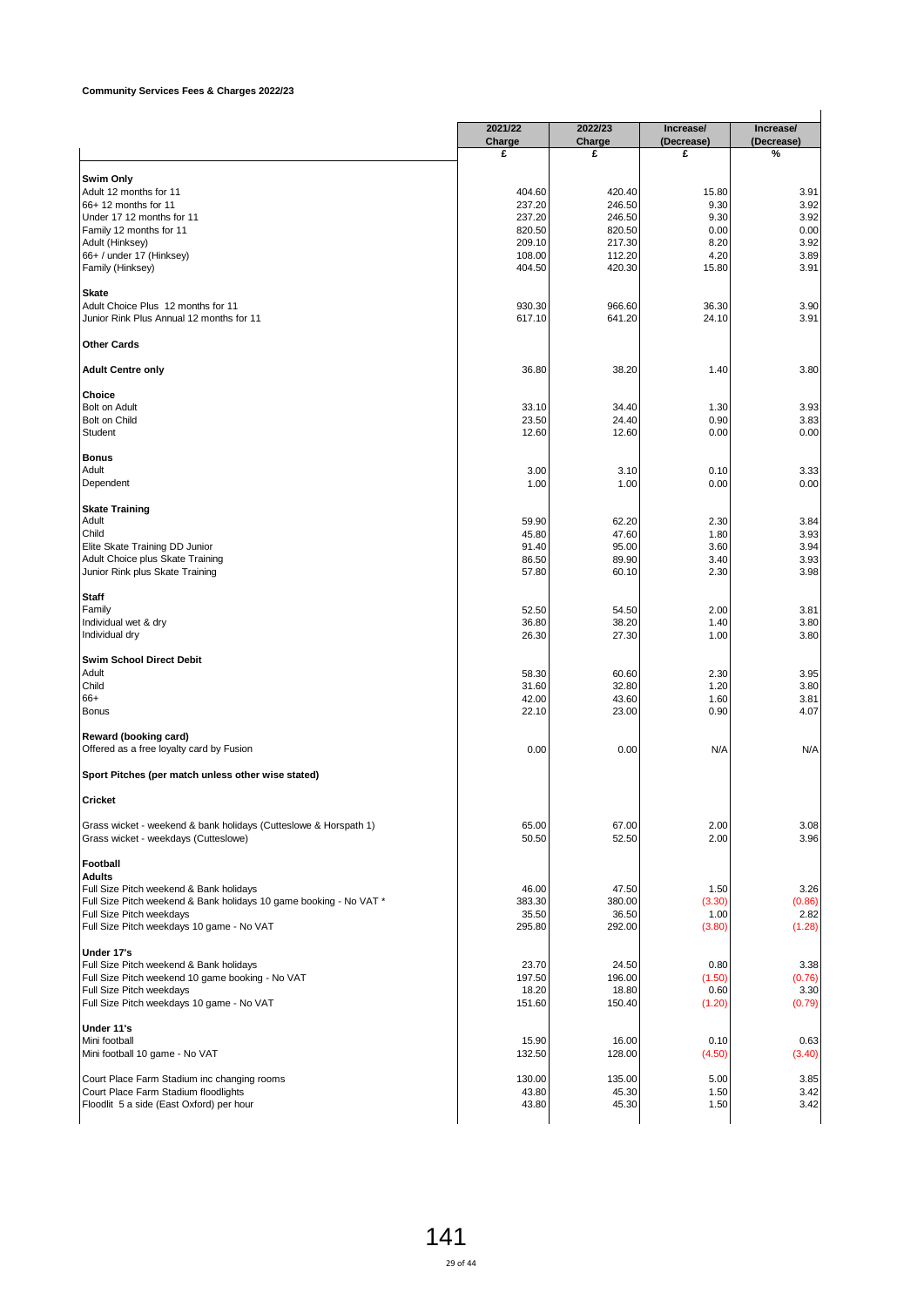|                                                                                | 2021/22<br>Charge    | 2022/23<br>Charge    | Increase/<br>(Decrease) | Increase/<br>(Decrease) |
|--------------------------------------------------------------------------------|----------------------|----------------------|-------------------------|-------------------------|
|                                                                                | £                    | £                    | £                       | %                       |
| <b>Other Charges</b>                                                           |                      |                      |                         |                         |
| Baseball                                                                       | 54.80                | 56.80                | 2.00                    | 3.65                    |
| Rugby                                                                          | 45.80                | 47.40                | 1.60                    | 3.49                    |
| <b>Athletics Adult</b><br><b>OCAC Member Athletics Adult</b>                   |                      |                      |                         |                         |
| OCAC Member Athletics Adult - 12 week pass                                     |                      |                      |                         |                         |
| Athletics Junior                                                               |                      |                      |                         |                         |
| <b>OCAC Member Athletics Junior</b>                                            |                      |                      |                         |                         |
| OCAC Member Athletics Junior - 12 week pass                                    |                      |                      |                         |                         |
| Athletics Match (senior)                                                       |                      |                      |                         |                         |
| Athletics Match (junior)<br>Athletics track centre with lights                 |                      |                      |                         |                         |
|                                                                                |                      |                      |                         |                         |
| <b>Pavilions/Changing rooms</b>                                                |                      |                      |                         |                         |
| Standard rate (whole building) per hour                                        | 53.60                | 55.00                | 1.40                    | 2.61                    |
| Standard rate (whole building) Day Rate for up to 10 hours                     | 422.00               | 440.00               | 18.00                   | 4.27                    |
| Changing Rooms Community rate (sports clubs, charities, community and resident |                      |                      |                         |                         |
| associations)<br>Concessionary Rate (including U17's)                          | 22.50<br>11.90       | 23.30<br>12.00       | 0.80<br>0.10            | 3.56<br>0.84            |
| Under 11's                                                                     | 5.90                 | 6.00                 | 0.10                    | 1.69                    |
| Adults 10 game booking - No VAT *                                              | 188.00               | 184.00               | (4.00)                  | (2.13)                  |
| Concessionary Rate (including U17's) 10 game booking - No VAT *                | 99.60                | 96.00                | (3.60)                  | (3.61)                  |
| Under 11's 10 game booking - No VAT *                                          | 48.90                | 48.00                | (0.90)                  | (1.84)                  |
| <b>Summer Activities</b>                                                       |                      |                      |                         |                         |
| <b>Peak Charges</b>                                                            |                      |                      |                         |                         |
| Tennis Court Hire - Adult                                                      | 7.00                 | 7.00                 | 0.00                    | 0.00                    |
| Tennis Court Hire - U17's concessionary rate                                   | 4.00                 | 4.00                 | 0.00                    | 0.00                    |
| <b>Off Peak Charges</b><br>Tennis Court Hire - Adult                           | 5.00                 | 5.00                 | 0.00                    | 0.00                    |
| Tennis Court Hire - U17's concessionary rate                                   | 3.50                 | 3.50                 | 0.00                    | 0.00                    |
| <b>Floodlit Courts</b>                                                         |                      |                      |                         |                         |
| Tennis Court Hire Floodlit - Adult                                             | 8.00                 | 8.00                 | 0.00                    | 0.00                    |
| Tennis Court Hire Floodlit - Concessions                                       | 5.00                 | 5.00                 | 0.00                    | 0.00                    |
| <b>Bowls Adult</b>                                                             | 3.00                 | 3.10                 | 0.10                    | 3.33                    |
| Bowls Conc.                                                                    | 1.50                 | 1.60                 | 0.10                    | 6.67                    |
| <b>Bowls Bonus Slice</b>                                                       | 1.40                 | 1.40                 | 0.00                    | 0.00                    |
| <b>Putting Adult</b>                                                           | 3.00<br>1.50         | 3.10<br>1.60         | 0.10<br>0.10            | 3.33<br>6.67            |
| Putting Conc.<br><b>Putting Bonus</b>                                          | 1.50                 | 1.60                 | 0.10                    | 6.67                    |
| <b>Putting Family Rate</b>                                                     | 6.00                 | 6.30                 | 0.30                    | 5.00                    |
| <b>Equipment Hire Bowls</b>                                                    | 1.40                 | 1.50                 | 0.10                    | 7.14                    |
| <b>Equipment Hire Tennis</b>                                                   | 1.40                 | 1.40                 | 0.00                    | 0.00                    |
| <b>Equipment Hire Putting</b>                                                  | 1.40                 | 1.40                 | 0.00                    | 0.00                    |
| Sales lost tennis ball<br>Sales lost golf ball                                 | 1.40<br>1.40         | 1.40<br>1.40         | 0.00<br>0.00            | 0.00<br>0.00            |
|                                                                                |                      |                      |                         |                         |
| Crazy Golf (Cutteslow)                                                         |                      |                      |                         |                         |
| Family Ticket including golf club hire<br>Single Adult                         | 16.00<br>6.50        | 16.50<br>6.70        | 0.50<br>0.20            | 3.13<br>3.08            |
| Single Child                                                                   | 4.30                 | 4.40                 | 0.10                    | 2.33                    |
| Club and ball hire                                                             | 1.40                 | 1.40                 | 0.00                    | 0.00                    |
| Mini Golf (Florence Park and Bury Knowle)                                      |                      |                      |                         |                         |
| Family Ticket including hire of clubs and balls                                | 8.10                 | N/A                  | 0                       | 0.00                    |
| Single Adult                                                                   | 4.10                 | N/A                  | 0.00                    | 0.00                    |
| Single Child<br>Club and ball hire                                             | 2.00<br>1.30         | N/A<br>N/A           | 0.00<br>0.00            | 0.00<br>0.00            |
| <b>Annual Club Charges</b>                                                     |                      |                      |                         |                         |
|                                                                                |                      |                      |                         |                         |
| <b>Bowls</b><br>Per Green (7 days a week) per season                           | 2,817.00             | 2,930.00             | 113.00                  | 4.01                    |
| Tennis                                                                         |                      |                      |                         |                         |
| Hard Court per season                                                          | 2,384.00             | 2,470.00             | 86.00                   | 3.61                    |
| Grass Court per season<br>Hard Court (floodlit) per season                     | 2,704.00<br>2,817.00 | 2,800.00<br>2,950.00 | 96.00<br>133.00         | 3.55<br>4.72            |
|                                                                                |                      |                      |                         |                         |
| <b>Equipment Provided and Prices</b><br>Goal Nets (set)                        | 78.30                | 78.30                | 0.00                    | 0.00                    |
| Corner Posts (each)                                                            | 11.40                | 11.40                | 0.00                    | 0.00                    |
| Corner Flags (each)                                                            | 6.20                 | 6.20                 | 0.00                    | 0.00                    |
| Net Pegs (each)                                                                | 1.00                 | 1.00                 | 0.00                    | 0.00                    |
| Soft Broom                                                                     | 13.40                | 13.40                | 0.00                    | 0.00                    |
| Dust Pan & Brush                                                               | 13.40                | 13.40                | 0.00                    | 0.00                    |
| Dust Bin (each)                                                                | 22.30                | 22.30                | 0.00                    | 0.00                    |
| <b>Other Charges</b>                                                           |                      |                      |                         |                         |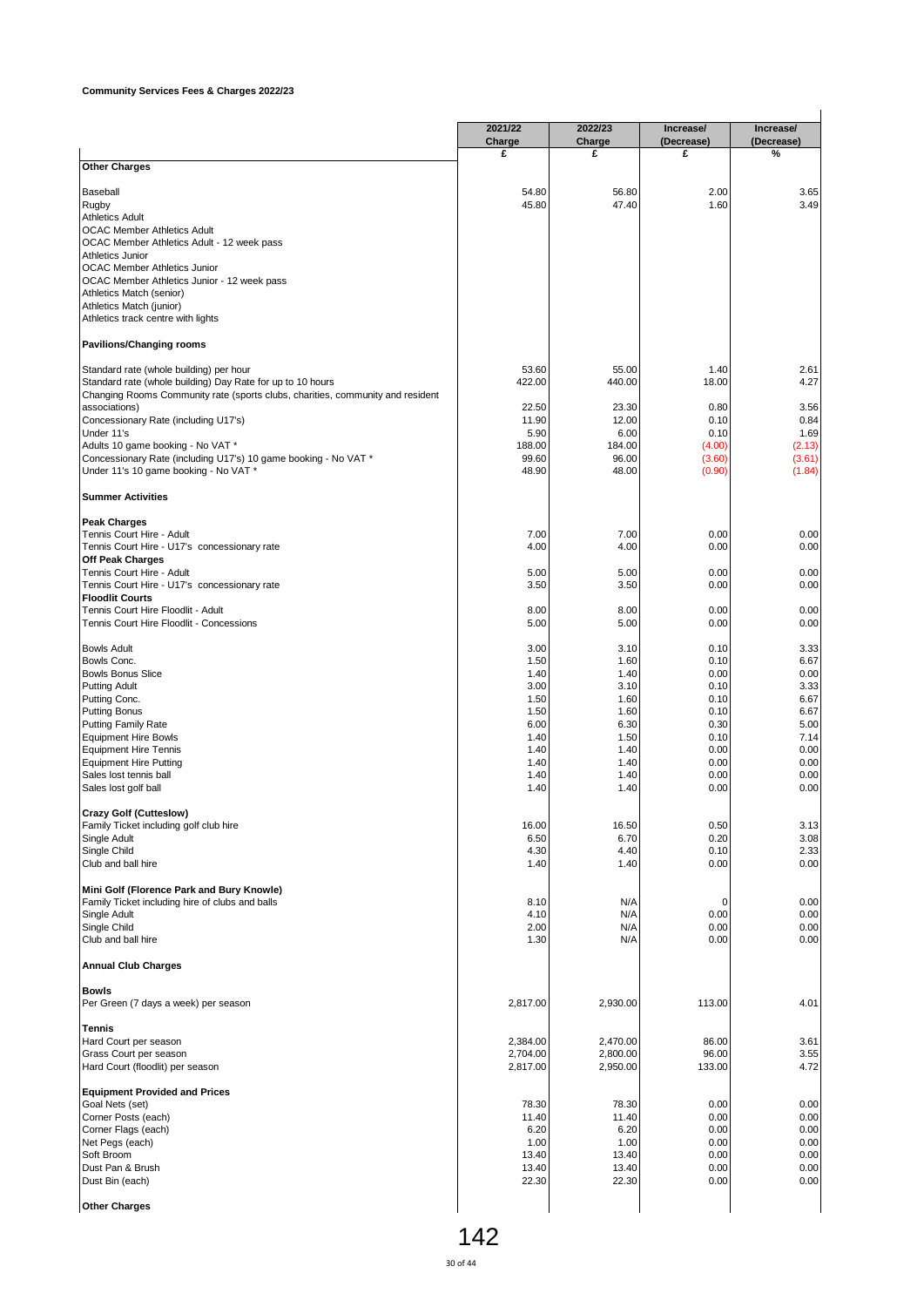| £<br>50.00<br>0.00<br>8.50<br>0.20<br>N/A<br>N/A<br>N/A<br>42.00<br>0.00<br>0.00<br>28.00<br>22.00<br>0.40<br>16.80<br>0.20<br>17.60<br>0.40<br>11.60<br>0.20<br>39.60<br>0.80<br>28.40<br>0.40<br>26.00<br>1.00<br>19.00<br>0.60<br>15.20<br>0.00<br>10.40<br>0.00<br>0.40<br>18.80<br>30.00<br>0.00<br>24.00<br>0.00<br>20.00<br>0.00<br>15.00<br>0.00<br>20.00<br>0.00<br>0.00<br>15.00<br>0.00<br>15.00<br>10.00<br>0.00<br>66.00<br>0.00<br>0.00<br>61.00 | %<br>0.00<br>2.41<br>0.00<br>0.00<br>1.85<br>1.20<br>2.33<br>1.75<br>2.06<br>1.43<br>4.00<br>3.26<br>0.00<br>0.00<br>2.17<br>0.00<br>0.00<br>0.00<br>0.00<br>0.00<br>0.00<br>0.00<br>0.00<br>0.00<br>0.00                                                                                                                                                                                                                                                                                                                                                                                                                       |
|----------------------------------------------------------------------------------------------------------------------------------------------------------------------------------------------------------------------------------------------------------------------------------------------------------------------------------------------------------------------------------------------------------------------------------------------------------------|---------------------------------------------------------------------------------------------------------------------------------------------------------------------------------------------------------------------------------------------------------------------------------------------------------------------------------------------------------------------------------------------------------------------------------------------------------------------------------------------------------------------------------------------------------------------------------------------------------------------------------|
|                                                                                                                                                                                                                                                                                                                                                                                                                                                                |                                                                                                                                                                                                                                                                                                                                                                                                                                                                                                                                                                                                                                 |
|                                                                                                                                                                                                                                                                                                                                                                                                                                                                |                                                                                                                                                                                                                                                                                                                                                                                                                                                                                                                                                                                                                                 |
|                                                                                                                                                                                                                                                                                                                                                                                                                                                                |                                                                                                                                                                                                                                                                                                                                                                                                                                                                                                                                                                                                                                 |
|                                                                                                                                                                                                                                                                                                                                                                                                                                                                |                                                                                                                                                                                                                                                                                                                                                                                                                                                                                                                                                                                                                                 |
|                                                                                                                                                                                                                                                                                                                                                                                                                                                                |                                                                                                                                                                                                                                                                                                                                                                                                                                                                                                                                                                                                                                 |
|                                                                                                                                                                                                                                                                                                                                                                                                                                                                |                                                                                                                                                                                                                                                                                                                                                                                                                                                                                                                                                                                                                                 |
|                                                                                                                                                                                                                                                                                                                                                                                                                                                                |                                                                                                                                                                                                                                                                                                                                                                                                                                                                                                                                                                                                                                 |
|                                                                                                                                                                                                                                                                                                                                                                                                                                                                |                                                                                                                                                                                                                                                                                                                                                                                                                                                                                                                                                                                                                                 |
|                                                                                                                                                                                                                                                                                                                                                                                                                                                                |                                                                                                                                                                                                                                                                                                                                                                                                                                                                                                                                                                                                                                 |
|                                                                                                                                                                                                                                                                                                                                                                                                                                                                |                                                                                                                                                                                                                                                                                                                                                                                                                                                                                                                                                                                                                                 |
|                                                                                                                                                                                                                                                                                                                                                                                                                                                                |                                                                                                                                                                                                                                                                                                                                                                                                                                                                                                                                                                                                                                 |
|                                                                                                                                                                                                                                                                                                                                                                                                                                                                |                                                                                                                                                                                                                                                                                                                                                                                                                                                                                                                                                                                                                                 |
|                                                                                                                                                                                                                                                                                                                                                                                                                                                                |                                                                                                                                                                                                                                                                                                                                                                                                                                                                                                                                                                                                                                 |
|                                                                                                                                                                                                                                                                                                                                                                                                                                                                |                                                                                                                                                                                                                                                                                                                                                                                                                                                                                                                                                                                                                                 |
|                                                                                                                                                                                                                                                                                                                                                                                                                                                                |                                                                                                                                                                                                                                                                                                                                                                                                                                                                                                                                                                                                                                 |
|                                                                                                                                                                                                                                                                                                                                                                                                                                                                |                                                                                                                                                                                                                                                                                                                                                                                                                                                                                                                                                                                                                                 |
|                                                                                                                                                                                                                                                                                                                                                                                                                                                                |                                                                                                                                                                                                                                                                                                                                                                                                                                                                                                                                                                                                                                 |
|                                                                                                                                                                                                                                                                                                                                                                                                                                                                |                                                                                                                                                                                                                                                                                                                                                                                                                                                                                                                                                                                                                                 |
|                                                                                                                                                                                                                                                                                                                                                                                                                                                                |                                                                                                                                                                                                                                                                                                                                                                                                                                                                                                                                                                                                                                 |
|                                                                                                                                                                                                                                                                                                                                                                                                                                                                |                                                                                                                                                                                                                                                                                                                                                                                                                                                                                                                                                                                                                                 |
|                                                                                                                                                                                                                                                                                                                                                                                                                                                                |                                                                                                                                                                                                                                                                                                                                                                                                                                                                                                                                                                                                                                 |
|                                                                                                                                                                                                                                                                                                                                                                                                                                                                |                                                                                                                                                                                                                                                                                                                                                                                                                                                                                                                                                                                                                                 |
|                                                                                                                                                                                                                                                                                                                                                                                                                                                                |                                                                                                                                                                                                                                                                                                                                                                                                                                                                                                                                                                                                                                 |
|                                                                                                                                                                                                                                                                                                                                                                                                                                                                |                                                                                                                                                                                                                                                                                                                                                                                                                                                                                                                                                                                                                                 |
|                                                                                                                                                                                                                                                                                                                                                                                                                                                                |                                                                                                                                                                                                                                                                                                                                                                                                                                                                                                                                                                                                                                 |
|                                                                                                                                                                                                                                                                                                                                                                                                                                                                |                                                                                                                                                                                                                                                                                                                                                                                                                                                                                                                                                                                                                                 |
|                                                                                                                                                                                                                                                                                                                                                                                                                                                                |                                                                                                                                                                                                                                                                                                                                                                                                                                                                                                                                                                                                                                 |
|                                                                                                                                                                                                                                                                                                                                                                                                                                                                |                                                                                                                                                                                                                                                                                                                                                                                                                                                                                                                                                                                                                                 |
|                                                                                                                                                                                                                                                                                                                                                                                                                                                                |                                                                                                                                                                                                                                                                                                                                                                                                                                                                                                                                                                                                                                 |
| 46.00<br>0.00                                                                                                                                                                                                                                                                                                                                                                                                                                                  | 0.00                                                                                                                                                                                                                                                                                                                                                                                                                                                                                                                                                                                                                            |
|                                                                                                                                                                                                                                                                                                                                                                                                                                                                | 0.00                                                                                                                                                                                                                                                                                                                                                                                                                                                                                                                                                                                                                            |
|                                                                                                                                                                                                                                                                                                                                                                                                                                                                | 0.00<br>0.00                                                                                                                                                                                                                                                                                                                                                                                                                                                                                                                                                                                                                    |
|                                                                                                                                                                                                                                                                                                                                                                                                                                                                | 2.35                                                                                                                                                                                                                                                                                                                                                                                                                                                                                                                                                                                                                            |
|                                                                                                                                                                                                                                                                                                                                                                                                                                                                | 1.89                                                                                                                                                                                                                                                                                                                                                                                                                                                                                                                                                                                                                            |
|                                                                                                                                                                                                                                                                                                                                                                                                                                                                | 3.64                                                                                                                                                                                                                                                                                                                                                                                                                                                                                                                                                                                                                            |
|                                                                                                                                                                                                                                                                                                                                                                                                                                                                | 3.23<br>0.97                                                                                                                                                                                                                                                                                                                                                                                                                                                                                                                                                                                                                    |
|                                                                                                                                                                                                                                                                                                                                                                                                                                                                | 1.82                                                                                                                                                                                                                                                                                                                                                                                                                                                                                                                                                                                                                            |
|                                                                                                                                                                                                                                                                                                                                                                                                                                                                | 1.69                                                                                                                                                                                                                                                                                                                                                                                                                                                                                                                                                                                                                            |
|                                                                                                                                                                                                                                                                                                                                                                                                                                                                | 3.77                                                                                                                                                                                                                                                                                                                                                                                                                                                                                                                                                                                                                            |
|                                                                                                                                                                                                                                                                                                                                                                                                                                                                | 3.33                                                                                                                                                                                                                                                                                                                                                                                                                                                                                                                                                                                                                            |
|                                                                                                                                                                                                                                                                                                                                                                                                                                                                | 2.86<br>3.53                                                                                                                                                                                                                                                                                                                                                                                                                                                                                                                                                                                                                    |
|                                                                                                                                                                                                                                                                                                                                                                                                                                                                | 1.85                                                                                                                                                                                                                                                                                                                                                                                                                                                                                                                                                                                                                            |
|                                                                                                                                                                                                                                                                                                                                                                                                                                                                | 3.33                                                                                                                                                                                                                                                                                                                                                                                                                                                                                                                                                                                                                            |
|                                                                                                                                                                                                                                                                                                                                                                                                                                                                | 1.54                                                                                                                                                                                                                                                                                                                                                                                                                                                                                                                                                                                                                            |
|                                                                                                                                                                                                                                                                                                                                                                                                                                                                | 2.86                                                                                                                                                                                                                                                                                                                                                                                                                                                                                                                                                                                                                            |
|                                                                                                                                                                                                                                                                                                                                                                                                                                                                | 1.85                                                                                                                                                                                                                                                                                                                                                                                                                                                                                                                                                                                                                            |
|                                                                                                                                                                                                                                                                                                                                                                                                                                                                | 3.33                                                                                                                                                                                                                                                                                                                                                                                                                                                                                                                                                                                                                            |
|                                                                                                                                                                                                                                                                                                                                                                                                                                                                | 1.54                                                                                                                                                                                                                                                                                                                                                                                                                                                                                                                                                                                                                            |
|                                                                                                                                                                                                                                                                                                                                                                                                                                                                | 2.86<br>2.04                                                                                                                                                                                                                                                                                                                                                                                                                                                                                                                                                                                                                    |
|                                                                                                                                                                                                                                                                                                                                                                                                                                                                | 3.70                                                                                                                                                                                                                                                                                                                                                                                                                                                                                                                                                                                                                            |
|                                                                                                                                                                                                                                                                                                                                                                                                                                                                | 1.67                                                                                                                                                                                                                                                                                                                                                                                                                                                                                                                                                                                                                            |
|                                                                                                                                                                                                                                                                                                                                                                                                                                                                | 3.08                                                                                                                                                                                                                                                                                                                                                                                                                                                                                                                                                                                                                            |
|                                                                                                                                                                                                                                                                                                                                                                                                                                                                | 3.64                                                                                                                                                                                                                                                                                                                                                                                                                                                                                                                                                                                                                            |
|                                                                                                                                                                                                                                                                                                                                                                                                                                                                | 5.26                                                                                                                                                                                                                                                                                                                                                                                                                                                                                                                                                                                                                            |
|                                                                                                                                                                                                                                                                                                                                                                                                                                                                | 5.00                                                                                                                                                                                                                                                                                                                                                                                                                                                                                                                                                                                                                            |
|                                                                                                                                                                                                                                                                                                                                                                                                                                                                | 2.99                                                                                                                                                                                                                                                                                                                                                                                                                                                                                                                                                                                                                            |
|                                                                                                                                                                                                                                                                                                                                                                                                                                                                | 5.00                                                                                                                                                                                                                                                                                                                                                                                                                                                                                                                                                                                                                            |
|                                                                                                                                                                                                                                                                                                                                                                                                                                                                | 4.00                                                                                                                                                                                                                                                                                                                                                                                                                                                                                                                                                                                                                            |
|                                                                                                                                                                                                                                                                                                                                                                                                                                                                | 5.56                                                                                                                                                                                                                                                                                                                                                                                                                                                                                                                                                                                                                            |
|                                                                                                                                                                                                                                                                                                                                                                                                                                                                | 4.35                                                                                                                                                                                                                                                                                                                                                                                                                                                                                                                                                                                                                            |
|                                                                                                                                                                                                                                                                                                                                                                                                                                                                | 3.45                                                                                                                                                                                                                                                                                                                                                                                                                                                                                                                                                                                                                            |
|                                                                                                                                                                                                                                                                                                                                                                                                                                                                |                                                                                                                                                                                                                                                                                                                                                                                                                                                                                                                                                                                                                                 |
|                                                                                                                                                                                                                                                                                                                                                                                                                                                                | 2.86                                                                                                                                                                                                                                                                                                                                                                                                                                                                                                                                                                                                                            |
|                                                                                                                                                                                                                                                                                                                                                                                                                                                                | 40.00<br>0.00<br>6.00<br>0.00<br>3.70<br>0.00<br>17.40<br>0.40<br>0.20<br>10.80<br>0.40<br>11.40<br>6.40<br>0.20<br>20.80<br>0.20<br>0.20<br>11.20<br>12.00<br>0.20<br>11.00<br>0.40<br>6.20<br>0.20<br>21.60<br>0.60<br>0.60<br>17.60<br>0.20<br>11.00<br>12.40<br>0.40<br>13.20<br>0.20<br>14.40<br>0.40<br>11.00<br>0.20<br>12.40<br>0.40<br>13.20<br>0.20<br>0.40<br>14.40<br>0.20<br>10.00<br>0.40<br>11.20<br>12.20<br>0.20<br>13.40<br>0.40<br>11.40<br>0.40<br>1.40<br>28.00<br>42.00<br>2.00<br>0.40<br>13.80<br>33.60<br>1.60<br>52.00<br>2.00<br>95.00<br>5.00<br>5.00<br>120.00<br>150.00<br>5.00<br>180.00<br>5.00 |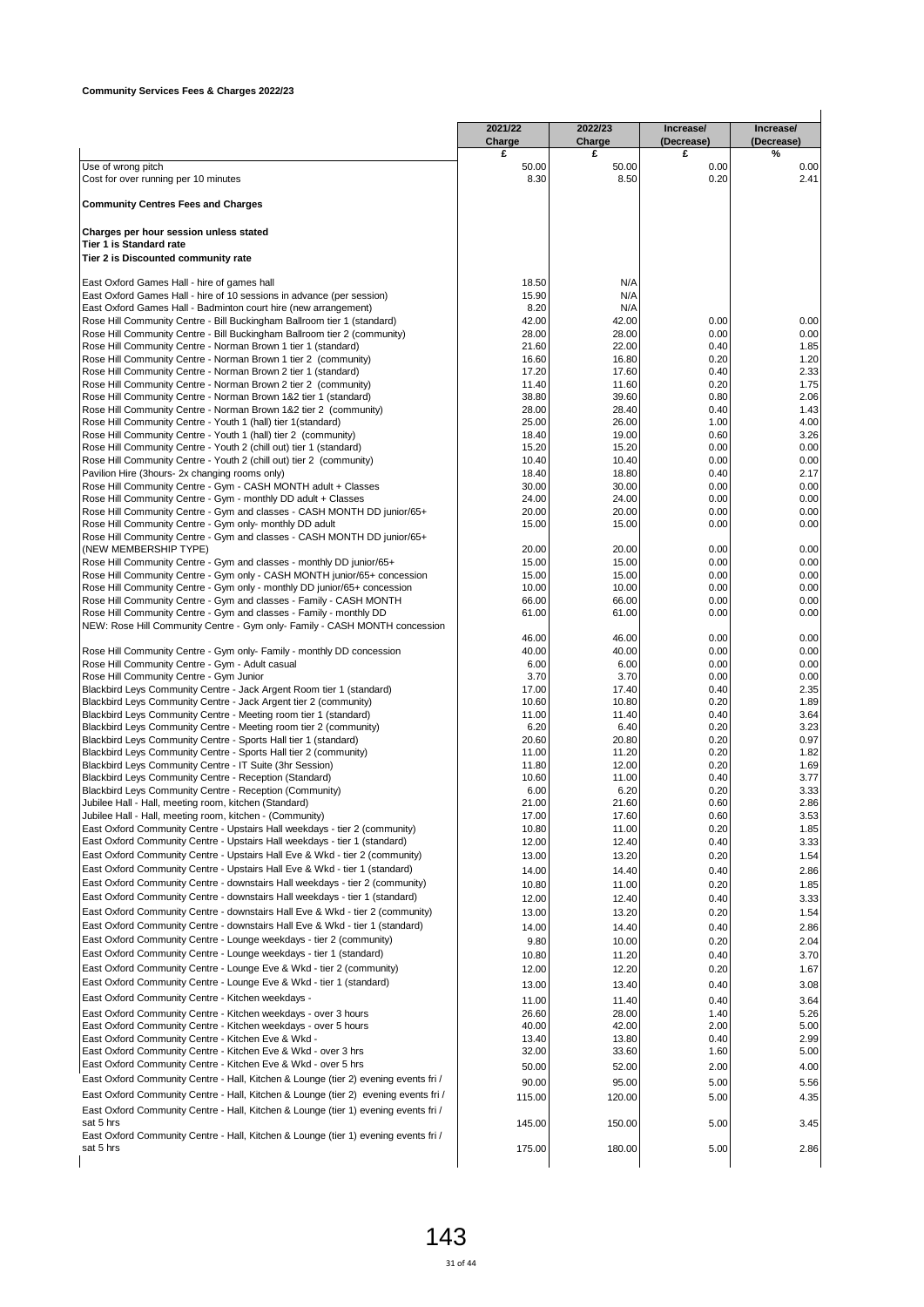|                                                                                                                                                                                                                                                                                               | 2021/22<br>Charge    | 2022/23<br>Charge    | Increase/<br>(Decrease) | Increase/<br>(Decrease) |
|-----------------------------------------------------------------------------------------------------------------------------------------------------------------------------------------------------------------------------------------------------------------------------------------------|----------------------|----------------------|-------------------------|-------------------------|
| <b>Events Charges</b>                                                                                                                                                                                                                                                                         | £                    | £                    | £                       | %                       |
| Application fee for all events (non-refundable)                                                                                                                                                                                                                                               |                      |                      |                         |                         |
| All Event Applications                                                                                                                                                                                                                                                                        | 20.00                | 20.00                | 0.00                    | 0.00                    |
| 1. Event Hire Fee for Premium spaces (Bonn Square, Broad Street, South Park,<br>Oxpens, Cutteslowe and Sunnymead)                                                                                                                                                                             |                      |                      |                         |                         |
| Community/Charity/Not-for-Profit Events/Activities (per day)                                                                                                                                                                                                                                  |                      |                      |                         |                         |
| Small (0-499 people)<br>Medium (500-2499 people)                                                                                                                                                                                                                                              | 510.00<br>1,020.00   | 525.00<br>1.050.00   | 15.00<br>30.00          | 2.94<br>2.94            |
| Large (2500-4999 people)                                                                                                                                                                                                                                                                      | 1,530.00             | 1,575.00             | 45.00                   | 2.94                    |
| Extra-Large (5000-19999 people)<br>Extra Extra large (20000+ people) - Price on Application                                                                                                                                                                                                   | 4,080.00             | 3,150.00             | (930.00)                | (22.79)                 |
| <b>Commercial Events/Activities (per day)</b>                                                                                                                                                                                                                                                 |                      |                      |                         |                         |
| Small (0-499 people)                                                                                                                                                                                                                                                                          | 1,020.00             | 1,050.00             | 30.00                   | 2.94                    |
| Medium (500-2499 people)                                                                                                                                                                                                                                                                      | 2,040.00             | 2,100.00             | 60.00                   | 2.94                    |
| Large (2500-4999 people)                                                                                                                                                                                                                                                                      | 4,080.00             | 3,150.00             | (930.00)                | (22.79)                 |
| Extra-Large (5000-19999 people)<br>Extra Extra large (20000+ people) - Price on Application                                                                                                                                                                                                   | 6,120.00             | 6,300.00             | 180.00                  | 2.94                    |
| 2. Event Hire Fee for all other locations (including Covered Market, Gloucester                                                                                                                                                                                                               |                      |                      |                         |                         |
| Green and all other parks and green spaces)                                                                                                                                                                                                                                                   |                      |                      |                         |                         |
| Community/Charity/Not-for-Profit Events/Activities (per day)                                                                                                                                                                                                                                  |                      |                      |                         |                         |
| Small (0-499 people)                                                                                                                                                                                                                                                                          | 255.00               | 260.00               | 5.00                    | 1.96                    |
| Medium (500-2499 people)<br>Large (2500-4999 people)                                                                                                                                                                                                                                          | 510.00<br>1,530.00   | 525.00<br>1,575.00   | 15.00<br>45.00          | 2.94<br>2.94            |
| Extra-Large (5000-19999 people)                                                                                                                                                                                                                                                               | 2,040.00             | 2,100.00             | 60.00                   | 2.94                    |
| Extra Extra large (20000+ people) - Price on Application                                                                                                                                                                                                                                      |                      |                      |                         |                         |
| <b>Commercial Events/Activities (per day)</b>                                                                                                                                                                                                                                                 | 1,020.00             |                      |                         |                         |
| Small (0-499 people)                                                                                                                                                                                                                                                                          | 1,530.00             | 1,050.00<br>1,575.00 | 30.00<br>45.00          | 2.94<br>2.94            |
| Medium (500-2499 people)<br>Large (2500-4999 people)                                                                                                                                                                                                                                          | 2,040.00             | 2,100.00             | 60.00                   | 2.94                    |
| Extra-Large (5000-19999 people)                                                                                                                                                                                                                                                               | 4,080.00             | 4,200.00             | 120.00                  | 2.94                    |
| Extra Extra large (20000+ people) - Price on Application                                                                                                                                                                                                                                      |                      |                      |                         |                         |
| 3. Market hire fee                                                                                                                                                                                                                                                                            |                      |                      |                         |                         |
| Monday-Thursday dates (per day)                                                                                                                                                                                                                                                               | 765.00<br>1,020.00   | 765.00               | 0.00                    | 0.00                    |
| Friday-Sunday dates (per day)                                                                                                                                                                                                                                                                 |                      | 1,020.00             | 0.00                    | 0.00                    |
| 4. Funfairs & Circuses hire fee                                                                                                                                                                                                                                                               |                      |                      |                         |                         |
| Up to 10 rides/units (per day)<br>10 to 20 rides/units (per day)                                                                                                                                                                                                                              | 1,020.00<br>1,530.00 | 765.00<br>1,020.00   | (255.00)<br>(510.00)    | (25.00)<br>(33.33)      |
| 5. School and Youth Group event hire fees                                                                                                                                                                                                                                                     |                      |                      |                         |                         |
| School and youth group bookings for non-public events (i.e. just for the group to                                                                                                                                                                                                             |                      |                      |                         |                         |
| participate in) in non-premium spaces (per day)                                                                                                                                                                                                                                               | 75.00                | 80.00                | 5.00                    | 6.67                    |
| 6. Fee for non-essential vehicles to remain on site during the event and/or after<br>set up                                                                                                                                                                                                   |                      |                      |                         |                         |
| Car / Small vehicle - each                                                                                                                                                                                                                                                                    | 51.00                | 55.00                | 4.00                    | 7.84                    |
| Van / Luton - each                                                                                                                                                                                                                                                                            | 102.00               | 105.00               | 3.00                    | 2.94                    |
|                                                                                                                                                                                                                                                                                               | 153.00               | 160.00               | 7.00                    | 4.58                    |
|                                                                                                                                                                                                                                                                                               | 153.00               | 160.00               | 7.00                    |                         |
|                                                                                                                                                                                                                                                                                               |                      |                      |                         |                         |
| 7.5 ton Truck - each<br>Cherry Picker - each<br>7. Other charges<br>Bonds                                                                                                                                                                                                                     |                      |                      |                         |                         |
| Bond - all applications will require payment of a bond of from £250-£2500 depending<br>on the risk level of the event. This will be returned to the event organiser after the                                                                                                                 |                      |                      |                         |                         |
|                                                                                                                                                                                                                                                                                               | £250-£2500           | £250-£2500           |                         |                         |
|                                                                                                                                                                                                                                                                                               | 500.00               | 500.00               |                         |                         |
|                                                                                                                                                                                                                                                                                               |                      |                      |                         |                         |
| event minus site damage rectification costs if relevant<br>Refundable Bond for the key for using power in Bonn Square £500 (covers key<br>replacement costs if the key is lost by the event event organiser)<br>Power<br>Use of power/electricity £30-£100 per day depending on size of event | £25-£75              | £30-£100             |                         | 4.58                    |
| Officer site visits                                                                                                                                                                                                                                                                           |                      |                      |                         |                         |
| Site visit with specialist staff - e.g. Parks/Events officer<br>Late applications                                                                                                                                                                                                             | 77.00                | 80.00                | 3.00                    | 3.90                    |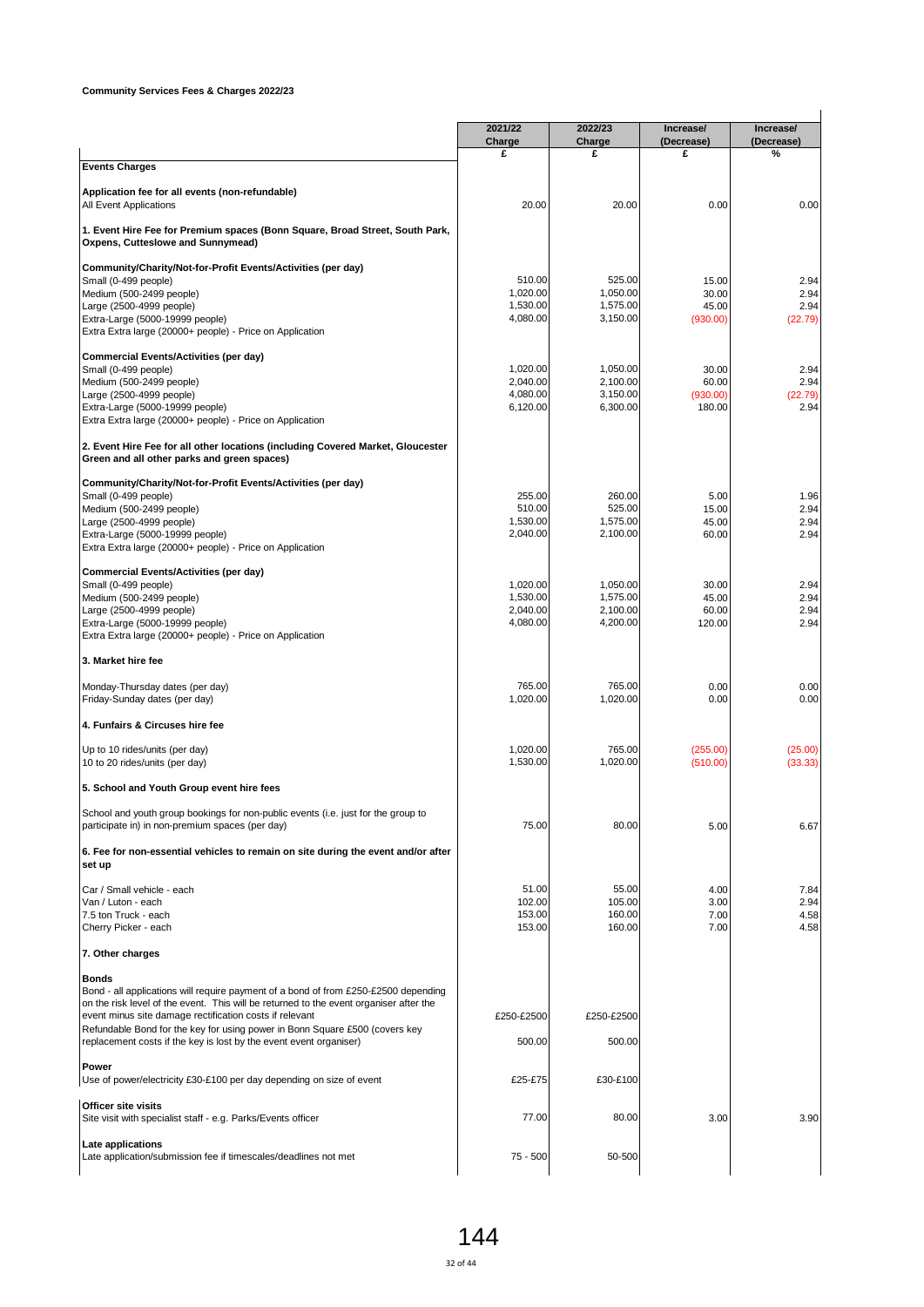|                                                                                                                                                                                                                                                                                         | 2021/22                      | 2022/23                      | Increase/              | Increase/            |
|-----------------------------------------------------------------------------------------------------------------------------------------------------------------------------------------------------------------------------------------------------------------------------------------|------------------------------|------------------------------|------------------------|----------------------|
|                                                                                                                                                                                                                                                                                         | Charge<br>£                  | Charge<br>£                  | (Decrease)<br>£        | (Decrease)<br>%      |
| South Park Application fee<br>Non-refundable application fee to hold an event in South Park for over 499 people                                                                                                                                                                         | 102.00                       | 105.00                       | 3.00                   | 2.94                 |
| Non-operational days on site<br>Eg. for set up/set down - 50% of the venue hire day rate per day                                                                                                                                                                                        |                              |                              |                        |                      |
| <b>Overflow parking</b><br>Price on application                                                                                                                                                                                                                                         |                              |                              |                        |                      |
| <b>Cancellation fee</b><br>Up to a month before the event date - 50% of the event hire fee<br>Less than a month before the event date - 100% of the event hire fee                                                                                                                      |                              |                              |                        |                      |
| 8. Discounts on venue hire                                                                                                                                                                                                                                                              |                              |                              |                        |                      |
| Some events that are deemed to have significant cultural and communal benefit for<br>under represented groups in regeneration areas may be eligible for a discretionary<br>discount of up to 25% of the venue hire fee                                                                  |                              |                              |                        |                      |
| 9. Event equipment hire charges (minimum charge £50)                                                                                                                                                                                                                                    |                              |                              |                        |                      |
| Stereo portable battery powered Busking Amp/PA with wireless mics charge per day<br>per unit (2 units available)                                                                                                                                                                        |                              | 45.00                        |                        |                      |
| Power Cable Package:<br>. 25m Extension Cable 16A 230V with 2.5mm Black Rubber HO7 Cable (x1)<br>• 10m Extension Cable 16A 230V with 2.5mm Black Rubber HO7 Cable (x3)<br>• 16A Plug to 13A Socket Fly Lead (x3)<br>• 16A Distribution IMST 4 X 16A, 2 X 13A                            |                              |                              |                        |                      |
| • 16A H/D Rubber Socket Board with 4 x 16A sockets + 4 x 16A MCB<br>Ramp ahead and Caution Ramp signage per sign per day (2 available of each)<br>Cable ramp per unit per day (25 units available)                                                                                      |                              | 30.00<br>10.00<br>5.00       |                        |                      |
| Tensa barrier hire charge per day per unit (10 units available)<br>Chair hire per day per unit (2 units available)<br>Folding trestle table hire per day per unit (1 unit available)<br>Fire extinguisher                                                                               |                              | 5.00<br>5.00<br>5.00<br>5.00 |                        |                      |
| 10. Event equipment discounts for multiple day hire                                                                                                                                                                                                                                     |                              |                              |                        |                      |
| 2-3 consecutive days 15% discount<br>3-4 consecutive days 20% discount<br>5+ consecutive days 30% discount                                                                                                                                                                              |                              |                              |                        |                      |
| 11. Event Equipment booking Cancellation fee<br>Up to a month before the event date - 50% of the event equipment hire fee<br>Less than a month before the event date - 100% of the event equipment hire fee<br>12. Commercial Filming/Photography/General Views/Promotional/Marketing   |                              |                              |                        |                      |
| Half Day (4 hours or less)                                                                                                                                                                                                                                                              |                              |                              |                        |                      |
| Small (1-5 crew)<br>Medium (6-11 crew)<br>Large (12+ crew)                                                                                                                                                                                                                              | 383.00<br>638.00<br>1,275.00 | 390.00<br>650.00<br>1,300.00 | 7.00<br>12.00<br>25.00 | 1.83<br>1.88<br>1.96 |
| <b>Full Day</b><br>Small (1-5 crew)                                                                                                                                                                                                                                                     | 765.00                       | 780.00                       | 15.00                  | 1.96                 |
| Medium (6-11 crew)<br>Large $(12 + crew)$                                                                                                                                                                                                                                               | 1,275.00<br>2,550.00         | 1,300.00<br>2,600.00         | 25.00<br>50.00         | 1.96<br>1.96         |
| 13. Non-Commercial Filming/Photography/General<br><b>Views/Education/Documentary</b>                                                                                                                                                                                                    |                              |                              |                        |                      |
| Half Day (4 hours or less)<br>Small (1-5 crew)                                                                                                                                                                                                                                          | 102.00                       | 105.00                       | 3.00                   | 2.94                 |
| Medium (6-11 crew)<br>Large (12+ crew)                                                                                                                                                                                                                                                  | 255.00<br>510.00             | 260.00<br>525.00             | 5.00<br>15.00          | 1.96<br>2.94         |
| <b>Full Day</b><br>Small (1-5 crew)<br>Medium (6-11 crew)                                                                                                                                                                                                                               | 255.00<br>510.00             | 210.00<br>520.00             | (45.00)<br>10.00       | (17.65)<br>1.96      |
| Large $(12 + crew)$                                                                                                                                                                                                                                                                     | 765.00                       | 1,050.00                     | 285.00                 | 37.25                |
| 14. Additional charges for filming/Photography/General<br>Views/Promotional/Marketing                                                                                                                                                                                                   |                              |                              |                        |                      |
| <b>Bonds</b><br>Bond - all applications will require payment of a bond of from £250-£1500 depending<br>on the risk level of the filming activity. This will be returned to the filming applicant<br>after the filming has taken place minus site damage rectification costs if relevant |                              |                              |                        |                      |
| Officer site visits<br>Site visit with specialist staff - e.g. Parks/Events officer                                                                                                                                                                                                     | 77.00                        | 80.00                        | 3.00                   | 3.90                 |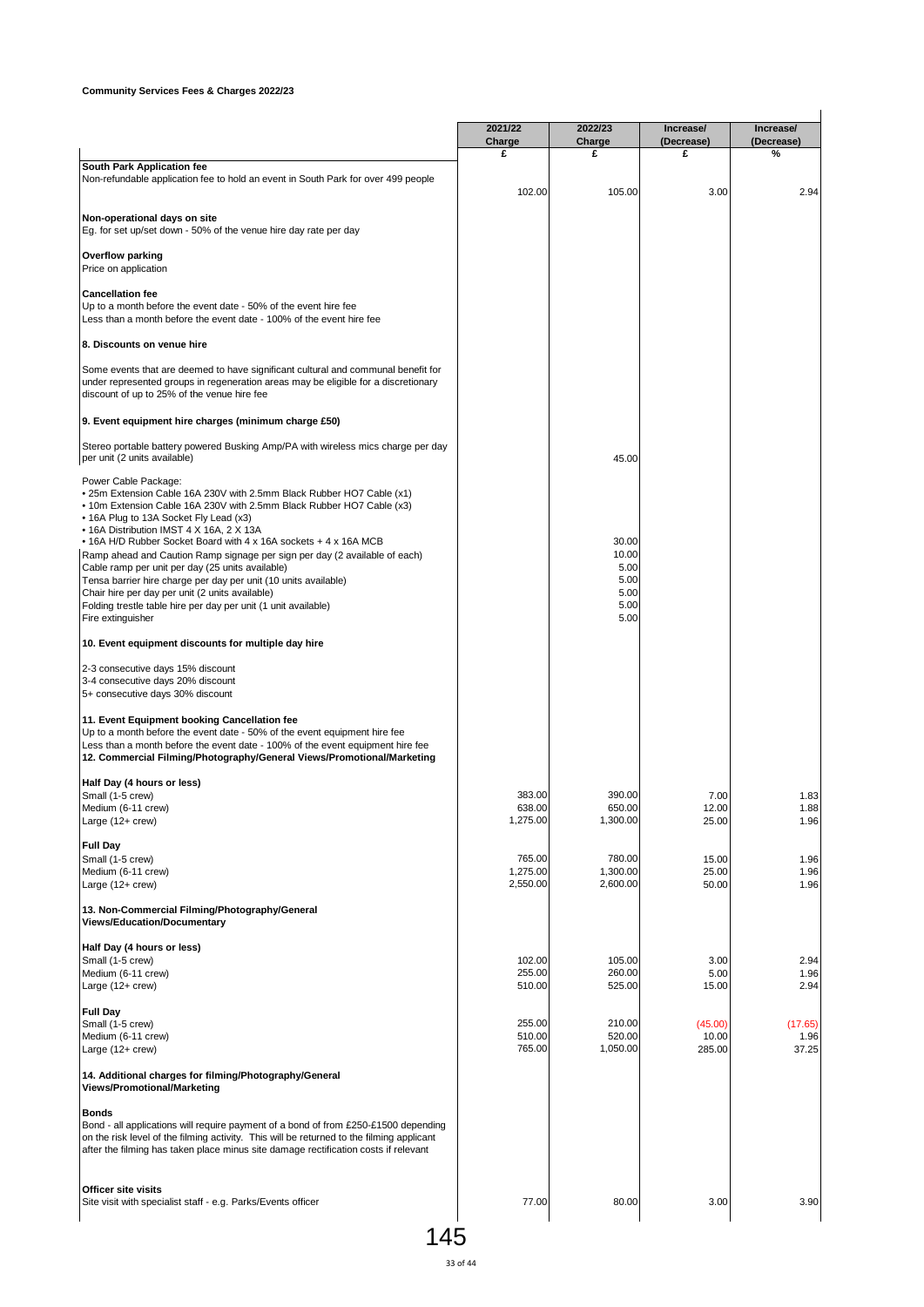|                                                                                                                                     | 2021/22 | 2022/23 | Increase/  | Increase/  |
|-------------------------------------------------------------------------------------------------------------------------------------|---------|---------|------------|------------|
|                                                                                                                                     | Charge  | Charge  | (Decrease) | (Decrease) |
|                                                                                                                                     | £       | £       | £          | %          |
| Late applications                                                                                                                   |         |         |            |            |
| For all filming applications subitted with less than 7 days notice, there will be an<br>additional surcharge of 25% of the hire fee |         |         |            |            |
|                                                                                                                                     |         |         |            |            |
| <b>Cancellation fee</b>                                                                                                             |         |         |            |            |
| Up to a month before the event date - 50% of film hire fee                                                                          |         |         |            |            |
| Less than a month before the event date - 100% of the event hire fee                                                                |         |         |            |            |
| <b>Use of Drone</b>                                                                                                                 |         |         |            |            |
| Charge based on the level of additional administration involved at £50 per hour or                                                  |         |         |            |            |
| partial hour (minimum charge £50 and maximum £500)                                                                                  |         | 50-500  |            |            |
|                                                                                                                                     |         |         |            |            |
| Film unit base                                                                                                                      |         |         |            |            |
| Price on application                                                                                                                |         |         |            |            |
| 15. Hire fee discounts for filming/Photography/General                                                                              |         |         |            |            |
| Views/Promotional/Marketing                                                                                                         |         |         |            |            |
|                                                                                                                                     |         |         |            |            |
| Some filming activities that are deemed to have significant cultural and communal                                                   |         |         |            |            |
| benefit for under represented groups in regeneration areas may be eligible for a                                                    |         |         |            |            |
| discretionary discount of up to 25% of the film hire fee                                                                            |         |         |            |            |
| No hire fee is charged for live news broadcast within a week of filming                                                             |         |         |            |            |
| <b>Road Closures</b>                                                                                                                |         |         |            |            |
| Commercial Event Road Closures- Events (under 500 people)                                                                           | 105.00  | 105.00  | 0.00       | 0.00       |
| Commercial Event Road Closures- Market and Street Fairs                                                                             | 255.00  | 255.00  | 0.00       | 0.00       |
| Commercial Event Road Closures- Events (500 or more people)                                                                         | 305.00  | 305.00  | 0.00       | 0.00       |
| Road closure with no commercial element inc street parties                                                                          | 16.00   | 16.00   | 0.00       | 0.00       |
|                                                                                                                                     |         |         |            |            |
| <b>Town Hall Charges</b>                                                                                                            |         |         |            |            |
| Room Charges - Commercial Rates                                                                                                     |         |         |            |            |
| (Hourly rate shown. Bookings must be for a minimum of 2 hours)                                                                      |         |         |            |            |
| Main Hall                                                                                                                           | 260.00  | 260     | 0.00       | 0.00       |
| Assembly Room                                                                                                                       | 160.00  | 160     | 0.00       | 0.00       |
| Old Library                                                                                                                         | 160.00  | 160     | 0.00       | 0.00       |
| Long Room                                                                                                                           | 90.00   | 90      | 0.00       | 0.00       |
| <b>Meeting Rooms</b>                                                                                                                | 75.00   | 75      | 0.00       | 0.00       |
| Room Charges - Community/Charity Rates                                                                                              |         |         |            |            |
| (Hourly rate shown. Bookings must be for a minimum of 2 hours)                                                                      |         |         |            |            |
| <b>Main Hall</b>                                                                                                                    | 130.00  | 130     | 0.00       | 0.00       |
| Assembly Room                                                                                                                       | 80.00   | 80      | 0.00       | 0.00       |
| Old Library                                                                                                                         | 80.00   | 80      | 0.00       | 0.00       |
| Long Room                                                                                                                           | 45.00   | 45      | 0.00       | 0.00       |
| <b>Meeting Rooms</b>                                                                                                                | 37.50   | 37.5    | 0.00       | 0.00       |
|                                                                                                                                     |         |         |            |            |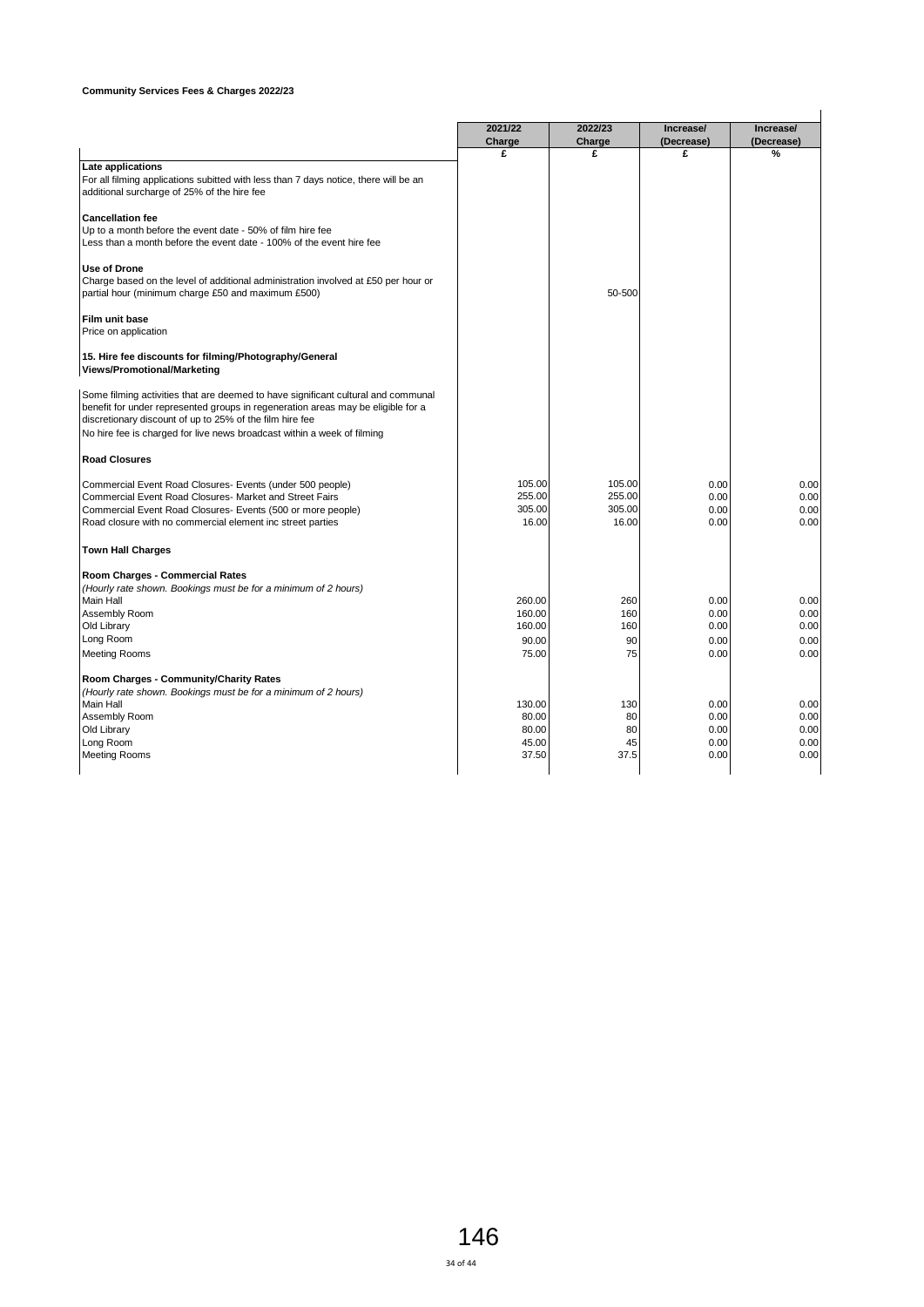|                                                                                                    | 2021/22             | 2022/23           | Increase/       | Increase/       |
|----------------------------------------------------------------------------------------------------|---------------------|-------------------|-----------------|-----------------|
|                                                                                                    | Charge<br>£         | Charge<br>£       | (Decrease)<br>£ | (Decrease)<br>% |
| <b>Social Events Packages</b>                                                                      |                     |                   |                 |                 |
|                                                                                                    |                     |                   |                 |                 |
| Civil Ceremonies (Inclusive of VAT)                                                                |                     |                   |                 |                 |
| (Based on 2 hours room hire, with one hour prior to the ceremony start time and one<br>hour after) |                     |                   |                 |                 |
| <b>Main Hall</b>                                                                                   | 780.00              | 780               | 0.00            | 0.00            |
| Assembly Room/Old Library                                                                          | 630.00              | 630               | 0.00            | 0.00            |
| Court Room                                                                                         | 510.00              | 510               | 0.00            | 0.00            |
| St Aldate's Room                                                                                   | 330.00              | 330               | 0.00            | 0.00            |
| Wedding Receptions (per hour inclusive of VAT)                                                     |                     |                   |                 |                 |
| Main Hall                                                                                          | 300.00              | 300               | 0.00            | 0.00            |
| Assembly Room/Old Library                                                                          | 180.00              | 180               | 0.00            | 0.00            |
| St Aldate's Room                                                                                   | 180.00              | 180               | 0.00            | 0.00            |
| <b>Discounts</b>                                                                                   |                     |                   |                 |                 |
| Social Event Off - Peak Monday/Tuesday only                                                        |                     |                   |                 |                 |
| <b>Concessionary Meetings</b>                                                                      |                     |                   |                 |                 |
| Preparation, Clearance or Rehearsal                                                                |                     |                   |                 |                 |
| 6 hours or more consecutive at the standard price                                                  |                     |                   |                 |                 |
| Agency Commission room hire fees (maximum)                                                         | 15%                 | 15%               |                 |                 |
| Royalties - based on total box office sales,                                                       |                     |                   |                 |                 |
| <b>Classical Concerts</b>                                                                          | 4.80%               | 4.80%             |                 |                 |
| Pop Concerts                                                                                       | 3%                  | 3%                |                 |                 |
| Variety Performances                                                                               | 2%                  | 2%                |                 |                 |
| All other events including music, films, video, DVD films or promotional events                    | 9%                  | 9%                |                 |                 |
| <b>Box Office</b>                                                                                  |                     |                   |                 |                 |
| Minimum fee of £25 or 10% of sales (whichever is greater)                                          | 13%                 | 13%               |                 |                 |
|                                                                                                    |                     |                   |                 |                 |
| <b>Technical Facilities</b><br>Data Projector                                                      | 50.00               | 50                | 0.00            | 0.00            |
| Main Hall Projector & Screen                                                                       | 150.00              | 150               | 0.00            | 0.00            |
| Flipchart, pad & pens (inc. in DDR)                                                                | 15.00               | 15                | 0.00            | 0.00            |
| Laptop computer (internal use only)                                                                | 55.00               | 55                | 0.00            | 0.00            |
| Lectern - table                                                                                    | <b>FOC</b>          | 0                 |                 |                 |
| Lectern - free standing                                                                            | <b>FOC</b><br>55.00 | $\mathbf 0$<br>55 | 0.00            | 0.00            |
| Long Room - AV Equipment<br>PA system (Main Hall)                                                  | 100.00              | 100               | 0.00            | 0.00            |
| Large Screen                                                                                       | 55.00               | 55                | 0.00            | 0.00            |
| Small pop up screen                                                                                | 27.50               | 27.5              | 0.00            | 0.00            |
| Stage extension - Small                                                                            | 400.00              | 400               | 0.00            | 0.00            |
| Stage extension - Large                                                                            | 400.00              | 400               | 0.00            | 0.00            |
| <b>Musical Equipment</b>                                                                           |                     |                   |                 |                 |
| Organ - Events                                                                                     | 110.00              | 110               | 0.00            | 0.00            |
| Organ - rehearsal/practice (per hour)                                                              | 13.50               | 13.5              | 0.00            | 0.00            |
| Piano - events                                                                                     | 75.00               | 75                | 0.00            | 0.00            |
| Piano – rehearsal/practice (per hour)                                                              | 13.50               | 13.5              | 0.00            | 0.00            |
| License Holders & Door Supervisors                                                                 |                     |                   |                 |                 |
| Door Supervisors (per hr per Supervisor)                                                           |                     | At Cost At Cost   |                 |                 |
|                                                                                                    |                     |                   |                 |                 |
| <b>Internal Charges</b>                                                                            |                     |                   |                 |                 |
| Small meeting room hire Mon-Fri (8am-5pm extended to 10pm on selected weekdays)                    | <b>FOC</b>          | 0                 |                 |                 |
| Cancellation less than 72 hrs before                                                               | 50%                 | 50%               | 0.00            | 0.00            |
|                                                                                                    |                     |                   |                 |                 |
| <b>Catering Charges</b>                                                                            |                     |                   |                 |                 |
| Kitchen Hire per head (minimum 100)                                                                | 4.00                | 4                 | 0.00            | 0.00            |
| Servery Hire Only (per day)                                                                        | 65.00               | 65                | 0.00            | 0.00            |
| <b>Distribution of Free Printed Matter</b>                                                         |                     |                   |                 |                 |
| Non Static - Annual Consent                                                                        | 400.00              | 400               | 0.00            | 0.00            |
| Non Static - Monthly consent                                                                       | 100.00              | 100               | 0.00            | 0.00            |
| <b>Static Annual Consent</b>                                                                       | 200.00              | 200               | 0.00            | 0.00            |
| Non-profit and community organisations                                                             |                     |                   |                 |                 |
|                                                                                                    | 50.00               | 50                | 0.00            | 0.00            |
| Replacement badge                                                                                  | 25.00               | 25                | 0.00            | 0.00            |
|                                                                                                    |                     |                   |                 |                 |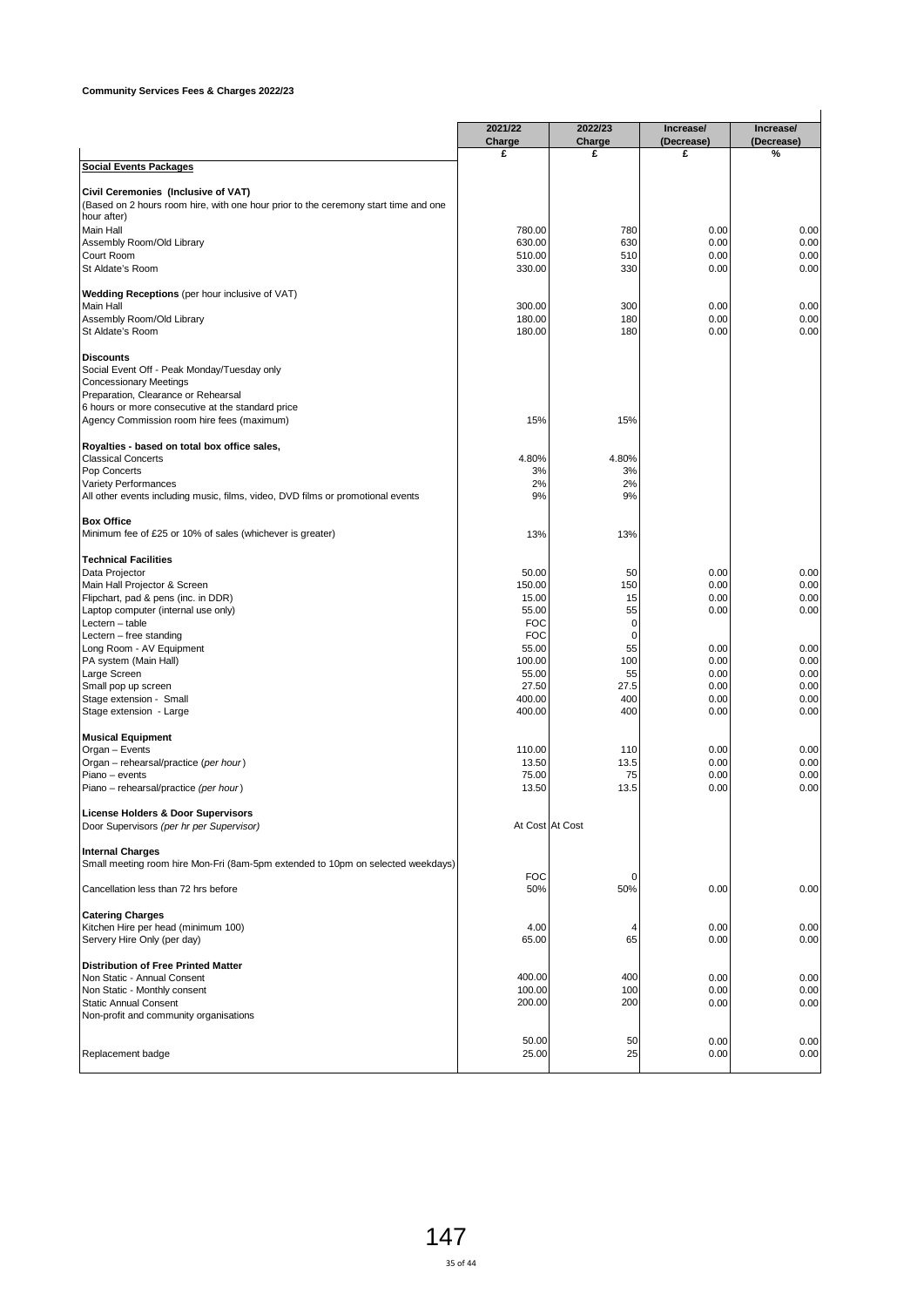### **Housing Revenue Account Fees & Charges 2022/23**

|                                                          | 2021/22<br><b>Charge</b> | 2022/23<br>Charge | Increase/<br>(Decrease) | Increase/<br>(Decrease) |
|----------------------------------------------------------|--------------------------|-------------------|-------------------------|-------------------------|
|                                                          | £                        | £                 | £                       | %                       |
| <b>Exempt from VAT</b>                                   |                          |                   |                         |                         |
| Other charges                                            |                          |                   |                         |                         |
| Sheltered Guest Room Hire per night                      | 20.30                    | 21.00             | 0.70                    | 3.45                    |
| Standard rated & exclusive of VAT                        |                          |                   |                         |                         |
| Other charges                                            |                          |                   |                         |                         |
| <b>ASSA Key</b>                                          | 30.00                    | 30.00             | 0.00                    | 0.00                    |
| Controlled Entry Key Fob                                 | 30.00                    | 30.00             | 0.00                    | 0.00                    |
| Residential Leasehold Solicitor Questionnaire Fee        | 275.00                   | 290.00            | 15.00                   | 5.45                    |
| Futher Requests beyond standard Leasehold Property Forms | 110.00                   | 110.00            | 0.00                    | 0.00                    |
| <b>Exempt from VAT (before discounts)</b>                |                          |                   |                         |                         |
| Garage with in curtiledge                                | 16.27                    | 17.00             | 0.73                    | 4.49                    |
| Replacement lost/damaged resident parking permit         | 20.00                    | 20.00             | 0.00                    | 0.00                    |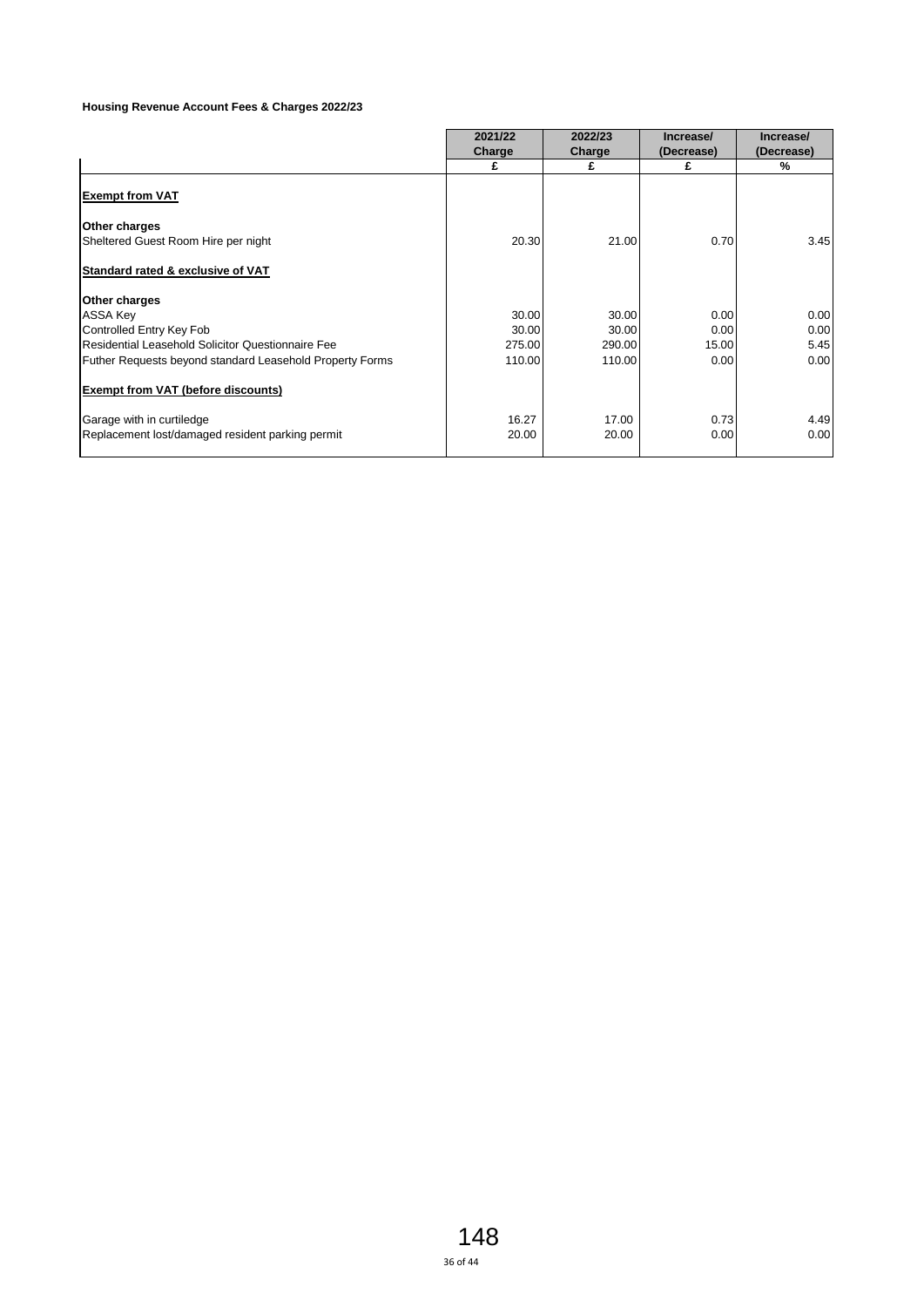|                                                                                                        | 2021/22        | 2022/23        | Increase/       | Increase/       |
|--------------------------------------------------------------------------------------------------------|----------------|----------------|-----------------|-----------------|
|                                                                                                        | Charge<br>£    | Charge<br>£    | (Decrease)<br>£ | (Decrease)<br>% |
|                                                                                                        |                |                |                 |                 |
| <b>Garden Waste Charges</b>                                                                            |                |                |                 |                 |
| <b>Outside Scope for VAT</b>                                                                           |                |                |                 |                 |
| Garden Waste Bags Pack 10                                                                              | 38.50          | 40.35          | 1.85            | 4.80            |
| Garden Waste Bags Pack 20 / Bin                                                                        | 57.00          | 60.00          | 3.00            | 5.26            |
| Concessionary rate for Garden Waste Bags/Bin<br>*From 2021-22 all customers are manadated to pay by DD | 45.00          | 47.16          | 2.16            | 4.80            |
|                                                                                                        |                |                |                 |                 |
| <b>Bulky Waste Charges</b>                                                                             |                |                |                 |                 |
| <b>Outside Scope for VAT</b>                                                                           |                |                |                 |                 |
| Bulky household waste collection (excluding large electrical or white                                  |                |                |                 | 0.00            |
| goods)                                                                                                 | 20.00<br>30.00 | 20.00<br>30.00 | 0.00<br>0.00    | 0.00            |
| Large electrical or white goods (per item)                                                             | £10-£15        | £10-£15        | 0.00            | 0.00            |
| Concessionary rate at 50%                                                                              |                |                |                 |                 |
| <b>Car Parks Charges</b><br>Standard rated & inclusive of VAT                                          |                |                |                 |                 |
| <b>City Centre Car Parks</b>                                                                           |                |                |                 |                 |
|                                                                                                        |                |                |                 |                 |
| <b>Oxpens Car Park</b>                                                                                 |                |                |                 |                 |
| Monday to Sundays (08:00 - 20:00)                                                                      |                |                |                 |                 |
| $0 - 1$ Hours                                                                                          | 3.00           | 3.50           | 0.50            | 16.67           |
| 1 to 2 Hours                                                                                           | 4.00           | 4.50           | 0.50            | 12.50           |
| 2 to 3 Hours                                                                                           | 5.00           | 5.50           | 0.50            | 10.00           |
| 3 to 4 Hours                                                                                           | 7.00           | 7.50           | 0.50            | 7.14            |
| 4 to 5 Hours                                                                                           | 9.00           | 9.50           | 0.50            | 5.56            |
| 5 to 6 Hours                                                                                           | 11.00          | 11.50          | 0.50            | 4.55            |
| 6 to 12 Hours                                                                                          | 18.00          | 18.50          | 0.50            | 2.78            |
| 12 - 24 Hours                                                                                          | 25.00          | 25.50          | 0.50            | 2.00            |
| All other times                                                                                        | 3.50           | 4.00           | 0.50            | 14.29           |
| <b>Worcester Street Car Park</b>                                                                       |                |                |                 |                 |
| Monday to Friday (08:00 - 20:00)                                                                       |                |                |                 |                 |
| $0 - 1$ Hours                                                                                          | 4.00           | 4.50           | 0.50            | 12.50           |
| 1 to 2 Hours                                                                                           | 6.00           | 6.50           | 0.50            | 8.33            |
| 2 to 3 Hours                                                                                           | 9.00           | 9.50           | 0.50            | 5.56            |
| 3 to 4 Hours                                                                                           | 11.50          | 12.00          | 0.50            | 4.35            |
| 4 to 6 Hours                                                                                           | 18.00          | 18.50          | 0.50            | 2.78            |
| 6 to 8 Hours                                                                                           | 28.00          | 28.50          | 0.50            | 1.79            |
| 8+ Hours                                                                                               | 35.00          | 35.50          | 0.50            | 1.43            |
| All other times                                                                                        | 4.00           | 4.50           | 0.50            | 12.50           |
| Saturday & Sunday (08:00 - 20:00)                                                                      |                |                |                 |                 |
| $0 - 1$ Hours                                                                                          | 4.50           | 5.00           | 0.50            | 11.11           |
| 1 to 2 Hours                                                                                           | 7.30           | 7.80           | 0.50            | 6.85            |
| 2 to 3 Hours                                                                                           | 10.00          | 10.50          | 0.50            | 5.00            |
|                                                                                                        | 12.50          | 13.00          | 0.50            | 4.00            |
| 3 to 4 Hours<br>4 to 6 Hours                                                                           |                | 20.50          | 0.50            | 2.50            |
|                                                                                                        | 20.00          |                |                 |                 |
| 6 to 8 Hours<br>8+ Hours                                                                               | 30.00          | 30.50          | 0.50            | 1.67            |
| All other times                                                                                        | 35.00<br>4.50  | 35.50<br>5.00  | 0.50<br>0.50    | 1.43<br>11.11   |
| Gloucester Green Car Park                                                                              |                |                |                 |                 |
| Monday to Friday (08:00 - 20:00)                                                                       |                |                |                 |                 |
| $0 - 1$ Hours                                                                                          | 4.00           | 4.50           | 0.50            | 12.50           |
| 1 to 2 Hours                                                                                           | 6.00           | 6.50           | 0.50            | 8.33            |
| 2 to 3 Hours                                                                                           | 9.00           | 9.50           | 0.50            | 5.56            |
| 3 to 4 Hours                                                                                           | 11.50          | 12.00          | 0.50            | 4.35            |
| 4 to 6 Hours                                                                                           | 18.00          | 18.50          | 0.50            | 2.78            |
| 6 to 8 Hours                                                                                           | 28.00          | 28.50          | 0.50            | 1.79            |
| 8+ Hours                                                                                               | 35.00          | 35.50          | 0.50            | 1.43            |
| All other times                                                                                        | 4.00           | 4.50           | 0.50            | 12.50           |
| Saturday & Sunday (08:00 - 20:00)                                                                      |                |                |                 |                 |
|                                                                                                        |                |                |                 |                 |
| $0 - 1$ Hours                                                                                          | 4.50           | 5.00           | 0.50            | 11.11           |
| 1 to 2 Hours                                                                                           | 7.30           | 7.80           | 0.50            | 6.85            |
| 2 to 3 Hours                                                                                           | 10.00          | 10.50          | 0.50            | 5.00            |
| 3 to 4 Hours                                                                                           | 12.50          | 13.00          | 0.50            | 4.00            |
|                                                                                                        | 20.00          | 20.50          | 0.50            | 2.50            |
| 4 to 6 Hours                                                                                           |                |                |                 |                 |
| 6 to 8 Hours                                                                                           | 30.00          | 30.50          | 0.50            | 1.67            |
|                                                                                                        |                |                |                 | 1.43            |
| 8+ Hours<br>All other times                                                                            | 35.00<br>4.50  | 35.50<br>5.00  | 0.50<br>0.50    | 11.11           |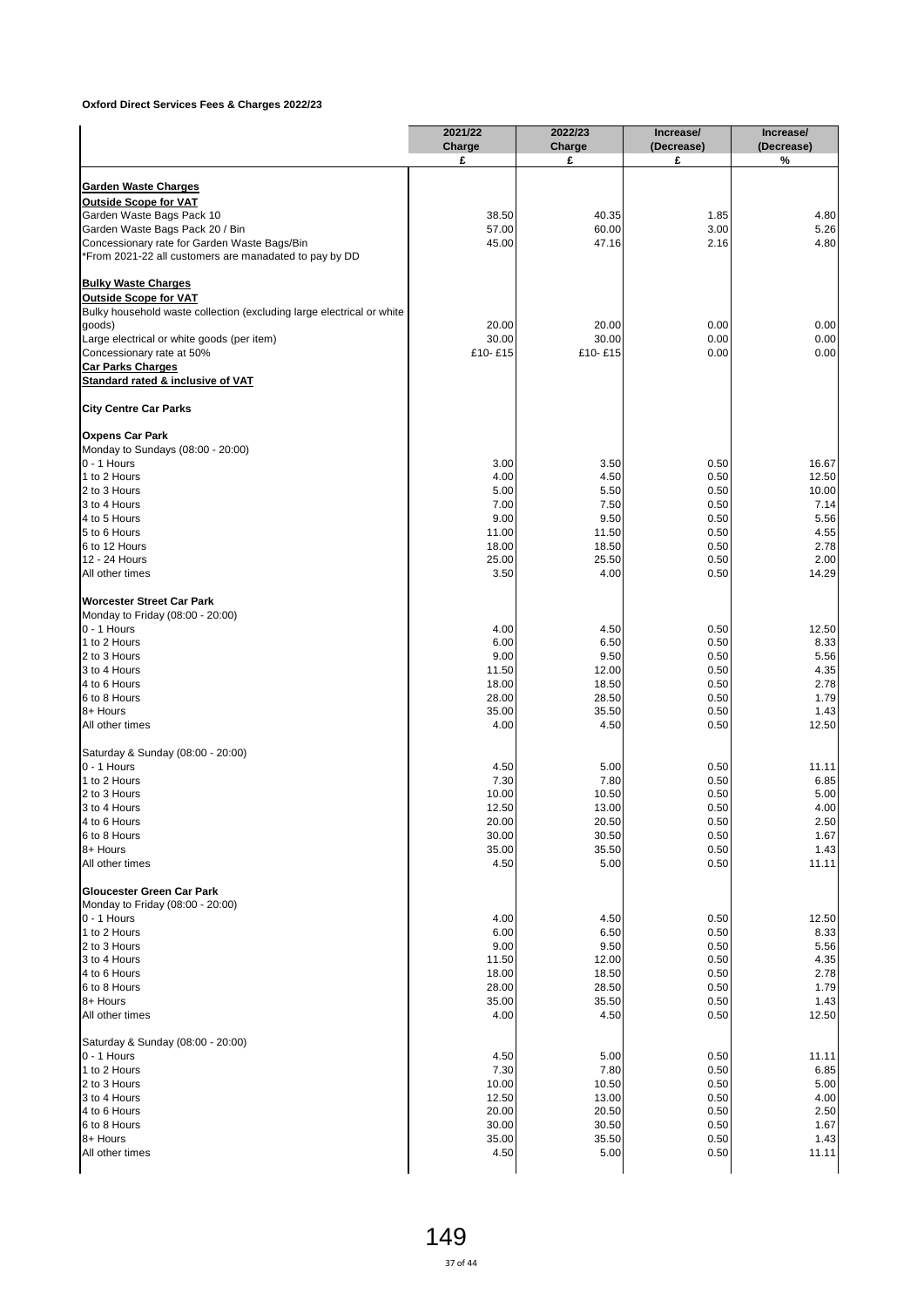|                                                                                                        | 2021/22 | 2022/23 | Increase/  | Increase/  |
|--------------------------------------------------------------------------------------------------------|---------|---------|------------|------------|
|                                                                                                        | Charge  | Charge  | (Decrease) | (Decrease) |
| <b>Other Off Street Car Parks</b>                                                                      | £       | £       | £          | %          |
|                                                                                                        |         |         |            |            |
| <b>St Clements Car Park</b><br>Monday to Sunday (08:00 - 20:00)                                        |         |         |            |            |
| $0 - 1$ Hours                                                                                          | 2.00    | 2.50    | 0.50       | 25.00      |
|                                                                                                        |         |         |            |            |
| 1 to 2 Hours                                                                                           | 2.50    | 3.00    | 0.50       | 20.00      |
| 2 to 3 Hours                                                                                           | 4.00    | 4.50    | 0.50       | 12.50      |
| 3 to 4 Hours                                                                                           | 7.50    | 8.00    | 0.50       | 6.67       |
| 4 to 24 Hours                                                                                          | 10.50   | 11.00   | 0.50       | 4.76       |
| All other times                                                                                        | 2.00    | 2.50    | 0.50       | 25.00      |
| <b>Headington Car Park</b>                                                                             |         |         |            |            |
| Monday to Sunday (08:00 - 20:00)                                                                       |         |         |            |            |
| 0 to 1 Hours                                                                                           | 2.00    | 2.50    | 0.50       | 25.00      |
| 1 to 2 hours                                                                                           | 2.50    | 3.00    | 0.50       | 20.00      |
| 2 to 3 Hours                                                                                           | 3.50    | 4.00    | 0.50       | 14.29      |
| 3 to 4 Hours                                                                                           | 6.00    | 6.50    | 0.50       | 8.33       |
| 4 to 24 Hours                                                                                          | 15.00   | 15.50   | 0.50       | 3.33       |
|                                                                                                        |         |         |            |            |
| All other times                                                                                        | 2.00    | 2.50    | 0.50       | 25.00      |
| Local resident/business permit - Day charge                                                            | 6.50    | 7.00    | 0.50       | 7.69       |
| Note: permits will be sold in blocks of 4 weeks minimum                                                |         |         |            |            |
| <b>Union Street Car Park</b>                                                                           |         |         |            |            |
| Monday to Sunday (08:00 - 20:00)                                                                       |         |         |            |            |
| 0 - 1 Hours                                                                                            | 2.00    | 2.20    | 0.20       | 10.00      |
| 1 to 2 Hours                                                                                           | 2.50    | 2.70    | 0.20       | 8.00       |
| 2 to 3 Hours                                                                                           | 3.50    | 3.70    | 0.20       | 5.71       |
| 3 to 4 Hours                                                                                           | 6.00    | 6.20    | 0.20       | 3.33       |
| 4 to 24 Hours                                                                                          | 15.00   | 15.20   | 0.20       | 1.33       |
| All other times                                                                                        | 2.00    | 2.20    | 0.20       | 10.00      |
| <b>Ferry Pool Car Park</b>                                                                             |         |         |            |            |
| Monday to Sunday (08:00 - 20:00)                                                                       |         |         |            |            |
| $0 - 1$ Hours                                                                                          | 2.00    | 2.20    | 0.20       | 10.00      |
| 1 to 2 Hours                                                                                           | 2.50    | 2.70    | 0.20       | 8.00       |
| 2 to 3 Hours                                                                                           | 3.50    | 3.70    | 0.20       | 5.71       |
|                                                                                                        |         |         |            |            |
| 3 to 4 Hours                                                                                           | 6.00    | 6.20    | 0.20       | 3.33       |
| 4 to 24 Hours                                                                                          | 15.00   | 15.20   | 0.20       | 1.33       |
| All other times                                                                                        | 2.00    | 2.20    | 0.20       | 10.00      |
| Annual Permit (20:00-08:00)                                                                            | 120.00  | 120.00  | 0.00       | 0.00       |
| <b>St Leonards</b>                                                                                     |         |         |            |            |
| Monday to Sunday (08:00 - 20:00)                                                                       |         |         |            |            |
| 0 to 1 Hours                                                                                           | 2.00    | 2.20    | 0.20       | 10.00      |
| 1 to 2 hours                                                                                           | 2.50    | 2.70    | 0.20       | 8.00       |
| 2 to 3 Hours                                                                                           | 3.50    | 3.70    | 0.20       | 5.71       |
| 3 to 4 Hours                                                                                           | 6.00    | 6.20    | 0.20       | 3.33       |
| 4 to 24 Hours                                                                                          | 15.00   | 15.20   | 0.20       | 1.33       |
| All other times                                                                                        | 2.00    | 2.20    | 0.20       | 10.00      |
|                                                                                                        |         |         |            |            |
| Local resident/business permit - Day charge<br>Note: permits will be sold in blocks of 4 weeks minimum | 6.50    | 6.70    | 0.20       | 3.08       |
|                                                                                                        |         |         |            |            |
| <b>Summertown Car Park</b>                                                                             |         |         |            |            |
| Monday to Sunday (08:00 - 20:00)                                                                       |         |         |            |            |
| $0 - 1$ Hours                                                                                          | 2.00    | 2.20    | 0.20       | 10.00      |
| 1 to 2 Hours                                                                                           | 2.50    | 2.70    | 0.20       | 8.00       |
| 2 to 3 Hours                                                                                           | 3.50    | 3.70    | 0.20       | 5.71       |
| 3 to 4 Hours                                                                                           | 6.00    | 6.20    | 0.20       | 3.33       |
| 4 to 24 Hours                                                                                          | 15.00   | 15.20   | 0.20       | 1.33       |
| All other times                                                                                        | 2.00    | 2.20    | 0.20       | 10.00      |
| <b>Chargeable Parking in Selected Park Areas</b>                                                       |         |         |            |            |
| <b>Cutteslowe Park - Harbord Road</b>                                                                  |         |         |            |            |
| Monday to Sunday                                                                                       |         |         |            |            |
| $0 - 1$ hour                                                                                           | 0.80    | 0.90    | 0.10       | 12.50      |
| $1 - 3$ hours                                                                                          | 2.00    | 2.10    | 0.10       | 5.00       |
| 3 - 24 hours                                                                                           |         |         |            |            |
|                                                                                                        | 3.00    | 3.10    | 0.10       | 3.33       |
| <b>Annual Permit</b>                                                                                   | 50.00   | 50.00   | 0.00       | 0.00       |
| Note: for Park visit use only                                                                          |         |         |            |            |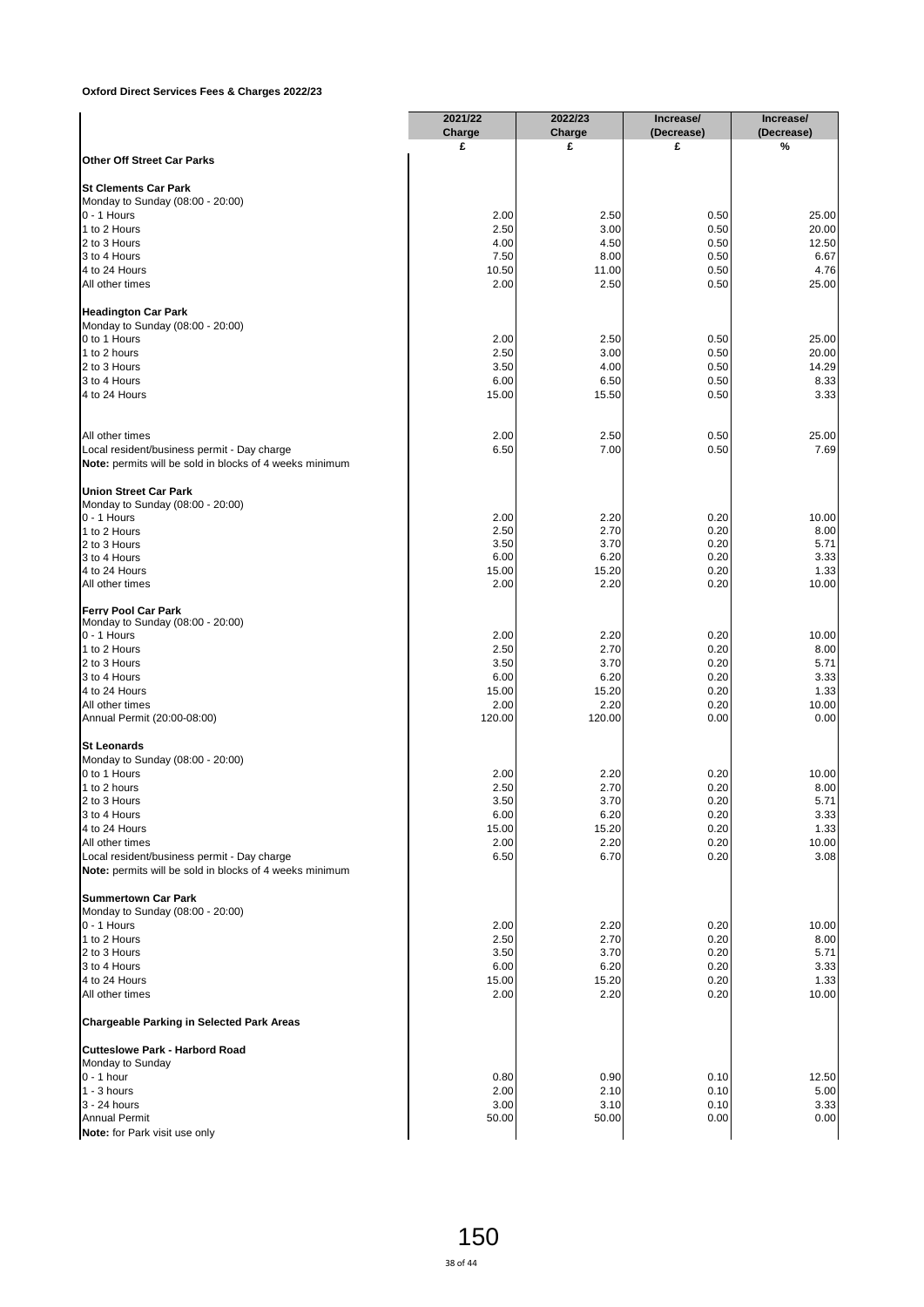|                                                                                                                                  | 2021/22<br>Charge | 2022/23<br>Charge | Increase/<br>(Decrease) | Increase/<br>(Decrease) |
|----------------------------------------------------------------------------------------------------------------------------------|-------------------|-------------------|-------------------------|-------------------------|
|                                                                                                                                  | £                 | £                 | £                       | %                       |
| Alexandra Courts - Woodstock Road                                                                                                |                   |                   |                         |                         |
| Monday to Sunday                                                                                                                 |                   |                   |                         |                         |
| $0 - 1$ hours                                                                                                                    | 1.00              | 1.10              | 0.10                    | 10.00                   |
| $1 - 3$ hours<br>$3 - 5$ hours                                                                                                   | 2.00<br>4.00      | 2.10<br>4.10      | 0.10<br>0.10            | 5.00<br>2.50            |
| 5 - 24 hours                                                                                                                     | 15.00             | 15.10             | 0.10                    | 0.67                    |
| <b>Annual Permit</b>                                                                                                             | 50.00             | 50.00             | 0.00                    | 0.00                    |
| <b>Note:</b> for Park visit use only                                                                                             |                   |                   |                         |                         |
| Cutteslowe Park - A40                                                                                                            |                   |                   |                         |                         |
| Monday to Sunday                                                                                                                 |                   |                   |                         |                         |
| $0 - 1$ hour<br>$1 - 3$ hours                                                                                                    | 0.80<br>2.00      | 0.90<br>2.10      | 0.10<br>0.10            | 12.50<br>5.00           |
| 3 - 24 hours                                                                                                                     | 3.00              | 3.10              | 0.10                    | 3.33                    |
| <b>Annual Permit</b>                                                                                                             | 50.00             | 50.00             | 0.00                    | 0.00                    |
| Note: for Park visit use only                                                                                                    |                   |                   |                         |                         |
| Port Meadow - Walton Well Road                                                                                                   |                   |                   |                         |                         |
| Monday to Sunday                                                                                                                 |                   |                   |                         |                         |
| $0 - 1$ hours<br>$1 - 3$ hours                                                                                                   | 0.80<br>2.00      | 0.90<br>2.10      | 0.10<br>0.10            | 12.50<br>5.00           |
| $3 - 5$ hours                                                                                                                    | 4.00              | 4.10              | 0.10                    | 2.50                    |
| 5 - 24 hours                                                                                                                     | 15.00             | 15.10             | 0.10                    | 0.67                    |
| <b>Annual Permit</b>                                                                                                             | 50.00             | 50.00             | 0.00                    | 0.00                    |
| <b>Note:</b> for Park visit use only                                                                                             |                   |                   |                         |                         |
| Hinksey Park - Abingdon Road                                                                                                     |                   |                   |                         |                         |
| Monday to Sunday                                                                                                                 |                   |                   |                         |                         |
| $0 - 1$ hours<br>$1 - 3$ hours                                                                                                   | 0.80<br>2.00      | 0.90<br>2.10      | 0.10<br>0.10            | 12.50<br>5.00           |
| $3 - 5$ hours                                                                                                                    | 4.00              | 4.10              | 0.10                    | 2.50                    |
| 5 - 24 hours                                                                                                                     | 15.00             | 15.10             | 0.10                    | 0.67                    |
| <b>Annual Permit</b>                                                                                                             | 50.00             | 50.00             | 0.00                    | 0.00                    |
| Note: for Park visit use only                                                                                                    |                   |                   |                         |                         |
| Park & Ride                                                                                                                      |                   |                   |                         |                         |
| Redbridge, Seacourt & Peartree                                                                                                   |                   |                   |                         |                         |
| 0-1 hour free                                                                                                                    | 0.00              | 0.00              | 0.00                    |                         |
| 1-11 hours<br>11-24 hours                                                                                                        | 2.00<br>4.00      | 2.00<br>4.00      | 0.00<br>0.00            | 0.00<br>0.00            |
| 24-48 hours                                                                                                                      | 8.00              | 8.00              | 0.00                    | 0.00                    |
| 48-72 hours                                                                                                                      | 12.00             | 12.00             | 0.00                    | 0.00                    |
| <b>Monthly Permit</b>                                                                                                            | 30.00             | 30.00             | 0.00                    | 0.00                    |
| <b>Quarterly Permit</b><br><b>Annual Permit</b>                                                                                  | 85.00<br>300.00   | 85.00<br>300.00   | 0.00<br>0.00            | 0.00<br>0.00            |
|                                                                                                                                  |                   |                   |                         |                         |
| Redbridge Coach & Lorry Park<br>Coach for up to 4 hours                                                                          | 5.00              | 5.10              | 0.10                    | 2.00                    |
| Coach for 24 hours                                                                                                               | 10.00             | 10.10             | 0.10                    | 1.00                    |
| Minibuses for up to 4 hours                                                                                                      | 5.00              | 5.10              | 0.10                    | 2.00                    |
| Minibuses 4-24 Hours                                                                                                             | 12.50             | 12.60             | 0.10                    | 0.80                    |
| Lorries for up to 4 hours                                                                                                        | 5.00              | 5.10              | 0.10<br>0.10            | 2.00                    |
| Lorries for 24 hours<br>Motorhomes for 24 hours                                                                                  | 10.00<br>8.00     | 10.10<br>8.10     | 0.10                    | 1.00<br>1.25            |
| <b>Parking Penalty Charges</b>                                                                                                   |                   |                   |                         |                         |
| <b>Outside Scope for VAT</b>                                                                                                     |                   |                   |                         |                         |
| For Off-Street Parking, Gloucester Green Bus Station and                                                                         |                   |                   |                         |                         |
| loading area                                                                                                                     |                   |                   |                         |                         |
| Failure to display a current, valid ticket                                                                                       | 100.00            | 100.00            | 0.00                    | 0.00                    |
| Overstaying the expiry time of the ticket purchased                                                                              | 100.00            | 100.00            | 0.00                    | 0.00                    |
| Parking in an area which is closed or not available for use<br>Causing an obstruction or nuisance                                | 100.00<br>100.00  | 100.00<br>100.00  | 0.00<br>0.00            | 0.00<br>0.00            |
| Parking in a manner in which the whole or part of the vehicle is                                                                 |                   |                   |                         |                         |
| outside of a marked bay                                                                                                          | 100.00            | 100.00            | 0.00                    | 0.00                    |
| Unauthorised class of vehicle                                                                                                    | 100.00            | 100.00            | 0.00                    | 0.00                    |
| Parking in a parking bay reserved for a specific class of vehicle<br>Causing a vehicle to remain in a car park when it is closed | 100.00<br>100.00  | 100.00<br>100.00  | 0.00<br>0.00            | 0.00<br>0.00            |
| Bus overstay layover bay in excess of 30 minutes                                                                                 | 100.00            | 100.00            | 0.00                    | 0.00                    |
| Bus overstay layover bay in excess of 60 minutes                                                                                 | 100.00            | 100.00            | 0.00                    | 0.00                    |
| Return to car park to park within 3 hours of expiry of a ticket for that                                                         |                   |                   |                         |                         |
| car park<br>Recovery of a removed vehicle from any offence position                                                              | 100.00<br>150.00  | 100.00<br>150.00  | 0.00<br>0.00            | 0.00<br>0.00            |
|                                                                                                                                  |                   |                   |                         |                         |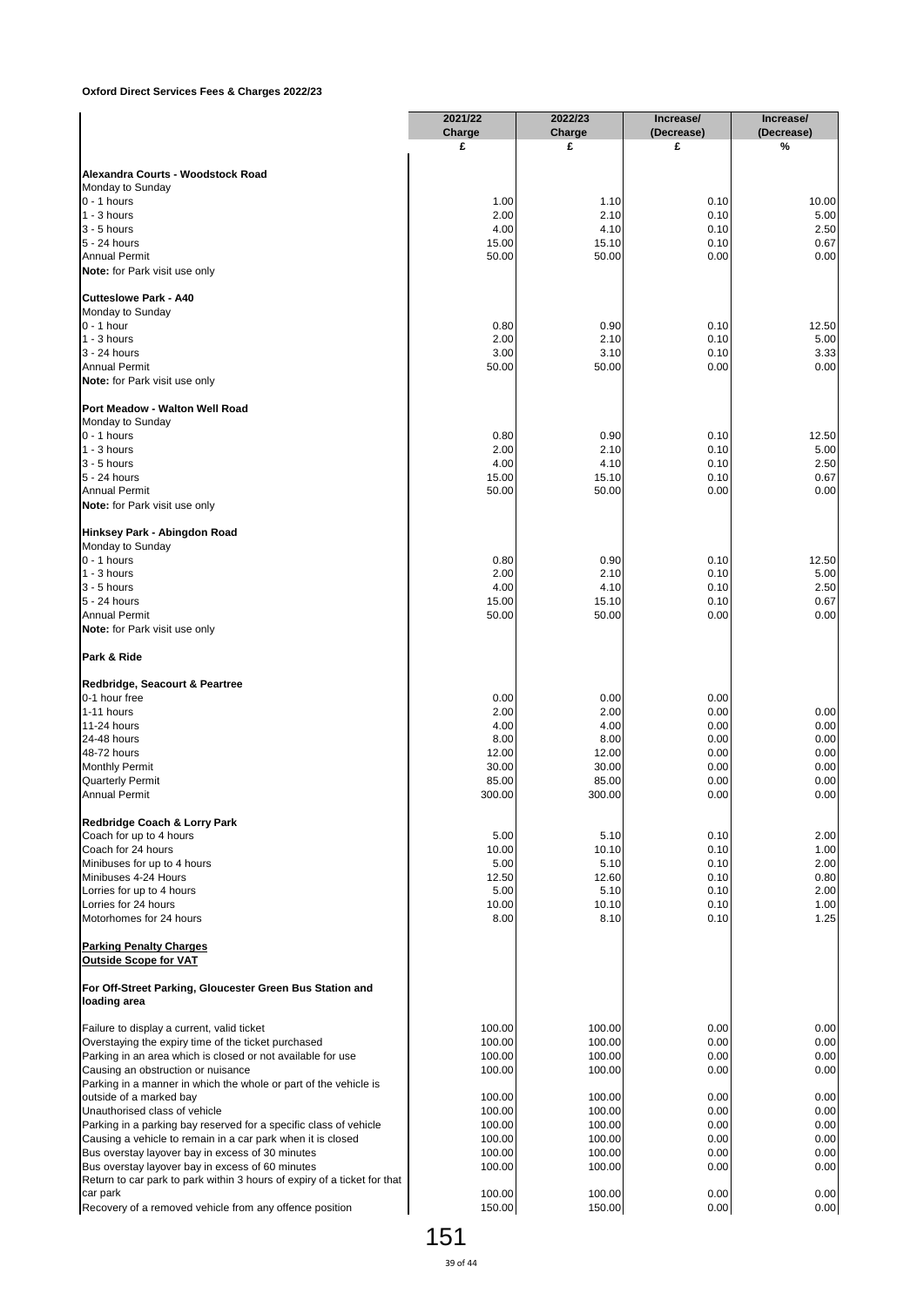|                                                                                                                              | 2021/22<br>Charge<br>£ | 2022/23<br>Charge<br>£ | Increase/<br>(Decrease)<br>£ | Increase/<br>(Decrease)<br>% |
|------------------------------------------------------------------------------------------------------------------------------|------------------------|------------------------|------------------------------|------------------------------|
| <b>Cemeteries Fees &amp; Charges</b>                                                                                         |                        |                        |                              |                              |
| Purchase of Exclusive Rights of Burial:                                                                                      |                        |                        |                              |                              |
| Exclusive Right of Burial for 50 years in an adult grave (Resident)                                                          | 1,030.00               | 1,030.00               | 0.00                         | 0.00                         |
| Exclusive Right of Burial for 50 years in an adult grave (Non-                                                               |                        |                        |                              |                              |
| Resident)                                                                                                                    | 3,090.00               | 3,090.00               | 0.00                         | 0.00                         |
| Exclusive Right of Burial for 50 years in a child grave (Resident)                                                           | 0.00                   | 0.00                   | 0.00                         | 0.00                         |
| Exclusive Right of Burial for 50 years in a child grave (Non-                                                                |                        |                        |                              |                              |
| Resident)                                                                                                                    | 585.00                 | 585.00                 | 0.00                         | 0.00                         |
| Exclusive Right of Burial for 50 years in a cremated remains plot<br>(Resident)                                              | 430.00                 | 430.00                 | 0.00                         | 0.00                         |
| Exclusive Right of Burial for 50 years in a cremated remains plot                                                            |                        |                        |                              |                              |
| (Non-Resident)                                                                                                               | 1,290.00               | 1,290.00               | 0.00                         | 0.00                         |
| Fee to purchase additional 25 years Exclusive Rights of Burial:                                                              |                        |                        |                              |                              |
|                                                                                                                              |                        |                        |                              |                              |
| Fee to purchase additional 25 years Exclusive Right of Burial in an                                                          |                        |                        |                              |                              |
| adult grave<br>Fee to purchase additional 25 years Exclusive Right of Burial in an                                           | 495.00                 | 495.00                 | 0.00                         | 0.00                         |
| child's grave                                                                                                                | 150.00                 | 150.00                 | 0.00                         | 0.00                         |
| Fee to purchase additional 25 years Exclusive Right of Burial in a                                                           |                        |                        |                              |                              |
| cremated remains plot                                                                                                        | 210.00                 | 210.00                 | 0.00                         | 0.00                         |
|                                                                                                                              |                        |                        |                              |                              |
| Fee for the transfer of a Deed or Grant                                                                                      | 85.00                  | 85.00                  | 0.00                         | 0.00                         |
| Fee for Arrangement of Cremated Remains Interment                                                                            | 35.00                  | 35.00                  | 0.00                         | 0.00                         |
| Fee for Attending Cremated Remains Interment                                                                                 | 50.00                  | 50.00                  | 0.00                         | 0.00                         |
| Search Fee:                                                                                                                  |                        |                        |                              |                              |
| Search Fee: General Enquiry (1-2 searches)                                                                                   | Nil                    | Nil                    |                              |                              |
| Search Fee: Family History (3-5 searches)                                                                                    | 10.00                  | 10.00                  | 0.00                         | 0.00                         |
| Search Fee: Family History (5-10 searches)                                                                                   | 20.00<br>50.00         | 20.00<br>50.00         | 0.00<br>0.00                 | 0.00<br>0.00                 |
| To verify Deed Holder prior to burial where no Deed produced                                                                 |                        |                        |                              |                              |
| Interments (to include boards, straps, soil disposal and removal                                                             |                        |                        |                              |                              |
| of flowers):<br>A child whose age at the time of death was less than one month                                               |                        |                        |                              |                              |
| (Resident)                                                                                                                   | 0.00                   | 0.00                   | 0.00                         | 0.00                         |
| A child whose age at the time of death was less than one month                                                               |                        |                        |                              |                              |
| (Non-Resident)                                                                                                               | 75.00                  | 75.00                  | 0.00                         | 0.00                         |
| Interment of child at time of death was prior to 12th birthday                                                               |                        |                        |                              |                              |
| (Resident)                                                                                                                   | 0.00                   | 0.00                   | 0.00                         | 0.00                         |
| Interment of child at time of death was prior to 12th birthday (Non-                                                         |                        |                        |                              |                              |
| Resident)<br>Interment of person at time of death was beyond 12th birthday in                                                | 210.00                 | 210.00                 | 0.00                         | 0.00                         |
| single depth grave (Resident)                                                                                                | 720.00                 | 720.00                 | 0.00                         | 0.00                         |
| Interment of person at time of death was beyond 12th birthday in                                                             |                        |                        |                              |                              |
| single depth grave (Non-Resident)                                                                                            | 2,160.00               | 2,160.00               | 0.00                         | 0.00                         |
| Interment of person at time of death was beyond 12th birthday in                                                             |                        |                        |                              |                              |
| double depth grave or to re-open grave (Resident)                                                                            | 620.00                 | 620.00                 | 0.00                         | 0.00                         |
| Interment of person at time of death was beyond 12th birthday in<br>double depth grave or to re-open grave (Non-Resident)    | 1,860.00               | 1,860.00               | 0.00                         | 0.00                         |
| Interment of ashes in grave where Exclusive Right of Burial has                                                              |                        |                        |                              |                              |
| been purchased (Resident)                                                                                                    | 250.00                 | 250.00                 | 0.00                         | 0.00                         |
| Interment of ashes in grave where Exclusive Right of Burial has                                                              |                        |                        |                              |                              |
| been purchased (Non-Resident)                                                                                                | 750.00                 | 750.00                 | 0.00                         | 0.00                         |
| For the interment of a foetus (less than 24 weeks gestation) in a                                                            |                        |                        |                              |                              |
| communal grave through hospital contract (Resident)                                                                          | 0.00                   | 0.00                   | 0.00                         | 0.00                         |
| For the interment of a foetus (less than 24 weeks gestation) in a<br>communal grave through hospital contract (Non-Resident) | 25.00                  | 25.00                  | 0.00                         | 0.00                         |
| Interment of body parts                                                                                                      | 45.00                  | 45.00                  | 0.00                         | 0.00                         |
| Timber shoring for backfilling                                                                                               | 195.00                 | 195.00                 | 0.00                         | 0.00                         |
| Timber for use as wooden top covering                                                                                        | 95.00                  | 95.00                  | 0.00                         | 0.00                         |
| Casket - not metal (Resident)                                                                                                | 1,235.00               | 1,235.00               | 0.00                         | 0.00                         |
| Casket - not metal (Non-Resident)                                                                                            | 3,705.00               | 3,705.00               | 0.00                         | 0.00                         |
| Exhumation of an Adult                                                                                                       | 5,000.00               | 5,000.00               | 0.00                         | 0.00                         |
| Exhumation of a Child                                                                                                        | 2,000.00               | 2,000.00               | 0.00                         | 0.00                         |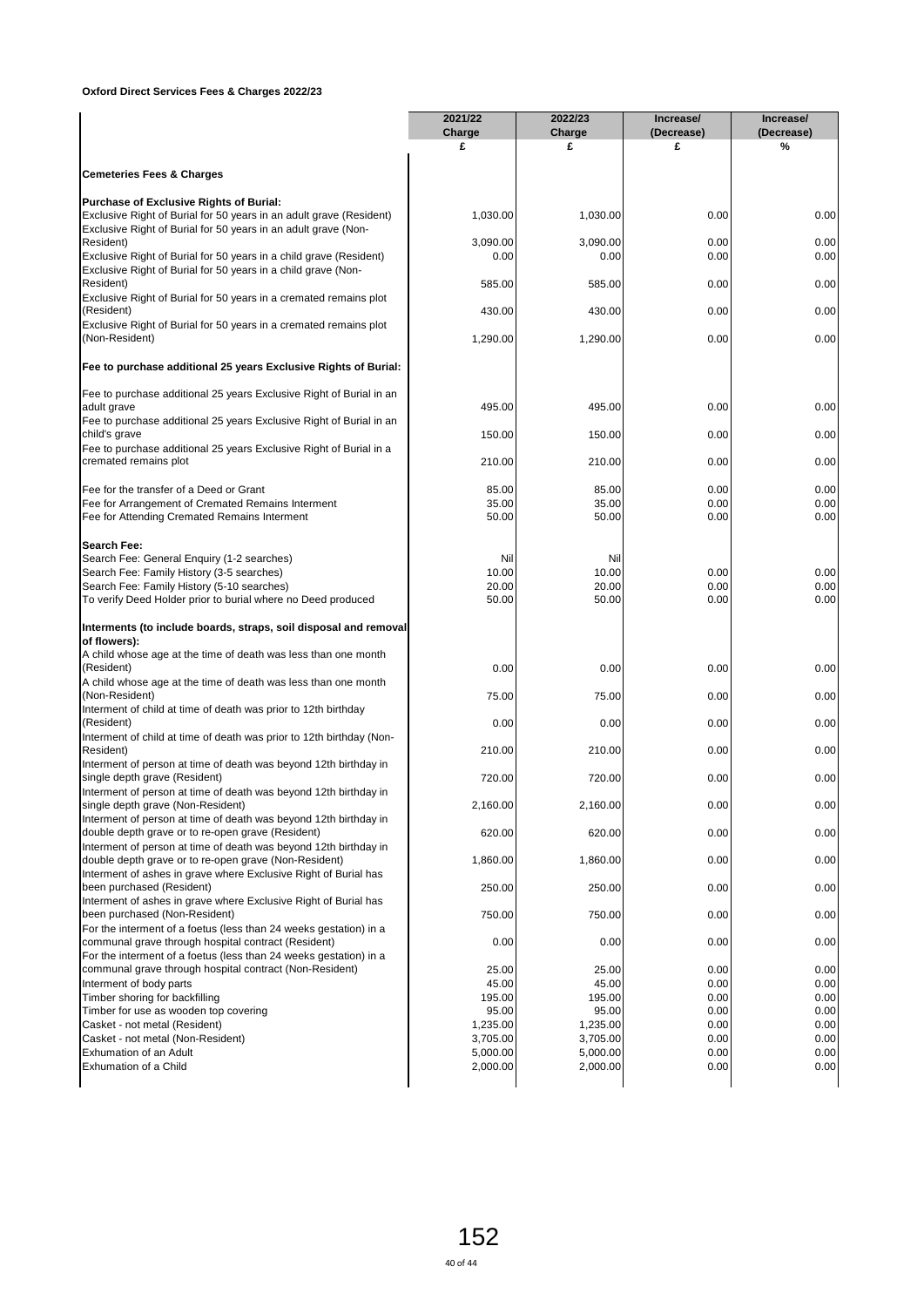|                                                                                                                                                    | 2021/22         | 2022/23         | Increase/       | Increase/       |
|----------------------------------------------------------------------------------------------------------------------------------------------------|-----------------|-----------------|-----------------|-----------------|
|                                                                                                                                                    | Charge<br>£     | Charge<br>£     | (Decrease)<br>£ | (Decrease)<br>% |
| <b>Memorials:</b>                                                                                                                                  |                 |                 |                 |                 |
| The Council does not maintain or restore memorials nor is the                                                                                      |                 |                 |                 |                 |
| Council responsible for the removal or replacement after an<br>interment.                                                                          |                 |                 |                 |                 |
| The following rates include the description of name(s) of those                                                                                    |                 |                 |                 |                 |
| interred at the time the memorial is placed.                                                                                                       |                 |                 |                 |                 |
| For the right to erect or place on a grave in respect of which the                                                                                 |                 |                 |                 |                 |
| Exclusive Rights of Burial has been purchased:<br>A headstone or other memorial more than 2 feet 6 inches in height                                |                 |                 |                 |                 |
| up to a maximum of 3 feet 6 inches in height                                                                                                       | 240.00          | 240.00          | 0.00            | 0.00            |
| A headstone, book or other memorial up to and including 2 feet 6                                                                                   |                 |                 |                 |                 |
| inches in height (including cremated remains memorials up to a<br>maximum of 18 inches)                                                            | 205.00          |                 |                 |                 |
| A headstone, flat stone, tablet book, inscribed vase or other                                                                                      |                 | 205.00          | 0.00            | 0.00            |
| memorial on any plot up to and including 12 inches in height                                                                                       | 145.00          | 145.00          | 0.00            | 0.00            |
| A headstone or other memorial on a child's grave not exceeding 18                                                                                  |                 |                 |                 |                 |
| inches in height<br>Flat cover slab 6 feet x 3 feet approximately on an adult's grave                                                              | 55.00<br>205.00 | 55.00<br>205.00 | 0.00<br>0.00    | 0.00<br>0.00    |
| Flat cover slab 3 feet x 1.5 feet approximately on a child's grave                                                                                 | 105.00          | 105.00          | 0.00            | 0.00            |
| Any additional inscription after the first on any memorial                                                                                         | 125.00          | 125.00          | 0.00            | 0.00            |
| Memorial Plaques 10" x 5"                                                                                                                          | 45.00           | 45.00           | 0.00            | 0.00            |
|                                                                                                                                                    |                 |                 |                 |                 |
| <b>Miscellaneous:</b><br>Chapel - Use of Cemetery Chapel and organ per 30 minute period                                                            |                 |                 |                 |                 |
|                                                                                                                                                    | 130.00          | 130.00          | 0.00            | 0.00            |
| Penalty for late arrival                                                                                                                           | 60.00           | 60.00           | 0.00            | 0.00            |
| Penalty for extended during<br>Commercial photography (per hour or part hour)                                                                      | 80.00<br>160.00 | 80.00<br>160.00 | 0.00<br>0.00    | 0.00<br>0.00    |
| Minor filming or video recording (per hour or part hour)                                                                                           | 280.00          | 280.00          | 0.00            | 0.00            |
| Major filming (per hour or part hour)                                                                                                              | 400.00          | 400.00          | 0.00            | 0.00            |
| Photocopies of Grave Section Maps (A4 per sheet)                                                                                                   | 1.00            | 1.00            | 0.00            | 0.00            |
| Photocopies of Registers (A3 per sheet)<br>Copy of Deed document                                                                                   | 1.00<br>15.00   | 1.00<br>15.00   | 0.00<br>0.00    | 0.00<br>0.00    |
| Provision of wooden frame surround on a grave                                                                                                      | 80.00           | 80.00           | 0.00            | 0.00            |
|                                                                                                                                                    |                 |                 |                 |                 |
| Dog Warden Services                                                                                                                                |                 | 135.00          |                 |                 |
| Collection fee<br>1st day kennelling admin fee                                                                                                     |                 | 29.50           |                 |                 |
| Return of impounded stray dog                                                                                                                      | 135.00          | 139.05          | 4.05            | 3.00            |
| Return of impounded stray dog (additional cost per day after first week)                                                                           | 18.00           | 19.95           | 1.95            | 10.83           |
| Return of impounded stray where owner in receipt of prescribed benefits                                                                            | 80.00<br>28.00  | 82.40<br>65.00  | 2.40<br>37.00   | 3.00<br>132.14  |
| Stray Returned Direct to Owner (without going to kennels)<br>Stray Returned Direct to Owner (without going to kennels) where the owner             |                 |                 |                 |                 |
| in receipt of prescribed benefits                                                                                                                  | 26.50           | 27.30           | 0.80            | 3.02            |
| Veterinary costs during impound to be recharged to customer<br>Rehoming cost after 14 days impound                                                 |                 | 180.00          |                 |                 |
|                                                                                                                                                    |                 |                 |                 |                 |
| Pest Control Services (Treatments in Domestic Premises)                                                                                            |                 |                 |                 |                 |
| For people not in receipt of prescribed benefits:                                                                                                  |                 |                 |                 |                 |
| Rats - charge per treatment                                                                                                                        | 87.50           | 90.13           | 2.63            | 3.01            |
| Mice - charge per treatment<br>Wasps                                                                                                               | 87.50<br>77.50  | 90.13<br>79.83  | 2.63<br>2.33    | 3.01<br>3.01    |
| Garden Ants (other than Pharaohs Ants)                                                                                                             | 108.00          | 111.24          | 3.24            | 3.00            |
| Bedbugs - initial survey and up to 2 treatment visits (Up to standard 3                                                                            |                 |                 |                 |                 |
| bedroom property)<br>Bedbugs - additional rooms                                                                                                    | 380.00<br>95.00 | 391.40<br>97.85 | 11.40<br>2.85   | 3.00<br>3.00    |
| Bedbugs - additional treatment visits (Up to standard 3 bedroom property)                                                                          |                 |                 |                 |                 |
|                                                                                                                                                    | 150.00          | 154.50          | 4.50            | 3.00            |
| Moths - initial survey and 1 treatment visit (Up to standard 3 bedroom<br>property)                                                                | 108.00          | 111.24          | 3.24            | 3.00            |
| Moths - additional rooms                                                                                                                           | 46.50           | 47.90           | 1.40            | 3.01            |
| Moths - additional treatment visits (Up to standard 3 bedroom property)                                                                            | 93.00           | 95.79           | 2.79            | 3.00            |
| Coachroache Survey                                                                                                                                 | 42.00<br>155.00 | 43.26           | 1.26            | 3.00<br>3.00    |
| Cockroaches - Initial treatment visit and 1 revisit<br>Cockroaches - additional revisits                                                           | 93.00           | 159.65<br>95.79 | 4.65<br>2.79    | 3.00            |
| Pharaoh ants Survey                                                                                                                                | 42.00           | 43.26           | 1.26            | 3.00            |
| Pharaoh ants - Initial treatment visit and 1 revisit                                                                                               | 170.00          | 175.10          | 5.10            | 3.00            |
| Pharaoh antss - additional revisits                                                                                                                | 93.00           | 95.79           | 2.79            | 3.00            |
| Fleas - initial survey and 1 treatment visit (Up to standard 3 bedroom<br>property)                                                                | 108.00          | 111.24          | 3.24            | 3.00            |
| Fleas - additional rooms                                                                                                                           | 46.50           | 47.90           | 1.40            | 3.01            |
| Fleas - additional treatment visits (Up to standard 3 bedroom property)                                                                            | 93.00           | 95.79           | 2.79            | 3.00            |
| Squirrels - call out and treatment charge for up to three visits<br>Other pests where there is a public health significance - initial survey and 1 | 2,100.00        | 216.30          | (1,883.70)      | (89.70)         |
| treatment visit (Up to standard 3 bedroom property)                                                                                                | 206.00          | 212.18          | 6.18            | 3.00            |
| Other pests where there is a public health significance - additional rooms                                                                         | 42.00           | 43.26           | 1.26            | 3.00            |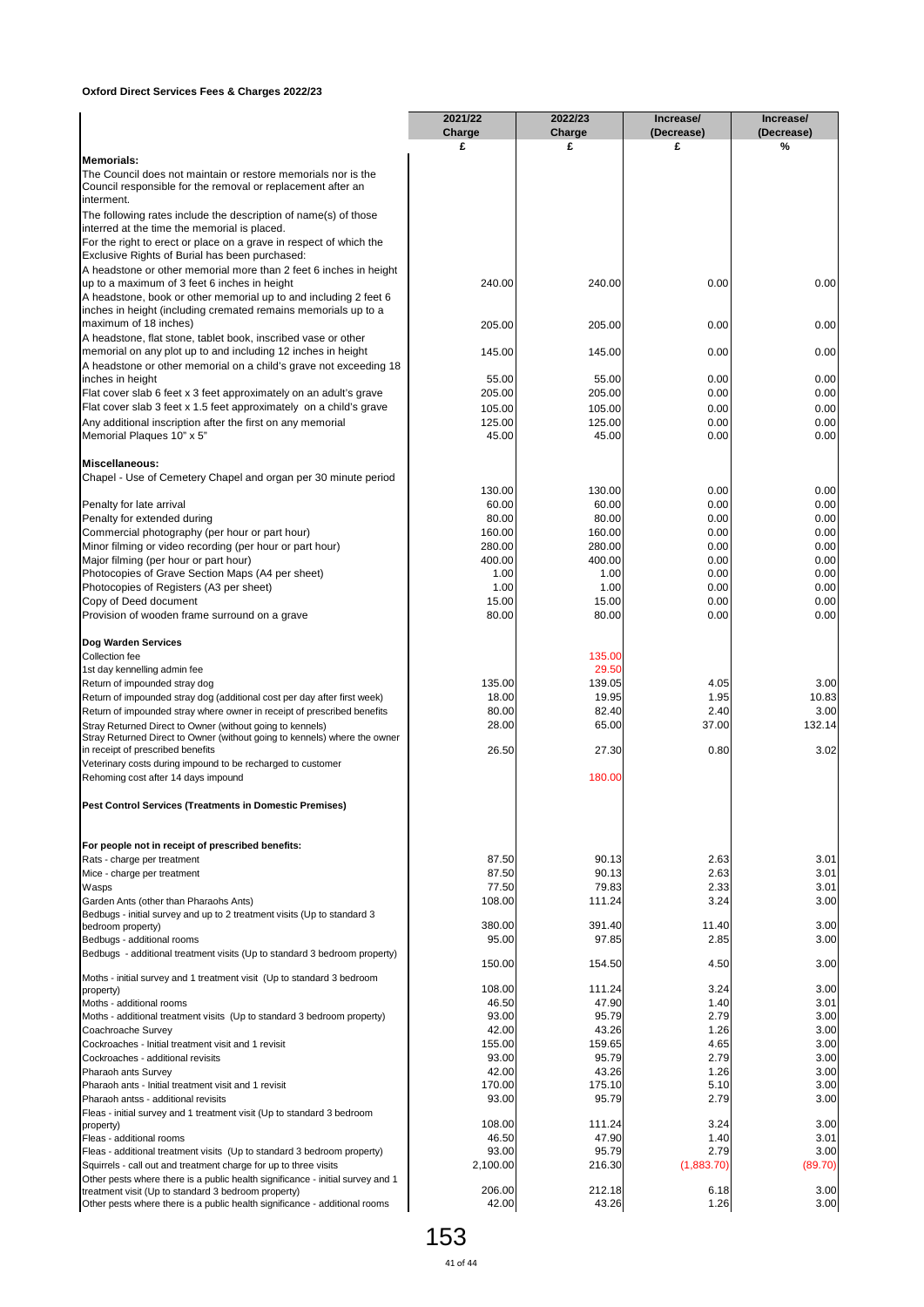|                                                                                                                                             | 2021/22             | 2022/23         | Increase/    | Increase/    |
|---------------------------------------------------------------------------------------------------------------------------------------------|---------------------|-----------------|--------------|--------------|
|                                                                                                                                             | Charge              | Charge          | (Decrease)   | (Decrease)   |
|                                                                                                                                             | £                   | £               | £            | %            |
| Other pests where there is a public health significance - additional treatment                                                              | 93.00               | 95.79           | 2.79         | 3.00         |
| visits (Up to standard 3 bedroom property)<br>Site survey & advice                                                                          | 42.00               | 43.26           | 1.26         | 3.00         |
| Preperation work for spray treatments (bedbugs, moths & fleas) per hour                                                                     |                     |                 |              |              |
| based on quotation                                                                                                                          | 78.00               | 80.34           | 2.34         | 3.00         |
| Heat treatment for Bed Bugs, minimum charge dependant on area                                                                               | Quotation following |                 |              |              |
|                                                                                                                                             | survey              |                 |              |              |
| Premium Rate for a premium service                                                                                                          |                     |                 |              |              |
| For people in receipt of prescribed benefits:                                                                                               |                     |                 |              |              |
| Rats - charge per treatment                                                                                                                 | 0.00                | 0.00            | 0.00         | 0.00         |
| Mice - charge per treatment                                                                                                                 | 0.00                | 0.00            | 0.00         | 0.00         |
| Wasps                                                                                                                                       | 36.00               | 37.08           | 1.08         | 3.00         |
| Garden Ants (other than Pharaohs Ants)                                                                                                      | 41.00               | 42.23           | 1.23         | 3.00         |
| Bedbugs - initial survey and up to 1 treatment visit                                                                                        | 216.00              | 222.48          | 6.48         | 3.00         |
| Bedbugs - additional treatment visits                                                                                                       | 165.00              | 169.95          | 4.95         | 3.00         |
| Moths - initial survey and 1 treatment visit (Up to standard 3 bedroom<br>property)                                                         | 46.00               | 47.38           | 1.38         | 3.00         |
| Moths - additional treatment visits (Up to standard 3 bedroom property)                                                                     | 46.00               | 47.38           | 1.38         | 3.00         |
| Pharaoh ants - Initial treatment visit and 3 revisit - NOTE added extra 2                                                                   |                     |                 |              |              |
| revisits                                                                                                                                    | 82.00               | 84.46           | 2.46         | 3.00         |
| Cockroaches - Initial survey, treatment visit and 1 revisit - NOTE Added                                                                    |                     |                 |              |              |
| additional survey visit                                                                                                                     | 62.00               | 63.86           | 1.86         | 3.00         |
| Fleas - initial survey and 1 treatment visit                                                                                                | 46.00               | 47.38           | 1.38         | 3.00         |
| Fleas - additional treatment visits (Up to standard 3 bedroom property)<br>Squirrels - call out and treatment charge for up to three visits | 46.00<br>82.00      | 47.38<br>84.46  | 1.38<br>2.46 | 3.00<br>3.00 |
| Other pests where there is a public health significance - initial survey and 1                                                              |                     |                 |              |              |
| treatment visit                                                                                                                             | 46.35               | 47.75           | 1.40         | 3.02         |
| Other pests where there is a public health significance - additional treatment                                                              |                     |                 |              |              |
| visits (Up to standard 3 bedroom property)                                                                                                  | 46.00               | 47.38           | 1.38         | 3.00         |
| Site survey & advice                                                                                                                        | 36.00               | 37.08           | 1.08         | 3.00         |
| Preparation work for spray treatments (bedbugs, moths & fleas) per hour                                                                     | 72.00               | 74.16           | 2.16         | 3.00         |
| based on quotation<br>Heat treatment for Bed Bugs, minimum charge dependant on area                                                         | 300.00              | 309.00          | 9.00         | 3.00         |
| Heat treatment for Bed Bugs, approximate cost. 4 bed                                                                                        |                     | 1,020.00        | 1,020.00     |              |
| Heat treatment for Bed Bugs, approximate cost. 3 bed                                                                                        |                     | 960.00          | 960.00       |              |
| Heat treatment for Bed Bugs, approximate cost. 2 bed                                                                                        |                     | 888.00          | 888.00       |              |
| Heat treatment for Bed Bugs, approximate cost. 1 bed                                                                                        |                     | 792.00          | 792.00       |              |
| <b>Pest Control Services (Commercial Premises)</b>                                                                                          |                     |                 |              |              |
|                                                                                                                                             |                     |                 |              |              |
| Rats & mice - call out and treatment charge for up to first hour                                                                            | 110.50              | 113.82          | 3.32         | 3.00         |
| Pharaoh ants - initial survey<br>Pharaoh ants - initial treatment and 1 revisit                                                             | 52.00<br>214.50     | 53.56<br>220.94 | 1.56<br>6.44 | 3.00         |
| Pharaoh ants - additional revisit                                                                                                           | 117.00              | 120.51          | 3.51         | 3.00<br>3.00 |
| Cockroaches - initial survey                                                                                                                | 52.00               | 53.56           | 1.56         | 3.00         |
| Cockroaches - initial treatment and 1 revisit                                                                                               | 195.00              | 200.85          | 5.85         | 3.00         |
| Cockroaches - additional revisit                                                                                                            | 117.00              | 120.51          | 3.51         | 3.00         |
| Bedbugs - initial survey and 2 treatment visits (3 bed)                                                                                     | 468.00              | 482.04          | 14.04        | 3.00         |
| Bedbugs - additional rooms                                                                                                                  | 117.00              | 120.51          | 3.51         | 3.00         |
| Bedbugs - additional treatments (3 bed)                                                                                                     | 188.50              | 194.16          | 5.66         | 3.00         |
| Fleas - initial survey and 1 treatment (3 bed)                                                                                              | 136.50              | 140.60          | 4.10         | 3.00         |
| Foxes - we do not carry out treatment for foxes. A call out fee will be made                                                                |                     |                 |              |              |
| for a visit by a pest control surveyor for site-specific advice                                                                             |                     |                 |              |              |
| Pigeons - call out and treatment charge for up to first hour                                                                                |                     |                 |              |              |
| Squirrels - call out and treatment charge for up to three visits                                                                            | 260.00              | 267.80          | 7.80         | 3.00         |
| Wasps - call out and treatment charge                                                                                                       | 110.50              | 113.82          | 3.32         | 3.00         |
| Garden Ants (other than Pharaohs Ants) - call out and treatment charge for                                                                  | 136.50              | 140.60          | 4.10         | 3.00         |
| up to first hour                                                                                                                            |                     |                 |              |              |
|                                                                                                                                             |                     |                 |              |              |